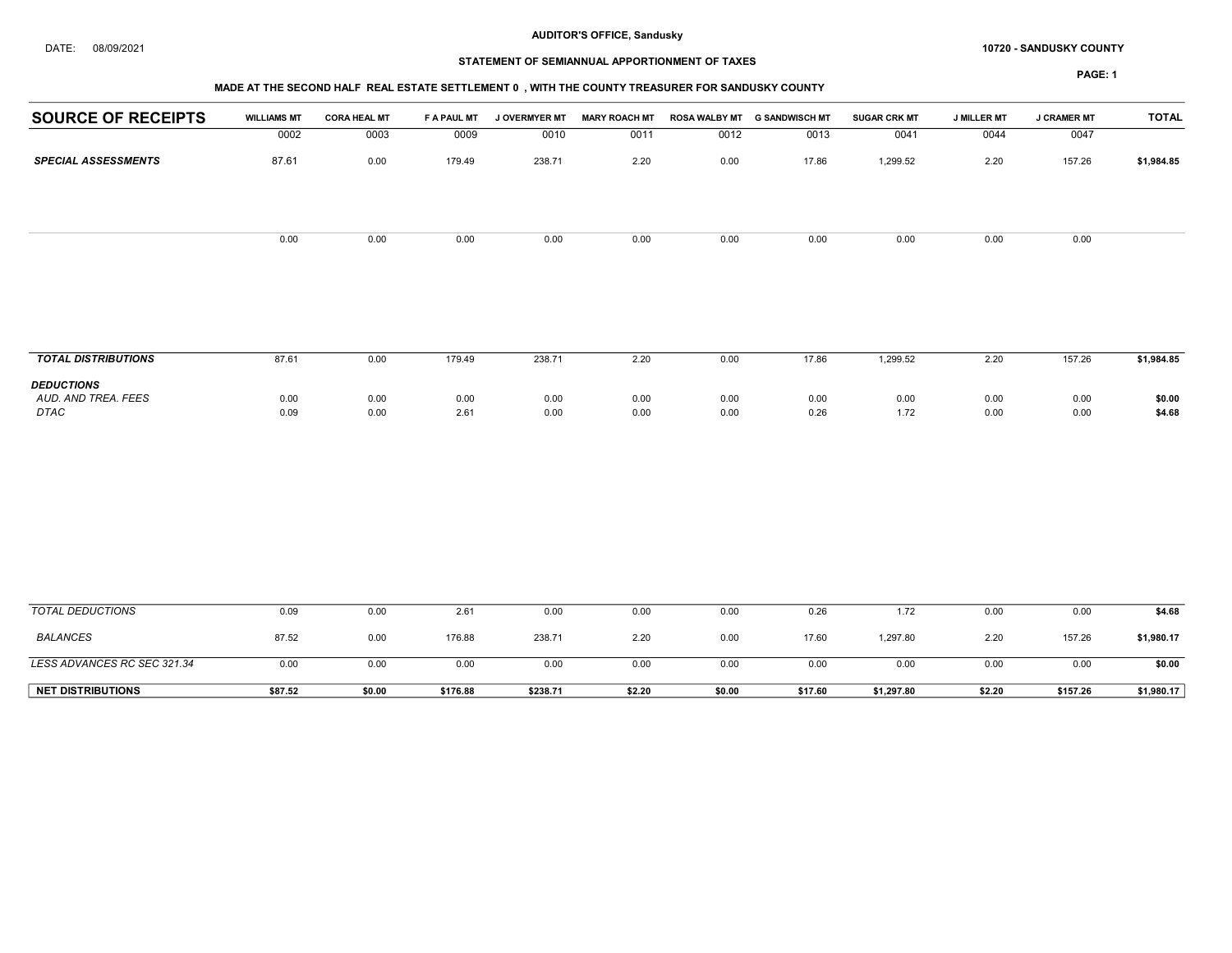#### DATE: 08/09/2021 10720 - SANDUSKY COUNTY

# STATEMENT OF SEMIANNUAL APPORTIONMENT OF TAXES

## MADE AT THE SECOND HALF REAL ESTATE SETTLEMENT 0 , WITH THE COUNTY TREASURER FOR SANDUSKY COUNTY

| <b>SOURCE OF RECEIPTS</b>                | <b>D S HESSICK MT</b>       | A DUFFETT MT | <b>KINGSBOR MT</b> | <b>M BEEBE MT</b>     | <b>G SCHERZ M CH</b>  | G SCHERZ BR 1 | Q SCHERZ BR 2 | <b>M WELLIVER MT</b> | O P MEYER MT          | <b>WM WALDEN MT</b>           | <b>TOTAL</b> |
|------------------------------------------|-----------------------------|--------------|--------------------|-----------------------|-----------------------|---------------|---------------|----------------------|-----------------------|-------------------------------|--------------|
|                                          | 0048                        | 0049         | 0050               | 0051                  | 0052                  | 0053          | 0054          | 0056                 | 0057                  | 0058                          |              |
| <b>SPECIAL ASSESSMENTS</b>               | 0.00                        | 94.30        | 0.00               | 35.92                 | 1,195.88              | 8.92          | 6.56          | 182.04               | 101.89                | 30.11                         | \$1,655.62   |
|                                          |                             |              |                    |                       |                       |               |               |                      |                       |                               |              |
|                                          | 0.00                        | 0.00         | 0.00               | 0.00                  | 0.00                  | 0.00          | 0.00          | 0.00                 | 0.00                  | 0.00                          |              |
|                                          |                             |              |                    |                       |                       |               |               |                      |                       |                               |              |
|                                          |                             |              |                    |                       |                       |               |               |                      |                       |                               |              |
| <b>TOTAL DISTRIBUTIONS</b>               | 0.00                        | 94.30        | 0.00               | 35.92                 | 1,195.88              | 8.92          | 6.56          | 182.04               | 101.89                | 30.11                         | \$1,655.62   |
| <b>DEDUCTIONS</b><br>AUD. AND TREA. FEES | 0.00                        | 0.00         | 0.00               | 0.00                  | 0.00                  | 0.00          | 0.00          | 0.00                 | 0.00                  | 0.00                          | \$0.00       |
| DTAC                                     | 0.00                        | 0.00         | 0.00               | 0.00                  | 0.00                  | 0.00          | 0.00          | 0.09                 | 0.00                  | 2.01                          | \$2.10       |
|                                          |                             |              |                    |                       |                       |               |               |                      |                       |                               |              |
| <b>TOTAL DEDUCTIONS</b>                  | 0.00                        | 0.00         | 0.00               | 0.00                  | 0.00                  | 0.00          | 0.00          | 0.09                 | 0.00                  | 2.01                          | \$2.10       |
| <b>BALANCES</b>                          | 0.00                        | 94.30        | 0.00               | 35.92                 | 1,195.88              | 8.92          | 6.56          | 181.95               | 101.89                | 28.10                         | \$1,653.52   |
| LESS ADVANCES RC SEC 321.34              | 0.00                        | 0.00         | 0.00               | 0.00                  | 0.00                  | 0.00          | 0.00          | 0.00                 | 0.00                  | 0.00                          | \$0.00       |
| <b>NET DISTRIBUTIONS</b>                 | \$0.00                      | \$94.30      | \$0.00             | \$35.92               | \$1,195.88            | \$8.92        | \$6.56        | \$181.95             | \$101.89              | \$28.10                       | \$1,653.52   |
| <b>COMMENTS</b>                          |                             |              |                    |                       |                       |               |               |                      | FROM PREV. PAGE:      |                               | #NAME?       |
|                                          |                             |              |                    |                       |                       |               |               |                      | <b>SUBTOTAL</b>       | <b>CONTINUED ON NEXT PAGE</b> | #NAME?       |
|                                          | <b>SIGNATURE OF OFFICER</b> |              |                    | <b>JERRI A MILLER</b> | <b>COUNTY AUDITOR</b> |               |               | J Day                | <b>DEPUTY AUDITOR</b> |                               |              |
|                                          |                             |              |                    |                       |                       |               |               |                      |                       |                               |              |
|                                          |                             |              |                    |                       |                       |               |               |                      |                       |                               |              |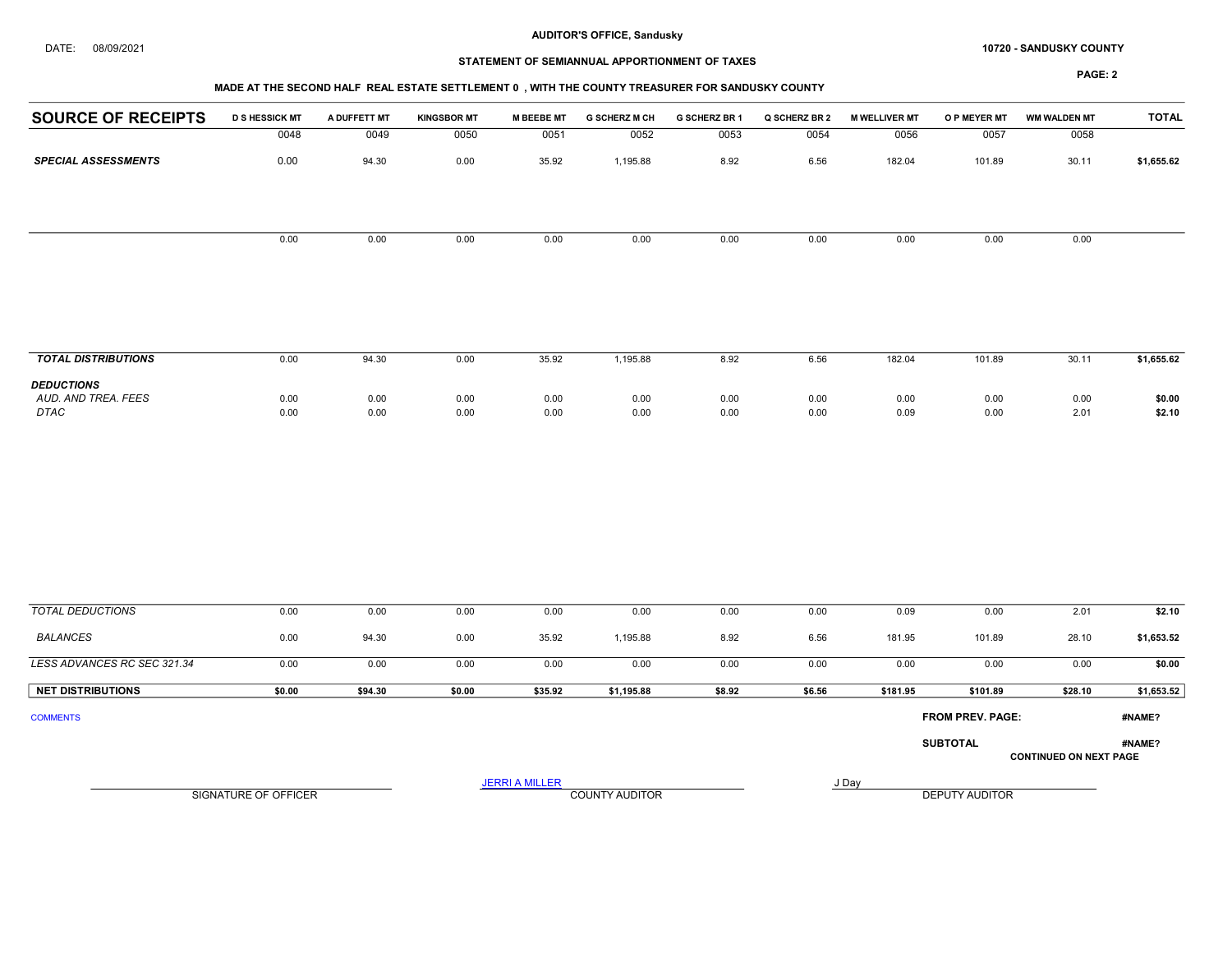#### DATE: 08/09/2021 10720 - SANDUSKY COUNTY

# STATEMENT OF SEMIANNUAL APPORTIONMENT OF TAXES

## MADE AT THE SECOND HALF REAL ESTATE SETTLEMENT 0 , WITH THE COUNTY TREASURER FOR SANDUSKY COUNTY

| <b>SOURCE OF RECEIPTS</b>                | <b>RUSS OVER MT</b>         | <b>CHAS MEYER MT</b> |          | FLWEBER MT G GALLAGHER MT | S E STULL MT          |        | C M DILLON MT JOHN TOEPPE MT |         | SO PLAZA MT B W KARBLER MT | <b>S BRENNER MT</b>           | <b>TOTAL</b> |
|------------------------------------------|-----------------------------|----------------------|----------|---------------------------|-----------------------|--------|------------------------------|---------|----------------------------|-------------------------------|--------------|
|                                          | 0059                        | 0063                 | 0064     | 0065                      | 0069                  | 0070   | 0076                         | 0521    | 0581                       | 0601                          |              |
| <b>SPECIAL ASSESSMENTS</b>               | 70.40                       | 256.65               | 134.57   | 27.56                     | 0.00                  | 0.00   | 25.46                        | 76.16   | 317.33                     | 1,825.63                      | \$2,733.76   |
|                                          | 0.00                        | 0.00                 | 0.00     | 0.00                      | 0.00                  | 0.00   | 0.00                         | 0.00    | 0.00                       | 0.00                          |              |
|                                          |                             |                      |          |                           |                       |        |                              |         |                            |                               |              |
| <b>TOTAL DISTRIBUTIONS</b>               | 70.40                       | 256.65               | 134.57   | 27.56                     | 0.00                  | 0.00   | 25.46                        | 76.16   | 317.33                     | 1,825.63                      | \$2,733.76   |
| <b>DEDUCTIONS</b><br>AUD. AND TREA. FEES | 0.00                        | 0.00                 | 0.00     | 0.00                      | 0.00                  | 0.00   | 0.00                         | 0.00    | 0.00                       | 0.00                          | \$0.00       |
| DTAC                                     | 0.00                        | 0.00                 | 0.00     | 0.00                      | 0.00                  | 0.00   | 0.00                         | 0.00    | 1.54                       | 0.00                          | \$1.54       |
|                                          |                             |                      |          |                           |                       |        |                              |         |                            |                               |              |
| <b>TOTAL DEDUCTIONS</b>                  | 0.00                        | 0.00                 | 0.00     | 0.00                      | 0.00                  | 0.00   | 0.00                         | 0.00    | 1.54                       | 0.00                          | \$1.54       |
| <b>BALANCES</b>                          | 70.40                       | 256.65               | 134.57   | 27.56                     | 0.00                  | 0.00   | 25.46                        | 76.16   | 315.79                     | 1,825.63                      | \$2,732.22   |
| LESS ADVANCES RC SEC 321.34              | 0.00                        | 0.00                 | 0.00     | 0.00                      | 0.00                  | 0.00   | 0.00                         | 0.00    | 0.00                       | 0.00                          | \$0.00       |
| <b>NET DISTRIBUTIONS</b>                 | \$70.40                     | \$256.65             | \$134.57 | \$27.56                   | \$0.00                | \$0.00 | \$25.46                      | \$76.16 | \$315.79                   | \$1,825.63                    | \$2,732.22   |
| <b>COMMENTS</b>                          |                             |                      |          |                           |                       |        |                              |         | <b>FROM PREV. PAGE:</b>    |                               | #NAME?       |
|                                          |                             |                      |          |                           |                       |        |                              |         | <b>SUBTOTAL</b>            | <b>CONTINUED ON NEXT PAGE</b> | #NAME?       |
|                                          | <b>SIGNATURE OF OFFICER</b> |                      |          | <b>JERRI A MILLER</b>     | <b>COUNTY AUDITOR</b> |        |                              | J Day   | <b>DEPUTY AUDITOR</b>      |                               |              |
|                                          |                             |                      |          |                           |                       |        |                              |         |                            |                               |              |
|                                          |                             |                      |          |                           |                       |        |                              |         |                            |                               |              |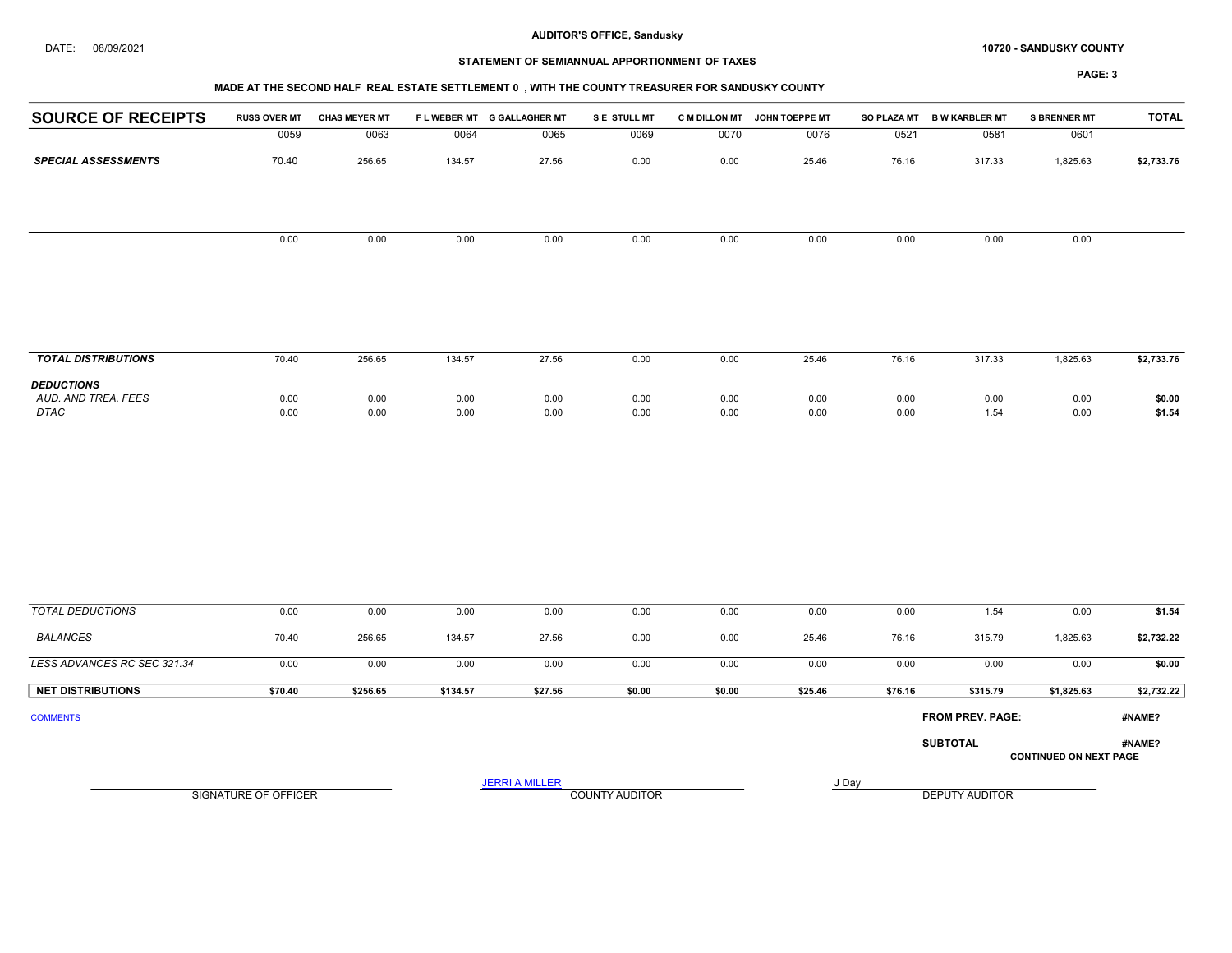#### DATE: 08/09/2021 10720 - SANDUSKY COUNTY

# STATEMENT OF SEMIANNUAL APPORTIONMENT OF TAXES

## MADE AT THE SECOND HALF REAL ESTATE SETTLEMENT 0 , WITH THE COUNTY TREASURER FOR SANDUSKY COUNTY

| <b>SOURCE OF RECEIPTS</b>                        | <b>BARK CREEK MT</b> | <b>BARTSON MT</b> | <b>F Q ICKES MT</b> | <b>SIMON ARTZ MT</b>  |                       | W F BROWN MT AULTMAN TAY MT | <b>R GSCHWIND MT</b> | <b>HILDWEIN MT</b> | <b>KISER GROUP MT</b> | <b>CROWELL MAINT</b>          | <b>TOTAL</b>     |
|--------------------------------------------------|----------------------|-------------------|---------------------|-----------------------|-----------------------|-----------------------------|----------------------|--------------------|-----------------------|-------------------------------|------------------|
|                                                  | 0611                 | 0621              | 0631                | 0661                  | 0691                  | 0731                        | 0741                 | 0751               | 0761                  | 0841                          |                  |
| <b>SPECIAL ASSESSMENTS</b>                       | 294.10               | 73.32             | 296.91              | 10.42                 | 2.20                  | 439.38                      | 0.00                 | 58.18              | 12.58                 | 52.40                         | \$1,239.49       |
|                                                  |                      |                   |                     |                       |                       |                             |                      |                    |                       |                               |                  |
|                                                  | 0.00                 | 0.00              | 0.00                | 0.00                  | 0.00                  | 0.00                        | 0.00                 | 0.00               | 0.00                  | 0.00                          |                  |
|                                                  |                      |                   |                     |                       |                       |                             |                      |                    |                       |                               |                  |
| <b>TOTAL DISTRIBUTIONS</b>                       | 294.10               | 73.32             | 296.91              | 10.42                 | 2.20                  | 439.38                      | 0.00                 | 58.18              | 12.58                 | 52.40                         | \$1,239.49       |
| <b>DEDUCTIONS</b><br>AUD. AND TREA. FEES<br>DTAC | 0.00<br>0.45         | 0.00<br>0.00      | 0.00<br>0.00        | 0.00<br>0.00          | 0.00<br>0.00          | 0.00<br>0.00                | 0.00<br>0.00         | 0.00<br>0.00       | 0.00<br>0.00          | 0.00<br>1.65                  | \$0.00<br>\$2.10 |
|                                                  |                      |                   |                     |                       |                       |                             |                      |                    |                       |                               |                  |
| <b>TOTAL DEDUCTIONS</b>                          | 0.45                 | 0.00              | 0.00                | 0.00                  | 0.00                  | 0.00                        | 0.00                 | 0.00               | 0.00                  | 1.65                          | \$2.10           |
| <b>BALANCES</b>                                  | 293.65               | 73.32             | 296.91              | 10.42                 | 2.20                  | 439.38                      | 0.00                 | 58.18              | 12.58                 | 50.75                         | \$1,237.39       |
| LESS ADVANCES RC SEC 321.34                      | 0.00                 | 0.00              | 0.00                | 0.00                  | 0.00                  | 0.00                        | 0.00                 | 0.00               | 0.00                  | 0.00                          | \$0.00           |
| <b>NET DISTRIBUTIONS</b>                         | \$293.65             | \$73.32           | \$296.91            | \$10.42               | \$2.20                | \$439.38                    | \$0.00               | \$58.18            | \$12.58               | \$50.75                       | \$1,237.39       |
| <b>COMMENTS</b>                                  |                      |                   |                     |                       |                       |                             |                      |                    | FROM PREV. PAGE:      |                               | #NAME?           |
|                                                  |                      |                   |                     |                       |                       |                             |                      |                    | <b>SUBTOTAL</b>       | <b>CONTINUED ON NEXT PAGE</b> | #NAME?           |
|                                                  | SIGNATURE OF OFFICER |                   |                     | <b>JERRI A MILLER</b> | <b>COUNTY AUDITOR</b> |                             |                      | J Day              | <b>DEPUTY AUDITOR</b> |                               |                  |
|                                                  |                      |                   |                     |                       |                       |                             |                      |                    |                       |                               |                  |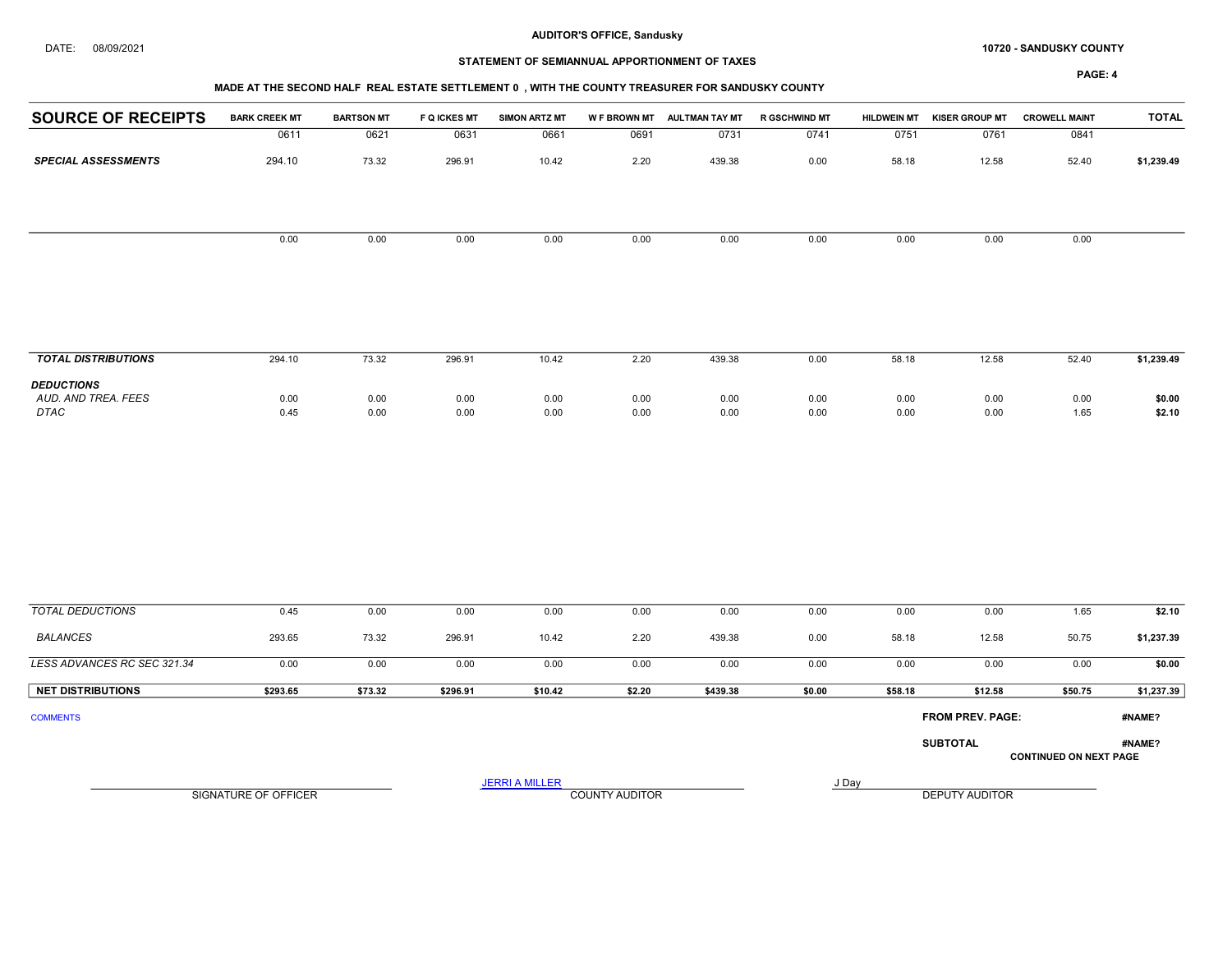#### DATE: 08/09/2021 10720 - SANDUSKY COUNTY

# STATEMENT OF SEMIANNUAL APPORTIONMENT OF TAXES

## MADE AT THE SECOND HALF REAL ESTATE SETTLEMENT 0 , WITH THE COUNTY TREASURER FOR SANDUSKY COUNTY

| <b>SOURCE OF RECEIPTS</b>                        | W BELL MT            | <b>FETTERMAN MT</b> | <b>KELLER DR MT</b> | <b>INDIAN CK MT</b>   | <b>FERGUSON MT</b>    | <b>NEASON MT</b> |              | HISSONG MT BUEHLER-GES MT | DRAIN MTSC1      | <b>F.H.BARTSON MT</b>         | <b>TOTAL</b>     |
|--------------------------------------------------|----------------------|---------------------|---------------------|-----------------------|-----------------------|------------------|--------------|---------------------------|------------------|-------------------------------|------------------|
|                                                  | 0891                 | 0931                | 0951                | 0971                  | 1011                  | 1021             | 1041         | 1051                      | 1061             | 1071                          |                  |
| <b>SPECIAL ASSESSMENTS</b>                       | 407.30               | 0.00                | 50.81               | 46.57                 | 39.73                 | 286.50           | 58.08        | 172.58                    | 25.44            | 267.19                        | \$1,354.20       |
|                                                  |                      |                     |                     |                       |                       |                  |              |                           |                  |                               |                  |
|                                                  | 0.00                 | 0.00                | 0.00                | 0.00                  | 0.00                  | 0.00             | 0.00         | 0.00                      | 0.00             | 0.00                          |                  |
|                                                  |                      |                     |                     |                       |                       |                  |              |                           |                  |                               |                  |
| <b>TOTAL DISTRIBUTIONS</b>                       | 407.30               | 0.00                | 50.81               | 46.57                 | 39.73                 | 286.50           | 58.08        | 172.58                    | 25.44            | 267.19                        | \$1,354.20       |
| <b>DEDUCTIONS</b><br>AUD. AND TREA. FEES<br>DTAC | 0.00<br>0.00         | 0.00<br>0.00        | 0.00<br>0.00        | 0.00<br>0.00          | 0.00<br>0.00          | 0.00<br>0.00     | 0.00<br>4.29 | 0.00<br>0.00              | 0.00<br>0.06     | 0.00<br>0.00                  | \$0.00<br>\$4.35 |
|                                                  |                      |                     |                     |                       |                       |                  |              |                           |                  |                               |                  |
| <b>TOTAL DEDUCTIONS</b>                          | 0.00                 | 0.00                | 0.00                | 0.00                  | 0.00                  | 0.00             | 4.29         | 0.00                      | 0.06             | 0.00                          | \$4.35           |
| <b>BALANCES</b>                                  | 407.30               | 0.00                | 50.81               | 46.57                 | 39.73                 | 286.50           | 53.79        | 172.58                    | 25.38            | 267.19                        | \$1,349.85       |
| LESS ADVANCES RC SEC 321.34                      | 0.00                 | 0.00                | 0.00                | 0.00                  | 0.00                  | 0.00             | 0.00         | 0.00                      | 0.00             | 0.00                          | \$0.00           |
| <b>NET DISTRIBUTIONS</b>                         | \$407.30             | \$0.00              | \$50.81             | \$46.57               | \$39.73               | \$286.50         | \$53.79      | \$172.58                  | \$25.38          | \$267.19                      | \$1,349.85       |
| <b>COMMENTS</b>                                  |                      |                     |                     |                       |                       |                  |              |                           | FROM PREV. PAGE: |                               | #NAME?           |
|                                                  |                      |                     |                     |                       |                       |                  |              |                           | <b>SUBTOTAL</b>  | <b>CONTINUED ON NEXT PAGE</b> | #NAME?           |
|                                                  | SIGNATURE OF OFFICER |                     |                     | <b>JERRI A MILLER</b> | <b>COUNTY AUDITOR</b> |                  |              | J Day                     | DEPUTY AUDITOR   |                               |                  |
|                                                  |                      |                     |                     |                       |                       |                  |              |                           |                  |                               |                  |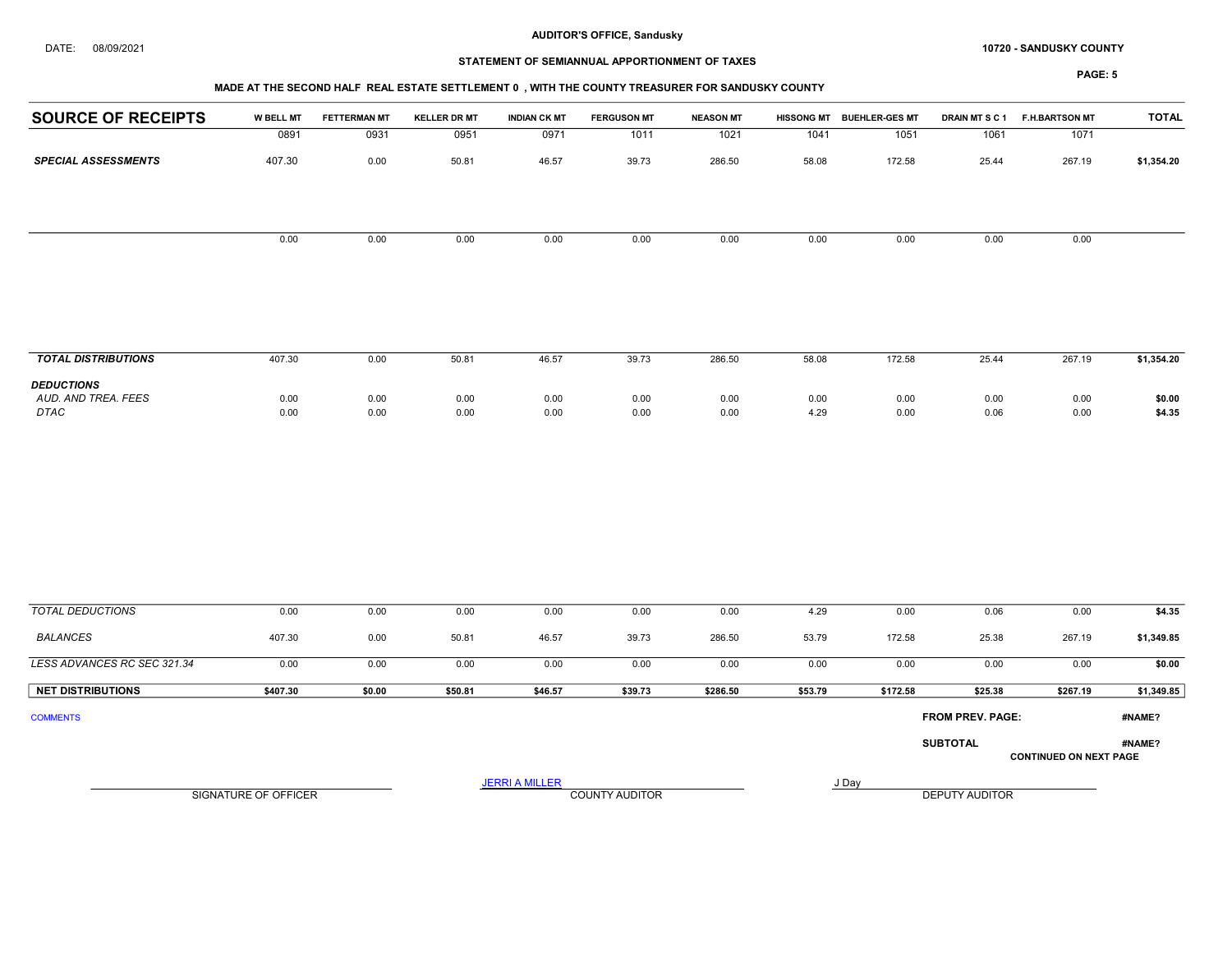#### DATE: 08/09/2021 10720 - SANDUSKY COUNTY

# STATEMENT OF SEMIANNUAL APPORTIONMENT OF TAXES

|                                    |                      | MADE AT THE SECOND HALF REAL ESTATE SETTLEMENT 0, WITH THE COUNTY TREASURER FOR SANDUSKY COUNTY |              |                       |                       |               |                  |                   |                         | <b>PAGE: 6</b>                |                   |
|------------------------------------|----------------------|-------------------------------------------------------------------------------------------------|--------------|-----------------------|-----------------------|---------------|------------------|-------------------|-------------------------|-------------------------------|-------------------|
| <b>SOURCE OF RECEIPTS</b>          | <b>ALBRECHT MT</b>   | <b>LITTLE BARK MT</b>                                                                           | SRI-1 MT     | YO-1 MT               | <b>NINE MILE MT</b>   | 721 SGR CK MT | <b>CHANEY MT</b> | <b>BIG MUD MT</b> | <b>COON CREEK MT</b>    | <b>SHAKER HTS MT</b>          | <b>TOTAL</b>      |
|                                    | 1111                 | 1131                                                                                            | 1161         | 1171                  | 1181                  | 1191          | 1211             | 1271              | 1281                    | 1291                          |                   |
| <b>SPECIAL ASSESSMENTS</b>         | 0.00                 | 516.44                                                                                          | 270.36       | 222.62                | 651.52                | 631.05        | 150.40           | 272.05            | 2,171.86                | 0.00                          | \$4,886.30        |
|                                    | 0.00                 | 0.00                                                                                            | 0.00         | 0.00                  | 0.00                  | 0.00          | 0.00             | 0.00              | 0.00                    | 0.00                          |                   |
| <b>TOTAL DISTRIBUTIONS</b>         | 0.00                 | 516.44                                                                                          | 270.36       | 222.62                | 651.52                | 631.05        | 150.40           | 272.05            | 2,171.86                | 0.00                          | \$4,886.30        |
| <b>DEDUCTIONS</b>                  |                      |                                                                                                 |              |                       |                       |               |                  |                   |                         |                               |                   |
| AUD. AND TREA. FEES<br><b>DTAC</b> | 0.00<br>0.00         | 0.00<br>0.00                                                                                    | 0.00<br>0.00 | 0.00<br>3.84          | 0.00<br>10.97         | 0.00<br>0.60  | 0.00<br>0.00     | 0.00<br>0.00      | 0.00<br>0.00            | 0.00<br>0.00                  | \$0.00<br>\$15.41 |
| <b>TOTAL DEDUCTIONS</b>            | 0.00                 | 0.00                                                                                            | 0.00         | 3.84                  | 10.97                 | 0.60          | 0.00             | 0.00              | 0.00                    | 0.00                          | \$15.41           |
| <b>BALANCES</b>                    |                      |                                                                                                 |              |                       |                       |               |                  |                   |                         |                               |                   |
|                                    | 0.00                 | 516.44                                                                                          | 270.36       | 218.78                | 640.55                | 630.45        | 150.40           | 272.05            | 2,171.86                | 0.00                          | \$4,870.89        |
| LESS ADVANCES RC SEC 321.34        | 0.00                 | 0.00                                                                                            | 0.00         | 0.00                  | 0.00                  | 0.00          | 0.00             | 0.00              | 0.00                    | 0.00                          | \$0.00            |
| <b>NET DISTRIBUTIONS</b>           | \$0.00               | \$516.44                                                                                        | \$270.36     | \$218.78              | \$640.55              | \$630.45      | \$150.40         | \$272.05          | \$2,171.86              | \$0.00                        | \$4,870.89        |
| <b>COMMENTS</b>                    |                      |                                                                                                 |              |                       |                       |               |                  |                   | <b>FROM PREV. PAGE:</b> |                               | #NAME?            |
|                                    |                      |                                                                                                 |              |                       |                       |               |                  |                   | <b>SUBTOTAL</b>         | <b>CONTINUED ON NEXT PAGE</b> | #NAME?            |
|                                    |                      |                                                                                                 |              | <b>JERRI A MILLER</b> |                       |               |                  | J Day             |                         |                               |                   |
|                                    | SIGNATURE OF OFFICER |                                                                                                 |              |                       | <b>COUNTY AUDITOR</b> |               |                  |                   | DEPUTY AUDITOR          |                               |                   |
|                                    |                      |                                                                                                 |              |                       |                       |               |                  |                   |                         |                               |                   |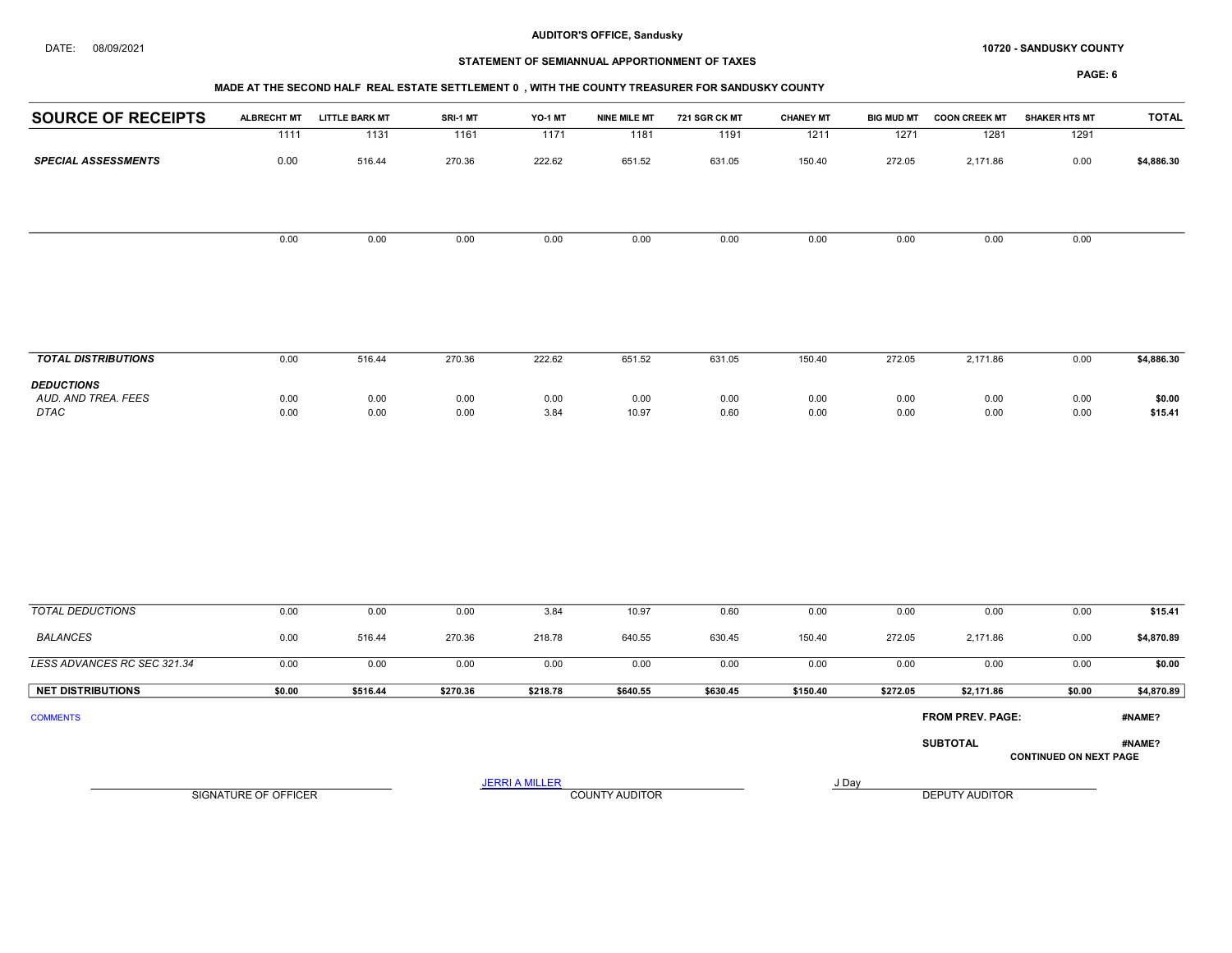#### DATE: 08/09/2021 10720 - SANDUSKY COUNTY

# STATEMENT OF SEMIANNUAL APPORTIONMENT OF TAXES

## MADE AT THE SECOND HALF REAL ESTATE SETTLEMENT 0 , WITH THE COUNTY TREASURER FOR SANDUSKY COUNTY

| <b>SOURCE OF RECEIPTS</b>                        | <b>ALDRICH MT</b>           | <b>ATKINSON MT</b> | <b>WAGNER MT</b> | <b>TINNEY MT</b>      | <b>STACEY GROUP</b>   | <b>D J BONAWIT MT</b> | MILLER-MEADOW | YORK TILE 262 | YORK TILE 288           | PONDS VIEW I                  | <b>TOTAL</b>     |
|--------------------------------------------------|-----------------------------|--------------------|------------------|-----------------------|-----------------------|-----------------------|---------------|---------------|-------------------------|-------------------------------|------------------|
|                                                  | 1331                        | 1341               | 1411             | 1421                  | 1591                  | 1601                  | 1851          | 1861          | 1871                    | 1881                          |                  |
| <b>SPECIAL ASSESSMENTS</b>                       | 681.01                      | 0.00               | 6.60             | 0.00                  | 10.56                 | 109.53                | 21.00         | 0.00          | 0.00                    | 9.63                          | \$838.33         |
|                                                  |                             |                    |                  |                       |                       |                       |               |               |                         |                               |                  |
|                                                  | 0.00                        | 0.00               | 0.00             | 0.00                  | 0.00                  | 0.00                  | 0.00          | 0.00          | 0.00                    | 0.00                          |                  |
|                                                  |                             |                    |                  |                       |                       |                       |               |               |                         |                               |                  |
| <b>TOTAL DISTRIBUTIONS</b>                       | 681.01                      | 0.00               | 6.60             | 0.00                  | 10.56                 | 109.53                | 21.00         | 0.00          | 0.00                    | 9.63                          | \$838.33         |
| <b>DEDUCTIONS</b><br>AUD. AND TREA. FEES<br>DTAC | 0.00<br>0.00                | 0.00<br>0.00       | 0.00<br>0.00     | 0.00<br>0.00          | 0.00<br>0.00          | 0.00<br>0.29          | 0.00<br>0.00  | 0.00<br>0.00  | 0.00<br>0.00            | 0.00<br>0.00                  | \$0.00<br>\$0.29 |
|                                                  |                             |                    |                  |                       |                       |                       |               |               |                         |                               |                  |
| <b>TOTAL DEDUCTIONS</b>                          | 0.00                        | 0.00               | 0.00             | 0.00                  | 0.00                  | 0.29                  | 0.00          | 0.00          | 0.00                    | 0.00                          | \$0.29           |
| <b>BALANCES</b>                                  | 681.01                      | 0.00               | 6.60             | 0.00                  | 10.56                 | 109.24                | 21.00         | 0.00          | 0.00                    | 9.63                          | \$838.04         |
| LESS ADVANCES RC SEC 321.34                      | 0.00                        | 0.00               | 0.00             | 0.00                  | 0.00                  | 0.00                  | 0.00          | 0.00          | 0.00                    | 0.00                          | \$0.00           |
| <b>NET DISTRIBUTIONS</b>                         | \$681.01                    | \$0.00             | \$6.60           | \$0.00                | \$10.56               | \$109.24              | \$21.00       | \$0.00        | \$0.00                  | \$9.63                        | \$838.04         |
| <b>COMMENTS</b>                                  |                             |                    |                  |                       |                       |                       |               |               | <b>FROM PREV. PAGE:</b> |                               | #NAME?           |
|                                                  |                             |                    |                  |                       |                       |                       |               |               | <b>SUBTOTAL</b>         | <b>CONTINUED ON NEXT PAGE</b> | #NAME?           |
|                                                  | <b>SIGNATURE OF OFFICER</b> |                    |                  | <b>JERRI A MILLER</b> | <b>COUNTY AUDITOR</b> |                       |               | J Day         | <b>DEPUTY AUDITOR</b>   |                               |                  |
|                                                  |                             |                    |                  |                       |                       |                       |               |               |                         |                               |                  |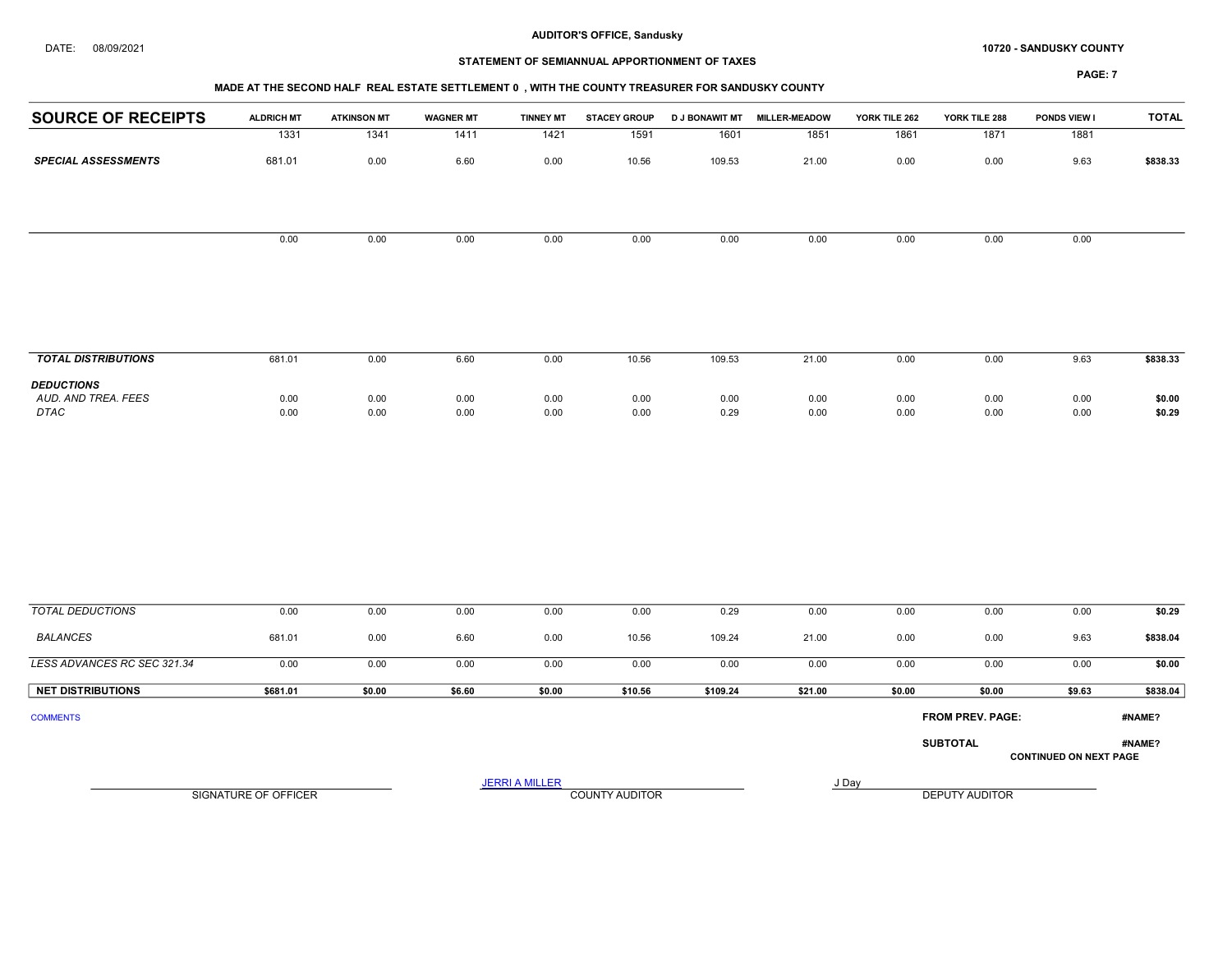#### DATE: 08/09/2021 10720 - SANDUSKY COUNTY

# STATEMENT OF SEMIANNUAL APPORTIONMENT OF TAXES

## MADE AT THE SECOND HALF REAL ESTATE SETTLEMENT 0 , WITH THE COUNTY TREASURER FOR SANDUSKY COUNTY

| <b>SOURCE OF RECEIPTS</b>                        | PONDS VIEW II               | <b>DAVENPORT GRP</b> | <b>COUNTRY VIEW I</b> | PT CLINTON RD.        | <b>CHERRY RIDGE M</b> | <b>HOMAN MT</b> | SO PLAZA II  | <b>GRIES MT</b> | BIRCHRD RES MT WYANET WOOD MT |                               | <b>TOTAL</b>     |
|--------------------------------------------------|-----------------------------|----------------------|-----------------------|-----------------------|-----------------------|-----------------|--------------|-----------------|-------------------------------|-------------------------------|------------------|
|                                                  | 1891                        | 1901                 | 1911                  | 1961                  | 1981                  | 1991            | 2001         | 2011            | 2021                          | 2041                          |                  |
| <b>SPECIAL ASSESSMENTS</b>                       | (2.00)                      | 0.00                 | (4.00)                | 0.00                  | 0.00                  | 0.00            | 123.75       | 169.34          | 0.00                          | 0.00                          | \$287.09         |
|                                                  | 0.00                        | 0.00                 | 0.00                  | 0.00                  | 0.00                  | 0.00            | 0.00         | 0.00            | 0.00                          | 0.00                          |                  |
|                                                  |                             |                      |                       |                       |                       |                 |              |                 |                               |                               |                  |
| <b>TOTAL DISTRIBUTIONS</b>                       | (2.00)                      | 0.00                 | (4.00)                | 0.00                  | 0.00                  | 0.00            | 123.75       | 169.34          | 0.00                          | 0.00                          | \$287.09         |
| <b>DEDUCTIONS</b><br>AUD. AND TREA. FEES<br>DTAC | 0.00<br>0.00                | 0.00<br>0.00         | 0.00<br>0.00          | 0.00<br>0.00          | $0.00\,$<br>$0.00\,$  | 0.00<br>0.00    | 0.00<br>0.00 | 0.00<br>0.00    | 0.00<br>0.00                  | 0.00<br>0.00                  | \$0.00<br>\$0.00 |
|                                                  |                             |                      |                       |                       |                       |                 |              |                 |                               |                               |                  |
| <b>TOTAL DEDUCTIONS</b>                          | 0.00                        | 0.00                 | 0.00                  | 0.00                  | 0.00                  | 0.00            | 0.00         | 0.00            | 0.00                          | 0.00                          | \$0.00           |
| <b>BALANCES</b>                                  | (2.00)                      | 0.00                 | (4.00)                | 0.00                  | 0.00                  | 0.00            | 123.75       | 169.34          | 0.00                          | 0.00                          | \$287.09         |
| LESS ADVANCES RC SEC 321.34                      | 0.00                        | 0.00                 | 0.00                  | 0.00                  | 0.00                  | 0.00            | 0.00         | 0.00            | 0.00                          | 0.00                          | \$0.00           |
| <b>NET DISTRIBUTIONS</b>                         | (\$2.00)                    | \$0.00               | (\$4.00)              | \$0.00                | \$0.00                | \$0.00          | \$123.75     | \$169.34        | \$0.00                        | \$0.00                        | \$287.09         |
| <b>COMMENTS</b>                                  |                             |                      |                       |                       |                       |                 |              |                 | FROM PREV. PAGE:              |                               | #NAME?           |
|                                                  |                             |                      |                       |                       |                       |                 |              |                 | <b>SUBTOTAL</b>               | <b>CONTINUED ON NEXT PAGE</b> | #NAME?           |
|                                                  | <b>SIGNATURE OF OFFICER</b> |                      |                       | <b>JERRI A MILLER</b> | <b>COUNTY AUDITOR</b> |                 | J Day        |                 | <b>DEPUTY AUDITOR</b>         |                               |                  |
|                                                  |                             |                      |                       |                       |                       |                 |              |                 |                               |                               |                  |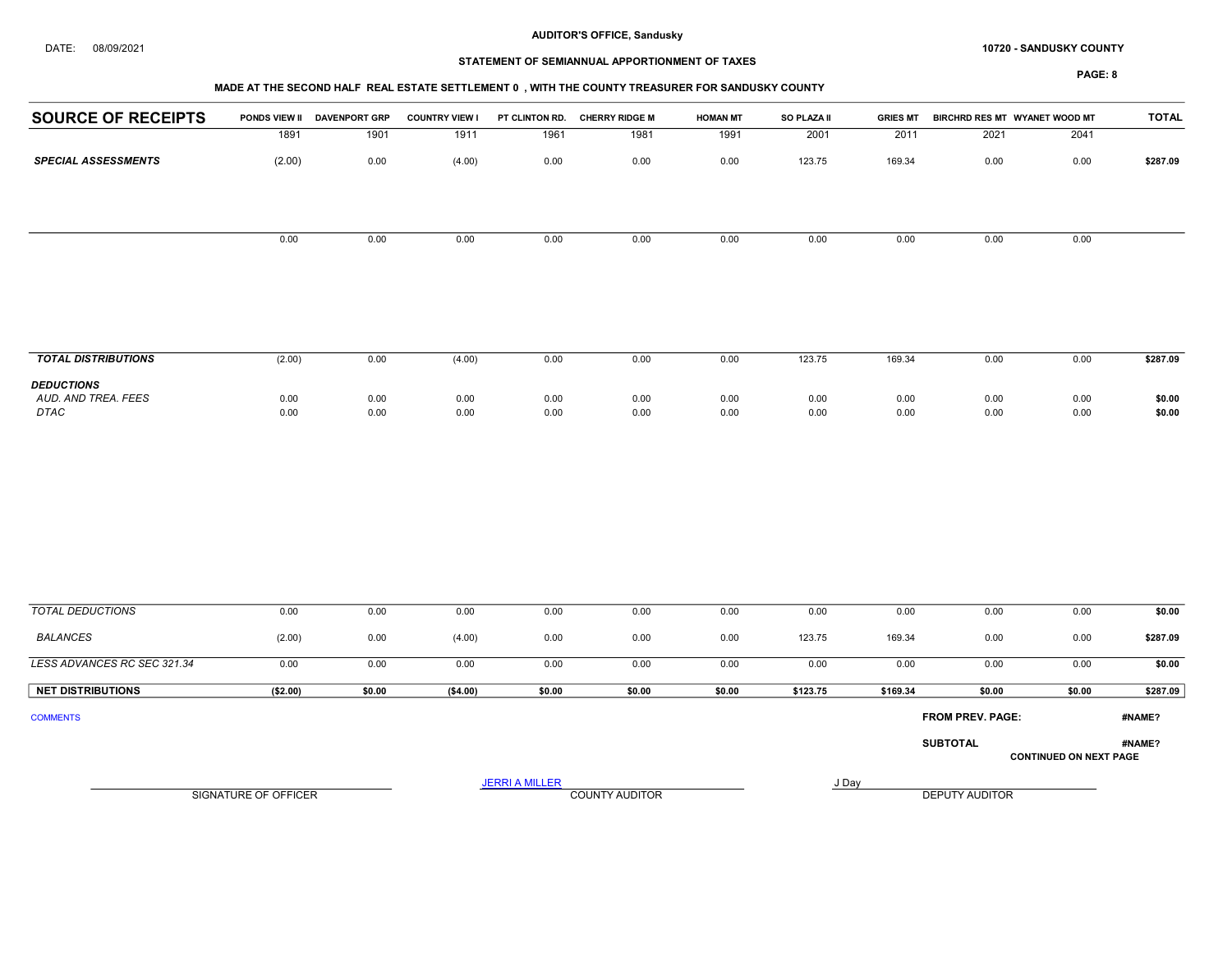#### DATE: 08/09/2021 10720 - SANDUSKY COUNTY

## STATEMENT OF SEMIANNUAL APPORTIONMENT OF TAXES

## MADE AT THE SECOND HALF REAL ESTATE SETTLEMENT 0 , WITH THE COUNTY TREASURER FOR SANDUSKY COUNTY

| <b>SOURCE OF RECEIPTS</b>                | <b>BARK CRK I MT</b> | <b>CHRISTY MT</b> | ST ANDREW I MT | <b>NADERER DT MT</b>  |                | PLEASANT MT I WAGGONER MT | <b>DRAEGER MT</b> | <b>WASSERMAN MT</b> | <b>VARGAS MT</b>        | <b>ALLWARDT MT</b>            | <b>TOTAL</b> |
|------------------------------------------|----------------------|-------------------|----------------|-----------------------|----------------|---------------------------|-------------------|---------------------|-------------------------|-------------------------------|--------------|
|                                          | 2051                 | 2061              | 2071           | 2081                  | 2091           | 2101                      | 2131              | 2141                | 2151                    | 2211                          |              |
| <b>SPECIAL ASSESSMENTS</b>               | 0.00                 | 0.00              | 16.25          | 55.00                 | 17.60          | 0.00                      | 2.20              | 0.00                | 0.00                    | 371.35                        | \$462.40     |
|                                          |                      |                   |                |                       |                |                           |                   |                     |                         |                               |              |
|                                          | 0.00                 | 0.00              | 0.00           | 0.00                  | 0.00           | 0.00                      | 0.00              | 0.00                | 0.00                    | 0.00                          |              |
|                                          |                      |                   |                |                       |                |                           |                   |                     |                         |                               |              |
|                                          |                      |                   |                |                       |                |                           |                   |                     |                         |                               |              |
| <b>TOTAL DISTRIBUTIONS</b>               | 0.00                 | 0.00              | 16.25          | 55.00                 | 17.60          | 0.00                      | 2.20              | 0.00                | 0.00                    | 371.35                        | \$462.40     |
| <b>DEDUCTIONS</b><br>AUD. AND TREA. FEES | 0.00                 | 0.00              | 0.00           | 0.00                  | 0.00           | 0.00                      | 0.00              | 0.00                | 0.00                    | 0.00                          | \$0.00       |
| DTAC                                     | 0.00                 | 0.00              | 0.00           | 0.00                  | 0.00           | 0.00                      | 0.00              | 0.00                | 0.00                    | 0.00                          | \$0.00       |
|                                          |                      |                   |                |                       |                |                           |                   |                     |                         |                               |              |
| <b>TOTAL DEDUCTIONS</b>                  | 0.00                 | 0.00              | 0.00           | 0.00                  | 0.00           | 0.00                      | 0.00              | 0.00                | 0.00                    | 0.00                          | \$0.00       |
| <b>BALANCES</b>                          | 0.00                 | 0.00              | 16.25          | 55.00                 | 17.60          | 0.00                      | 2.20              | 0.00                | 0.00                    | 371.35                        | \$462.40     |
| LESS ADVANCES RC SEC 321.34              | 0.00                 | 0.00              | 0.00           | 0.00                  | 0.00           | 0.00                      | 0.00              | 0.00                | 0.00                    | 0.00                          | \$0.00       |
| <b>NET DISTRIBUTIONS</b>                 | \$0.00               | \$0.00            | \$16.25        | \$55.00               | \$17.60        | \$0.00                    | \$2.20            | \$0.00              | \$0.00                  | \$371.35                      | \$462.40     |
| <b>COMMENTS</b>                          |                      |                   |                |                       |                |                           |                   |                     | <b>FROM PREV. PAGE:</b> |                               | #NAME?       |
|                                          |                      |                   |                |                       |                |                           |                   |                     | <b>SUBTOTAL</b>         | <b>CONTINUED ON NEXT PAGE</b> | #NAME?       |
|                                          | SIGNATURE OF OFFICER |                   |                | <b>JERRI A MILLER</b> | COUNTY AUDITOR |                           |                   | J Day               | DEPUTY AUDITOR          |                               |              |
|                                          |                      |                   |                |                       |                |                           |                   |                     |                         |                               |              |
|                                          |                      |                   |                |                       |                |                           |                   |                     |                         |                               |              |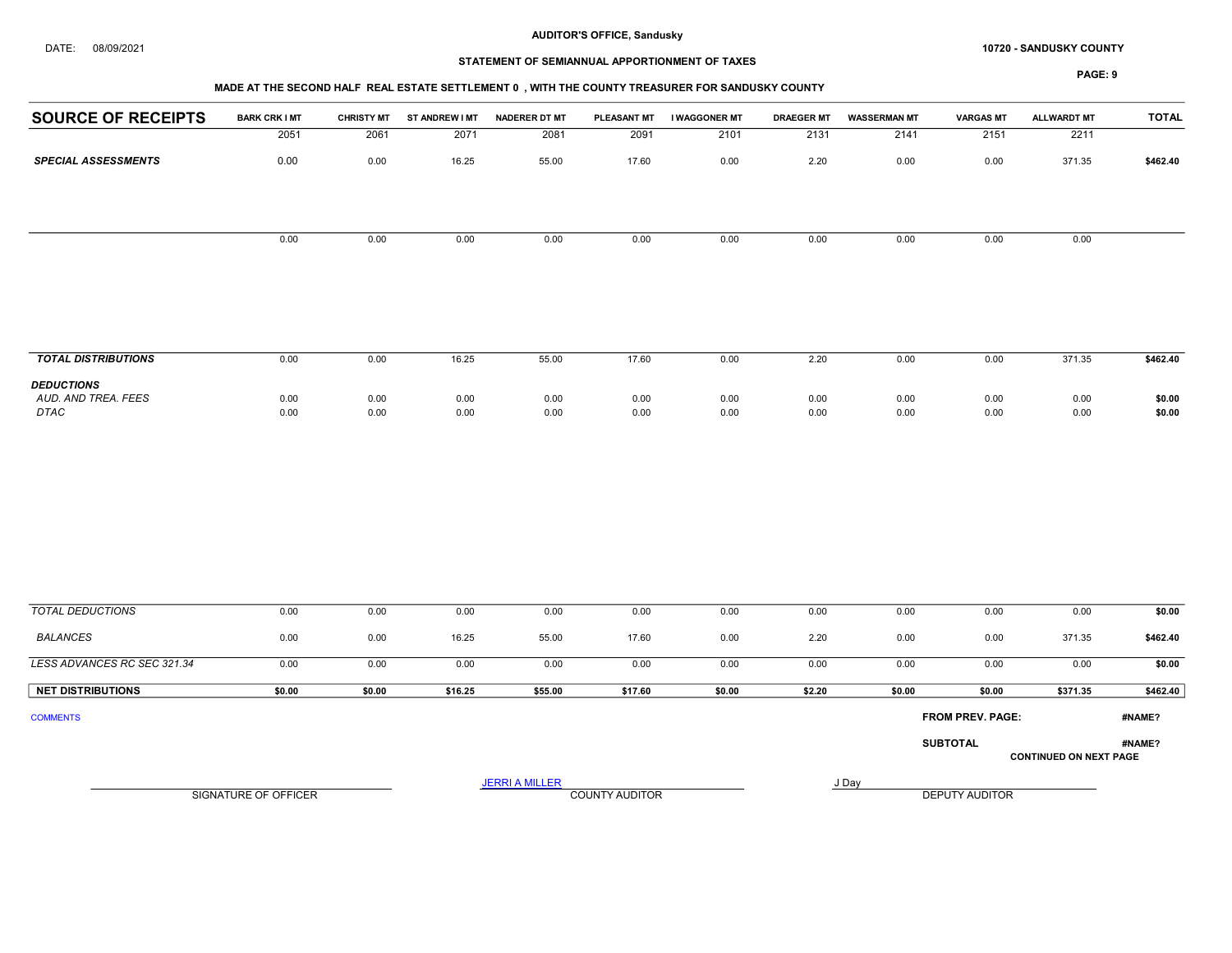#### DATE: 08/09/2021 10720 - SANDUSKY COUNTY

# STATEMENT OF SEMIANNUAL APPORTIONMENT OF TAXES

#### MADE AT THE SECOND HALF REAL ESTATE SETTLEMENT 0 , WITH THE COUNTY TREASURER FOR SANDUSKY COUNTY

| <b>SOURCE OF RECEIPTS</b>   |                      | VEL-A-DA MT BALL STORM SEW | <b>GREEN HILLS I</b> | <b>COUNTRYVIEW II</b> | SILER ST MT    | <b>CLARK-SATTLER</b> |              | SPRING BRK MT GENE WIDMAN MT | <b>ODONNELL MT</b> | <b>EVA HAAR MT</b>            | <b>TOTAL</b>     |
|-----------------------------|----------------------|----------------------------|----------------------|-----------------------|----------------|----------------------|--------------|------------------------------|--------------------|-------------------------------|------------------|
|                             | 2231                 | 2241                       | 2251                 | 2261                  | 2311           | 2321                 | 2331         | 2341                         | 2351               | 2371                          |                  |
| <b>SPECIAL ASSESSMENTS</b>  | 0.00                 | 0.00                       | 0.00                 | (2.00)                | 14.22          | 0.00                 | 50.06        | 0.00                         | 0.00               | 6.40                          | \$68.68          |
|                             |                      |                            |                      |                       |                |                      |              |                              |                    |                               |                  |
|                             | 0.00                 | 0.00                       | 0.00                 | 0.00                  | 0.00           | 0.00                 | 0.00         | 0.00                         | 0.00               | 0.00                          |                  |
| <b>TOTAL DISTRIBUTIONS</b>  | 0.00                 | 0.00                       | 0.00                 | (2.00)                | 14.22          | 0.00                 | 50.06        | 0.00                         | 0.00               | 6.40                          | \$68.68          |
| <b>DEDUCTIONS</b>           |                      |                            |                      |                       |                |                      |              |                              |                    |                               |                  |
| AUD. AND TREA. FEES<br>DTAC | 0.00<br>0.00         | 0.00<br>0.00               | 0.00<br>0.00         | 0.00<br>0.00          | 0.00<br>0.00   | 0.00<br>0.00         | 0.00<br>0.00 | 0.00<br>0.00                 | 0.00<br>0.00       | 0.00<br>0.00                  | \$0.00<br>\$0.00 |
|                             |                      |                            |                      |                       |                |                      |              |                              |                    |                               |                  |
| <b>TOTAL DEDUCTIONS</b>     | 0.00                 | 0.00                       | 0.00                 | 0.00                  | 0.00           | 0.00                 | 0.00         | 0.00                         | 0.00               | 0.00                          | \$0.00           |
| <b>BALANCES</b>             | 0.00                 | 0.00                       | 0.00                 | (2.00)                | 14.22          | 0.00                 | 50.06        | 0.00                         | 0.00               | 6.40                          | \$68.68          |
| LESS ADVANCES RC SEC 321.34 | 0.00                 | 0.00                       | 0.00                 | 0.00                  | 0.00           | 0.00                 | 0.00         | 0.00                         | 0.00               | 0.00                          | \$0.00           |
| <b>NET DISTRIBUTIONS</b>    | \$0.00               | \$0.00                     | \$0.00               | (\$2.00)              | \$14.22        | \$0.00               | \$50.06      | \$0.00                       | \$0.00             | \$6.40                        | \$68.68          |
| <b>COMMENTS</b>             |                      |                            |                      |                       |                |                      |              |                              | FROM PREV. PAGE:   |                               | #NAME?           |
|                             |                      |                            |                      |                       |                |                      |              |                              | <b>SUBTOTAL</b>    | <b>CONTINUED ON NEXT PAGE</b> | #NAME?           |
|                             |                      |                            |                      | <b>JERRI A MILLER</b> |                |                      |              | J Day                        |                    |                               |                  |
|                             | SIGNATURE OF OFFICER |                            |                      |                       | COUNTY AUDITOR |                      |              |                              | DEPUTY AUDITOR     |                               |                  |
|                             |                      |                            |                      |                       |                |                      |              |                              |                    |                               |                  |
|                             |                      |                            |                      |                       |                |                      |              |                              |                    |                               |                  |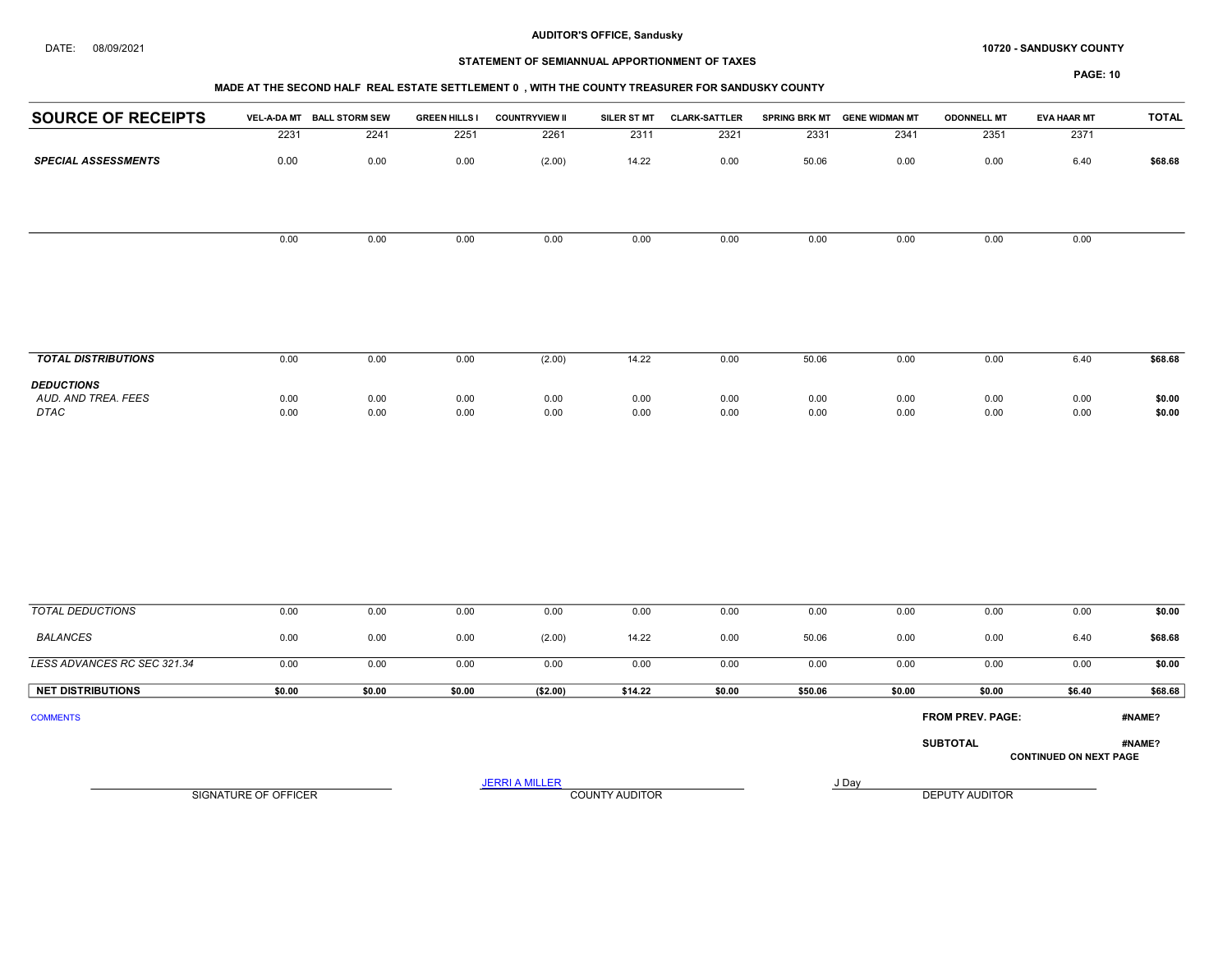#### DATE: 08/09/2021 10720 - SANDUSKY COUNTY

# STATEMENT OF SEMIANNUAL APPORTIONMENT OF TAXES

# MADE AT THE SECOND HALF REAL ESTATE SETTLEMENT 0 , WITH THE COUNTY TREASURER FOR SANDUSKY COUNTY

| <b>SOURCE OF RECEIPTS</b>   | <b>D. MILLER MT</b>         | TWP RD 55 MT. | <b>INDIAN-SAAM MT</b> | <b>ST ANDREWII MT</b> | <b>BUCHANAN MT.</b>   | FORK MT.     | <b>NORTHRIDGE MT.</b> | C. E. WOLFE MT | <b>DIEDRICH MT</b>    | <b>DEVRIES MT.</b>            | <b>TOTAL</b>     |
|-----------------------------|-----------------------------|---------------|-----------------------|-----------------------|-----------------------|--------------|-----------------------|----------------|-----------------------|-------------------------------|------------------|
|                             | 2381                        | 2431          | 2441                  | 2471                  | 2481                  | 2521         | 2531                  | 2561           | 2621                  | 2671                          |                  |
| <b>SPECIAL ASSESSMENTS</b>  | 0.00                        | 18.33         | 77.30                 | 13.13                 | 0.00                  | 0.00         | 0.00                  | 7.76           | 45.58                 | 0.00                          | \$162.10         |
|                             |                             |               |                       |                       |                       |              |                       |                |                       |                               |                  |
|                             | 0.00                        | 0.00          | 0.00                  | 0.00                  | 0.00                  | 0.00         | 0.00                  | 0.00           | 0.00                  | 0.00                          |                  |
|                             |                             |               |                       |                       |                       |              |                       |                |                       |                               |                  |
| <b>TOTAL DISTRIBUTIONS</b>  | 0.00                        | 18.33         | 77.30                 | 13.13                 | 0.00                  | 0.00         | 0.00                  | 7.76           | 45.58                 | 0.00                          | \$162.10         |
| <b>DEDUCTIONS</b>           |                             |               |                       |                       |                       |              |                       |                |                       |                               |                  |
| AUD. AND TREA. FEES<br>DTAC | 0.00<br>0.00                | 0.00<br>0.00  | 0.00<br>0.45          | 0.00<br>0.00          | 0.00<br>0.00          | 0.00<br>0.00 | 0.00<br>0.00          | 0.00<br>0.00   | 0.00<br>0.00          | 0.00<br>0.00                  | \$0.00<br>\$0.45 |
|                             |                             |               |                       |                       |                       |              |                       |                |                       |                               |                  |
| <b>TOTAL DEDUCTIONS</b>     | 0.00                        | 0.00          | 0.45                  | 0.00                  | 0.00                  | 0.00         | 0.00                  | 0.00           | 0.00                  | 0.00                          | \$0.45           |
| <b>BALANCES</b>             | 0.00                        | 18.33         | 76.85                 | 13.13                 | 0.00                  | 0.00         | 0.00                  | 7.76           | 45.58                 | 0.00                          | \$161.65         |
| LESS ADVANCES RC SEC 321.34 | 0.00                        | 0.00          | 0.00                  | 0.00                  | 0.00                  | 0.00         | 0.00                  | 0.00           | 0.00                  | 0.00                          | \$0.00           |
| <b>NET DISTRIBUTIONS</b>    | \$0.00                      | \$18.33       | \$76.85               | \$13.13               | \$0.00                | \$0.00       | \$0.00                | \$7.76         | \$45.58               | \$0.00                        | \$161.65         |
| <b>COMMENTS</b>             |                             |               |                       |                       |                       |              |                       |                | FROM PREV. PAGE:      |                               | #NAME?           |
|                             |                             |               |                       |                       |                       |              |                       |                | <b>SUBTOTAL</b>       | <b>CONTINUED ON NEXT PAGE</b> | #NAME?           |
|                             |                             |               |                       | <b>JERRI A MILLER</b> |                       |              |                       | J Day          |                       |                               |                  |
|                             | <b>SIGNATURE OF OFFICER</b> |               |                       |                       | <b>COUNTY AUDITOR</b> |              |                       |                | <b>DEPUTY AUDITOR</b> |                               |                  |
|                             |                             |               |                       |                       |                       |              |                       |                |                       |                               |                  |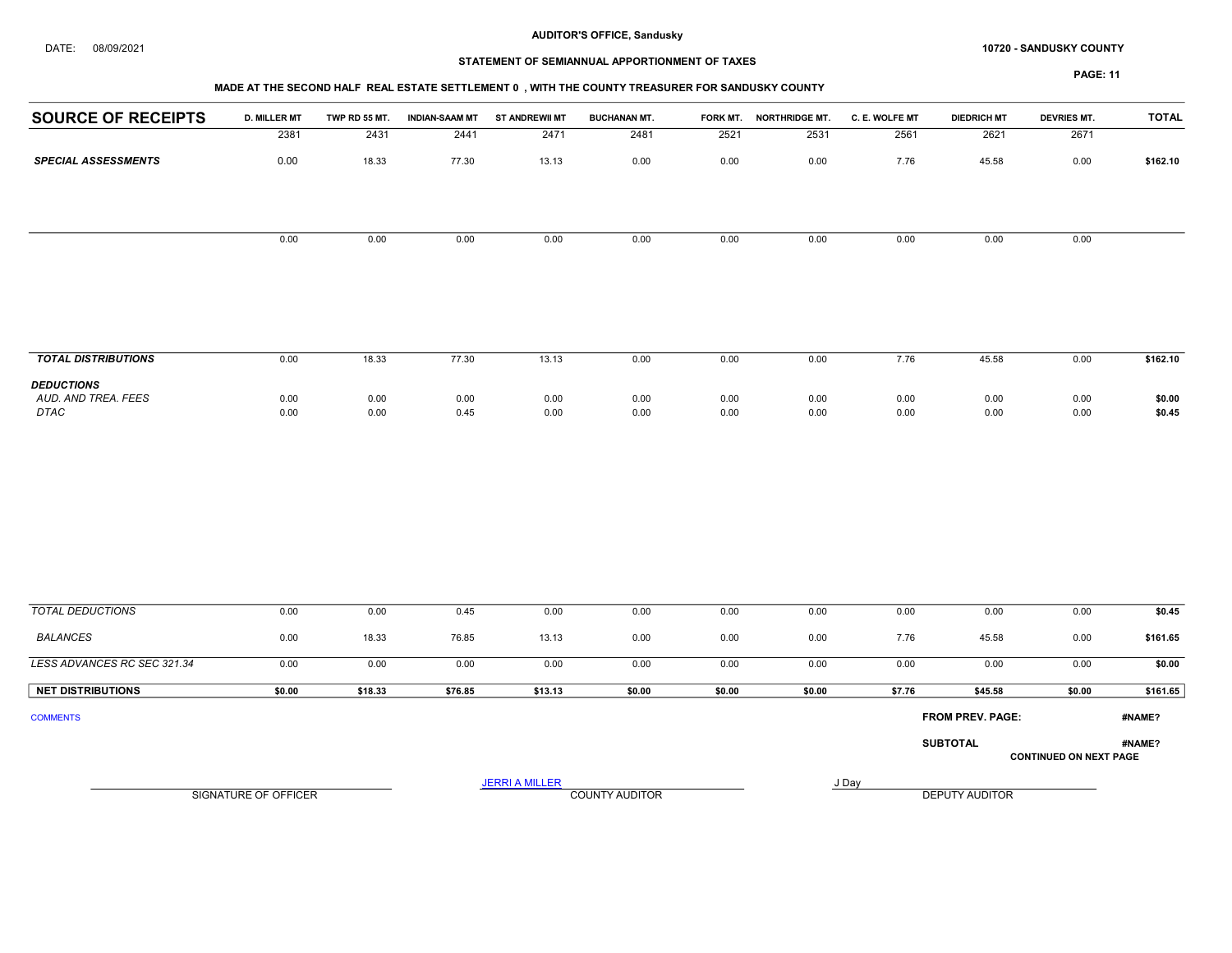#### DATE: 08/09/2021 10720 - SANDUSKY COUNTY

# STATEMENT OF SEMIANNUAL APPORTIONMENT OF TAXES

## MADE AT THE SECOND HALF REAL ESTATE SETTLEMENT 0 , WITH THE COUNTY TREASURER FOR SANDUSKY COUNTY

| <b>SOURCE OF RECEIPTS</b>   |              | WAHL MT WALT CRAMER MT | <b>HAVENS EXT MT</b> | <b>LOY MT</b>         | <b>BIERLY MT</b>      |              | HENSEL MT NIGHSWANDER MT | <b>SOUTHLAND MT</b> | <b>LEWIS MT</b>       | <b>HAVENS II MT</b>           | <b>TOTAL</b>     |
|-----------------------------|--------------|------------------------|----------------------|-----------------------|-----------------------|--------------|--------------------------|---------------------|-----------------------|-------------------------------|------------------|
|                             | 2711         | 2771                   | 2781                 | 2791                  | 2851                  | 2861         | 2871                     | 2881                | 3001                  | 3021                          |                  |
| <b>SPECIAL ASSESSMENTS</b>  | 0.00         | 0.00                   | 0.00                 | 647.77                | 21.67                 | 0.00         | 0.00                     | (2.00)              | 41.93                 | 0.00                          | \$709.37         |
|                             | 0.00         | 0.00                   | 0.00                 | 0.00                  | 0.00                  | 0.00         | 0.00                     | 0.00                | 0.00                  | 0.00                          |                  |
|                             |              |                        |                      |                       |                       |              |                          |                     |                       |                               |                  |
| <b>TOTAL DISTRIBUTIONS</b>  | 0.00         | 0.00                   | 0.00                 | 647.77                | 21.67                 | 0.00         | 0.00                     | (2.00)              | 41.93                 | 0.00                          | \$709.37         |
| <b>DEDUCTIONS</b>           |              |                        |                      |                       |                       |              |                          |                     |                       |                               |                  |
| AUD. AND TREA. FEES<br>DTAC | 0.00<br>0.00 | 0.00<br>0.00           | 0.00<br>0.00         | 0.00<br>0.00          | 0.00<br>0.00          | 0.00<br>0.00 | 0.00<br>0.00             | 0.00<br>0.00        | 0.00<br>0.00          | 0.00<br>0.00                  | \$0.00<br>\$0.00 |
|                             |              |                        |                      |                       |                       |              |                          |                     |                       |                               |                  |
| <b>TOTAL DEDUCTIONS</b>     | 0.00         | 0.00                   | 0.00                 | 0.00                  | 0.00                  | 0.00         | 0.00                     | 0.00                | 0.00                  | 0.00                          | \$0.00           |
| <b>BALANCES</b>             | 0.00         | 0.00                   | 0.00                 | 647.77                | 21.67                 | 0.00         | 0.00                     | (2.00)              | 41.93                 | 0.00                          | \$709.37         |
| LESS ADVANCES RC SEC 321.34 | 0.00         | 0.00                   | 0.00                 | 0.00                  | 0.00                  | 0.00         | 0.00                     | 0.00                | 0.00                  | 0.00                          | \$0.00           |
| <b>NET DISTRIBUTIONS</b>    | \$0.00       | \$0.00                 | \$0.00               | \$647.77              | \$21.67               | \$0.00       | \$0.00                   | (\$2.00)            | \$41.93               | \$0.00                        | \$709.37         |
| <b>COMMENTS</b>             |              |                        |                      |                       |                       |              |                          |                     | FROM PREV. PAGE:      |                               | #NAME?           |
|                             |              |                        |                      |                       |                       |              |                          |                     | <b>SUBTOTAL</b>       | <b>CONTINUED ON NEXT PAGE</b> | #NAME?           |
|                             |              | SIGNATURE OF OFFICER   |                      | <b>JERRI A MILLER</b> | <b>COUNTY AUDITOR</b> |              |                          | J Day               | <b>DEPUTY AUDITOR</b> |                               |                  |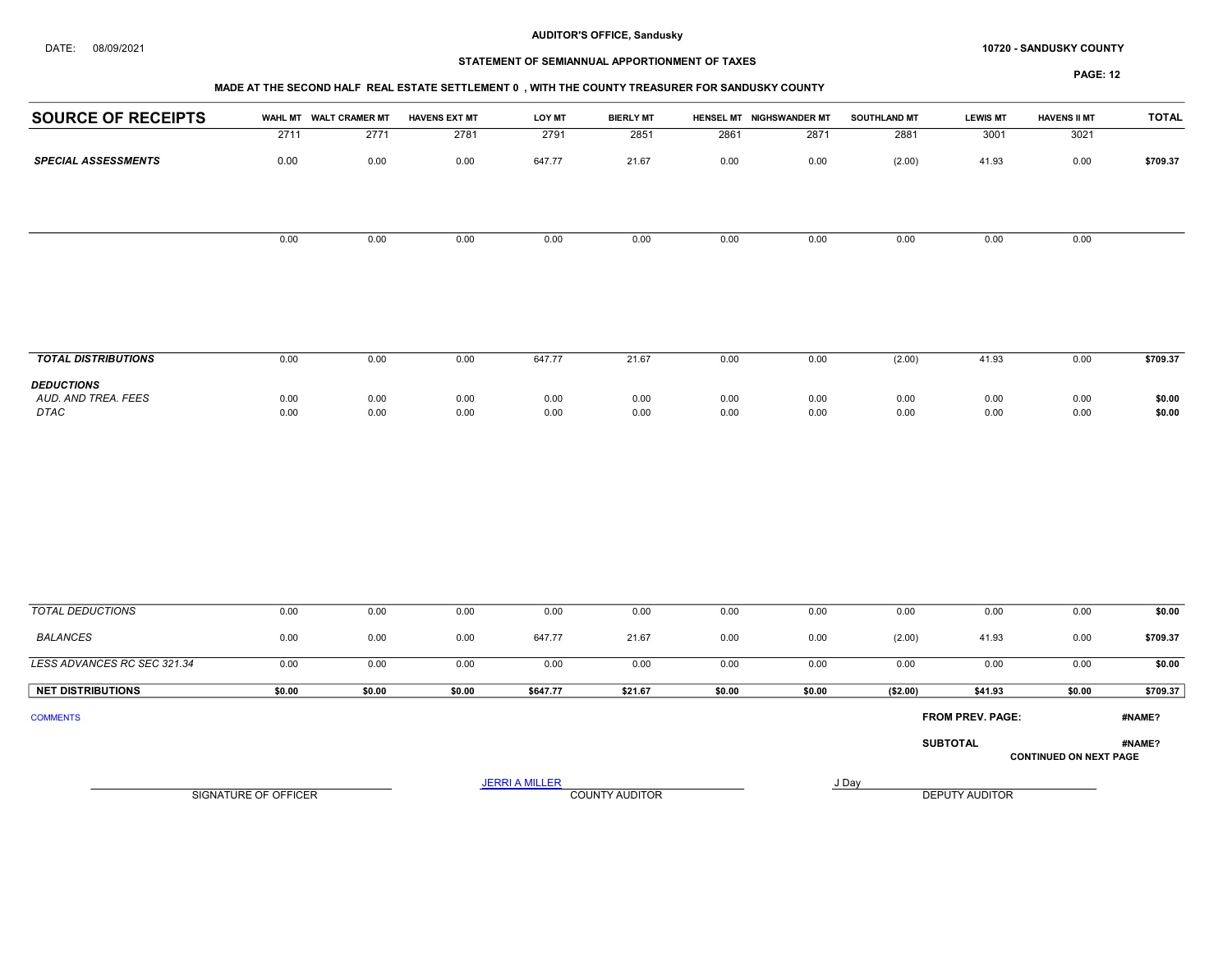#### DATE: 08/09/2021 10720 - SANDUSKY COUNTY

## STATEMENT OF SEMIANNUAL APPORTIONMENT OF TAXES

# PAGE: 13

| <b>SOURCE OF RECEIPTS</b>  | <b>GSCHWIND II MT</b> | <b>EMCH MAIN MT</b> | <b>KLOPP MT</b> | <b>LATERAL MT</b> | E CLINDSEY E CLINDSEY MAIN<br>МT | <b>CROWELL-STACY</b> | TILE MT EMCH LATERAL MT | <b>CEDAR RIDGE MT</b> | <b>HOEFLICH MT</b> | <b>MILLER TILE MT</b> | <b>TOTAL</b> |
|----------------------------|-----------------------|---------------------|-----------------|-------------------|----------------------------------|----------------------|-------------------------|-----------------------|--------------------|-----------------------|--------------|
|                            | 3031                  | 3091                | 3121            | 3161              | 3171                             | 3181                 | 3191                    | 3251                  | 3271               | 3281                  |              |
| <b>SPECIAL ASSESSMENTS</b> | 0.00                  | 21.64               | 6.86            | 53.86             | 31.36                            | 12.76                | 18.55                   | 8.98                  | 20.57              | 2.64                  | \$177.22     |
|                            |                       |                     |                 |                   |                                  |                      |                         |                       |                    |                       |              |
|                            | 0.00                  | 0.00                | 0.00            | 0.00              | 0.00                             | 0.00                 | 0.00                    | 0.00                  | 0.00               | 0.00                  |              |
|                            |                       |                     |                 |                   |                                  |                      |                         |                       |                    |                       |              |
|                            |                       |                     |                 |                   |                                  |                      |                         |                       |                    |                       |              |

| <b>TOTAL DISTRIBUTIONS</b>                              | 0.00         | 21.64        | 6.86         | 53.86        | 31.36        | 12.76        | 18.55        | 8.98         | 20.5         | 2.64         | \$177.22         |
|---------------------------------------------------------|--------------|--------------|--------------|--------------|--------------|--------------|--------------|--------------|--------------|--------------|------------------|
|                                                         |              |              |              |              |              |              |              |              |              |              |                  |
| <b>DEDUCTIONS</b><br>AUD. AND TREA. FEES<br><b>DTAC</b> | 0.00<br>0.00 | 0.00<br>0.00 | 0.00<br>0.25 | 0.00<br>0.00 | 0.00<br>0.00 | 0.00<br>0.00 | 0.00<br>0.00 | 0.00<br>0.00 | 0.00<br>0.00 | 0.00<br>0.00 | \$0.00<br>\$0.25 |

| TOTAL DEDUCTIONS            | 0.00   | 0.00    | 0.25   | 0.00    | 0.00    | 0.00    | 0.00    | 0.00   | 0.00                    | 0.00                          | \$0.25   |
|-----------------------------|--------|---------|--------|---------|---------|---------|---------|--------|-------------------------|-------------------------------|----------|
| <b>BALANCES</b>             | 0.00   | 21.64   | 6.61   | 53.86   | 31.36   | 12.76   | 18.55   | 8.98   | 20.57                   | 2.64                          | \$176.97 |
| LESS ADVANCES RC SEC 321.34 | 0.00   | 0.00    | 0.00   | 0.00    | 0.00    | 0.00    | 0.00    | 0.00   | 0.00                    | 0.00                          | \$0.00   |
| <b>NET DISTRIBUTIONS</b>    | \$0.00 | \$21.64 | \$6.61 | \$53.86 | \$31.36 | \$12.76 | \$18.55 | \$8.98 | \$20.57                 | \$2.64                        | \$176.97 |
| <b>COMMENTS</b>             |        |         |        |         |         |         |         |        | <b>FROM PREV. PAGE:</b> |                               | #NAME?   |
|                             |        |         |        |         |         |         |         |        | <b>SUBTOTAL</b>         | <b>CONTINUED ON NEXT PAGE</b> | #NAME?   |

SIGNATURE OF OFFICER **EXECUTE A RELATION COUNTY AUDITOR** COUNTY AUDITOR **DEPUTY AUDITOR** 

JERRI A MILLER COUNTY AUDITOR **FOUR SERVICE ASSAULT**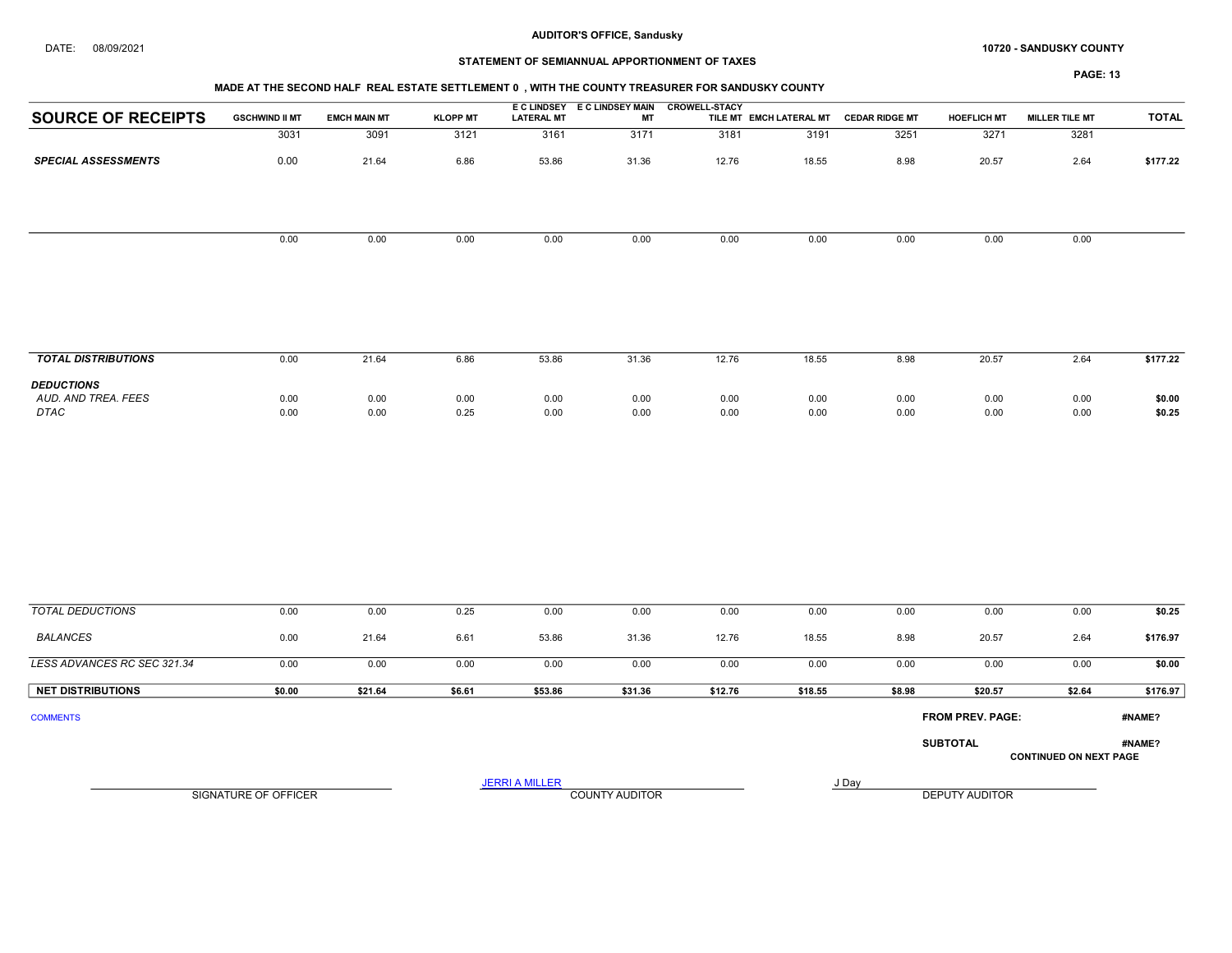# DATE: 08/09/2021 10720 - SANDUSKY COUNTY

# STATEMENT OF SEMIANNUAL APPORTIONMENT OF TAXES

PAGE: 14

## MADE AT THE SECOND HALF REAL ESTATE SETTLEMENT 0 , WITH THE COUNTY TREASURER FOR SANDUSKY COUNTY

| <b>SOURCE OF RECEIPTS</b>                | <b>HAMPTON INN<br/>PHASE I MT</b> | ALLEY DT MT |        | GUY FISHER MT SCHWOCHOW MT |                                                         | <b>TOTAL</b> |
|------------------------------------------|-----------------------------------|-------------|--------|----------------------------|---------------------------------------------------------|--------------|
|                                          | 3301                              | 3311        | 3321   | 3351                       |                                                         |              |
| <b>SPECIAL ASSESSMENTS</b>               | 0.00                              | 2.10        | 5.36   | 614.57                     |                                                         | \$622.03     |
|                                          |                                   |             |        |                            |                                                         |              |
|                                          |                                   |             |        |                            |                                                         |              |
|                                          | 0.00                              | 0.00        | 0.00   | 0.00                       |                                                         |              |
|                                          |                                   |             |        |                            |                                                         |              |
|                                          |                                   |             |        |                            |                                                         |              |
|                                          |                                   |             |        |                            |                                                         |              |
|                                          |                                   |             |        |                            |                                                         |              |
| <b>TOTAL DISTRIBUTIONS</b>               | 0.00                              | 2.10        | 5.36   | 614.57                     |                                                         | \$622.03     |
| <b>DEDUCTIONS</b><br>AUD. AND TREA. FEES | 0.00                              | 0.00        | 0.00   | 0.00                       |                                                         | \$0.00       |
| $\ensuremath{\mathsf{DTAC}}$             | 0.00                              | 0.00        | 0.00   | 0.00                       |                                                         | \$0.00       |
|                                          |                                   |             |        |                            |                                                         |              |
|                                          |                                   |             |        |                            |                                                         |              |
|                                          |                                   |             |        |                            |                                                         |              |
|                                          |                                   |             |        |                            |                                                         |              |
|                                          |                                   |             |        |                            |                                                         |              |
|                                          |                                   |             |        |                            |                                                         |              |
|                                          |                                   |             |        |                            |                                                         |              |
| <b>TOTAL DEDUCTIONS</b>                  | 0.00                              | 0.00        | 0.00   | 0.00                       |                                                         | \$0.00       |
| <b>BALANCES</b>                          | 0.00                              | 2.10        | 5.36   | 614.57                     |                                                         | \$622.03     |
|                                          |                                   |             |        |                            |                                                         |              |
| LESS ADVANCES RC SEC 321.34              | 0.00                              | 0.00        | 0.00   | 0.00                       |                                                         | \$0.00       |
| <b>NET DISTRIBUTIONS</b>                 | \$0.00                            | \$2.10      | \$5.36 | \$614.57                   |                                                         | \$622.03     |
| <b>COMMENTS</b>                          |                                   |             |        |                            | <b>FROM PREV. PAGE:</b>                                 | #NAME?       |
|                                          |                                   |             |        |                            | TOTAL:                                                  | #NAME?       |
|                                          |                                   |             |        |                            |                                                         |              |
|                                          | SIGNATURE OF OFFICER              |             |        | <b>JERRI A MILLER</b>      | J Day<br><b>COUNTY AUDITOR</b><br><b>DEPUTY AUDITOR</b> |              |
|                                          |                                   |             |        |                            |                                                         |              |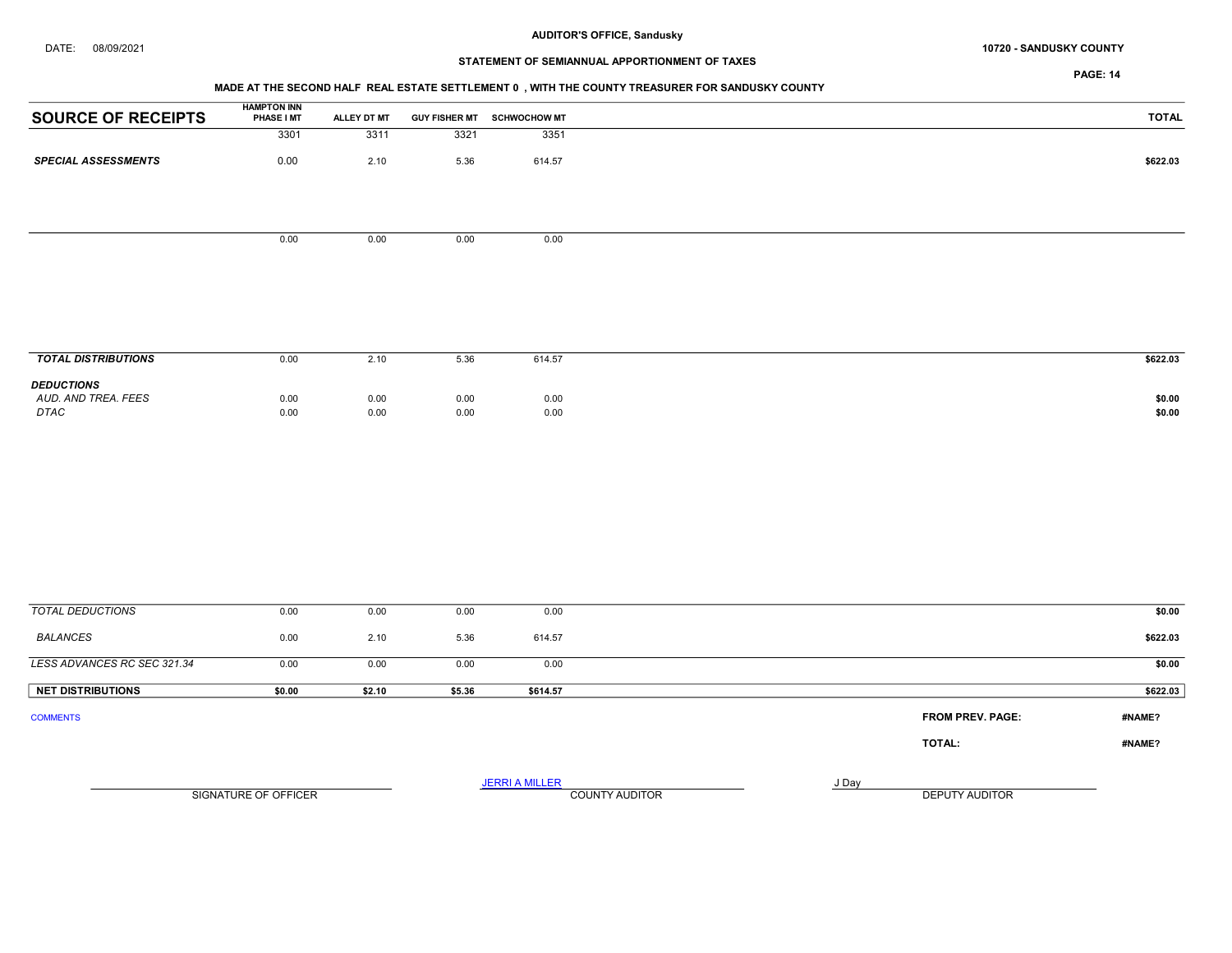# STATEMENT OF SEMIANNUAL APPORTIONMENT OF TAXES

PAGE: 15

#### MADE AT THE SECOND HALF REAL ESTATE SETTLEMENT 0 , WITH THE COUNTY TREASURER FOR BALLVILLE TWP

| <b>SOURCE OF RECEIPTS</b>  | <b>BALLVILLE LITE</b> |      | WEED MOWING DEBRIS REMOVAL |  |
|----------------------------|-----------------------|------|----------------------------|--|
|                            | 2360                  | 2907 | 3253                       |  |
| <b>SPECIAL ASSESSMENTS</b> |                       | 0.00 | 0.00                       |  |
|                            | 0.00                  |      |                            |  |
|                            |                       |      |                            |  |
|                            |                       |      |                            |  |
|                            |                       |      |                            |  |
|                            | 0.00                  | 0.00 | 0.00                       |  |
|                            |                       |      |                            |  |
|                            |                       |      |                            |  |
|                            |                       |      |                            |  |
|                            |                       |      |                            |  |
|                            |                       |      |                            |  |
|                            |                       |      |                            |  |
| <b>TOTAL DISTRIBUTIONS</b> | 0.00                  | 0.00 | 0.00                       |  |
| <b>DEDUCTIONS</b>          |                       |      |                            |  |
| AUD. AND TREA. FEES        | 0.00                  | 0.00 | 0.00                       |  |
| DTAC                       | 0.00                  | 0.00 | 0.00                       |  |
|                            |                       |      |                            |  |
|                            |                       |      |                            |  |
|                            |                       |      |                            |  |
|                            |                       |      |                            |  |
|                            |                       |      |                            |  |
|                            |                       |      |                            |  |
|                            |                       |      |                            |  |
|                            |                       |      |                            |  |
|                            |                       |      |                            |  |
|                            |                       |      |                            |  |

| <b>NET DISTRIBUTIONS</b>    | \$0.00 | \$0.00 | \$0.00 | \$0.00 |
|-----------------------------|--------|--------|--------|--------|
| LESS ADVANCES RC SEC 321.34 | 0.00   | 0.00   | 0.00   | \$0.00 |
| BALANCES                    | 0.00   | 0.00   | 0.00   | \$0.00 |
| TOTAL DEDUCTIONS            | 0.00   | 0.00   | 0.00   | \$0.00 |

COMMENTS

SIGNATURE OF OFFICER **EXECUTE A RELATION COUNTY AUDITOR** COUNTY AUDITOR **DEPUTY AUDITOR** 

JERRI A MILLER COUNTY AUDITOR **FOUND A SERVICE ASSAULT**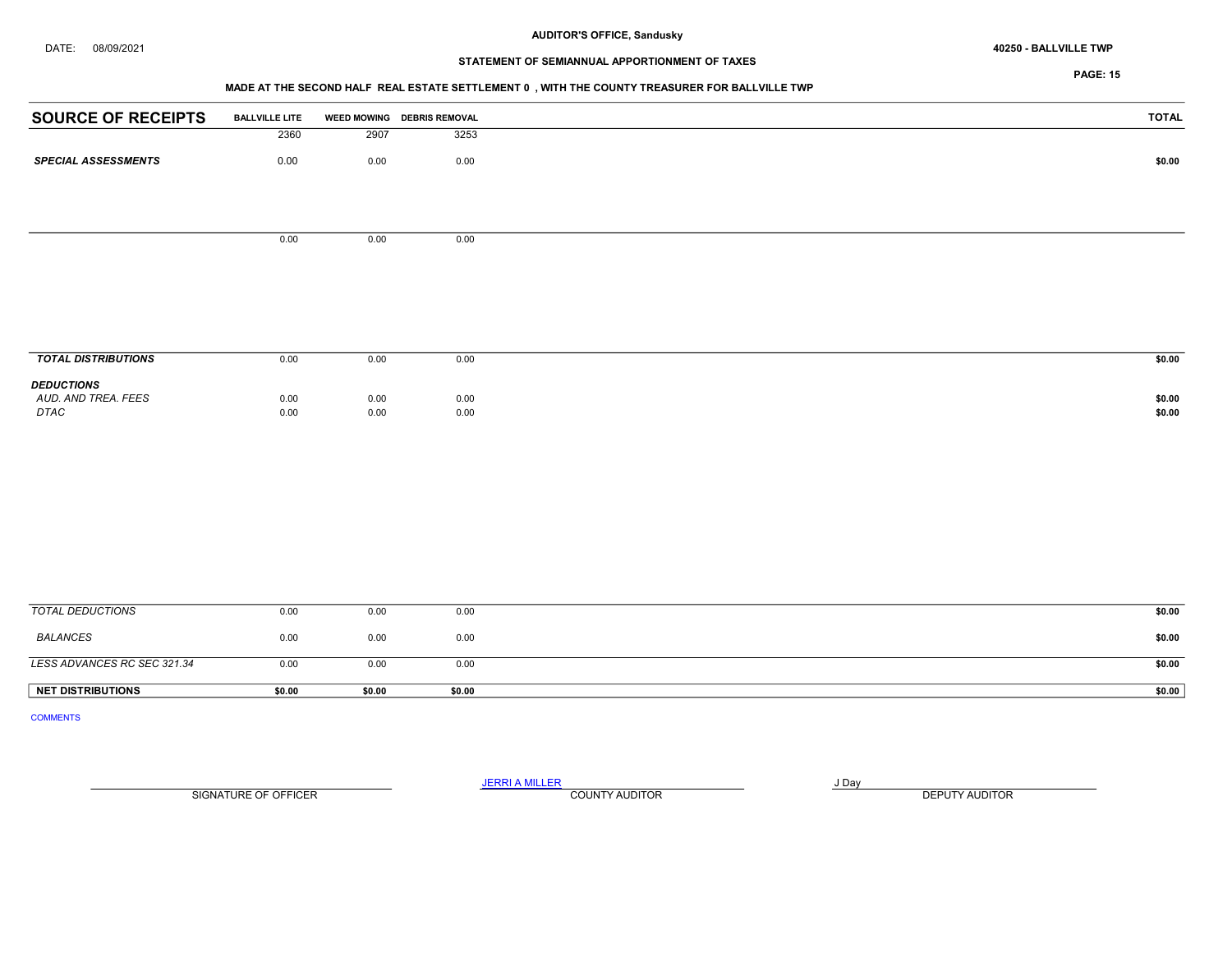#### DATE: 08/09/2021 42090 - GREEN CREEK TWP

# STATEMENT OF SEMIANNUAL APPORTIONMENT OF TAXES

PAGE: 16

## MADE AT THE SECOND HALF REAL ESTATE SETTLEMENT 0 , WITH THE COUNTY TREASURER FOR GREEN CREEK TWP

| <b>SOURCE OF RECEIPTS</b>  | <b>DEBRIS REMOVAL</b> | <b>CULVERT</b> | <b>TOTAL</b> |
|----------------------------|-----------------------|----------------|--------------|
|                            | 3053                  | 3262           |              |
| <b>SPECIAL ASSESSMENTS</b> | 0.00                  | 0.00           | \$0.00       |
|                            |                       |                |              |
|                            | 0.00                  | 0.00           |              |
|                            |                       |                |              |
|                            |                       |                |              |
|                            |                       |                |              |
|                            |                       |                |              |
| <b>TOTAL DISTRIBUTIONS</b> | 0.00                  | 0.00           | \$0.00       |
| <b>DEDUCTIONS</b>          |                       |                |              |
| AUD. AND TREA. FEES        | 0.00                  | 0.00           | \$0.00       |
| DTAC                       | 0.00                  | 0.00           | \$0.00       |
|                            |                       |                |              |
|                            |                       |                |              |
|                            |                       |                |              |
|                            |                       |                |              |
|                            |                       |                |              |
|                            |                       |                |              |
| <b>TOTAL DEDUCTIONS</b>    | 0.00                  | 0.00           | \$0.00       |

| <b>NET DISTRIBUTIONS</b>    | \$0.00 | \$0.00 | \$0.00 |  |
|-----------------------------|--------|--------|--------|--|
| LESS ADVANCES RC SEC 321.34 | 0.00   | 0.00   | \$0.00 |  |
| <b>BALANCES</b>             | 0.00   | 0.00   | \$0.00 |  |
|                             |        |        |        |  |

COMMENTS

JERRI A MILLER COUNTY AUDITOR **Finally SERVICE SERVICE OF A SERVICE OF A SERVICE OF A SERVICE OF A SERVICE OF A** SIGNATURE OF OFFICER **EXECUTE A RELATION COUNTY AUDITOR** COUNTY AUDITOR **DEPUTY AUDITOR**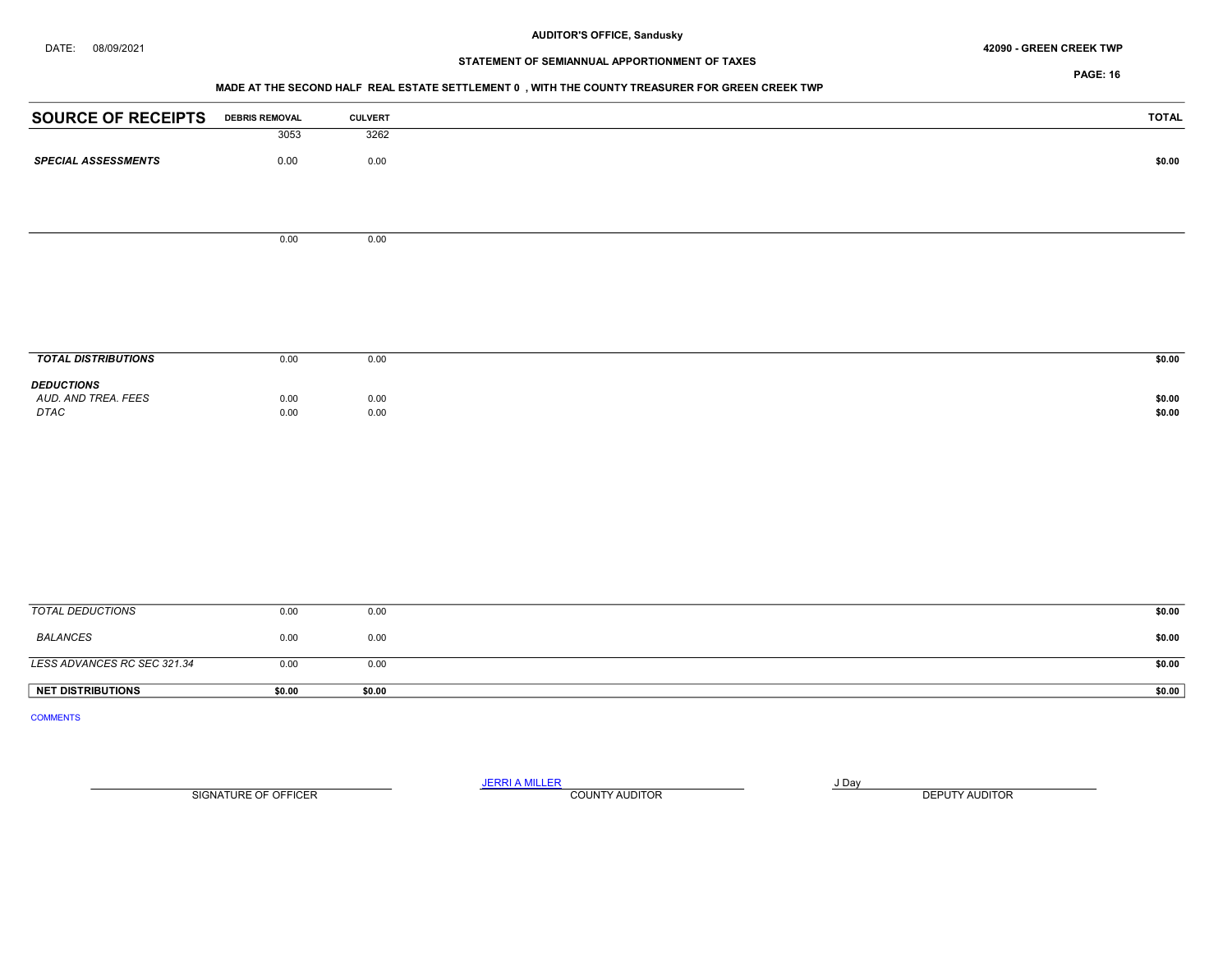# STATEMENT OF SEMIANNUAL APPORTIONMENT OF TAXES

## PAGE: 17

## MADE AT THE SECOND HALF REAL ESTATE SETTLEMENT 0 , WITH THE COUNTY TREASURER FOR RICE TWP

| <b>SOURCE OF RECEIPTS</b>   | <b>DEBRIS REMOVAL</b> | <b>WEED MOWING</b> | <b>TOTAL</b>     |
|-----------------------------|-----------------------|--------------------|------------------|
|                             | 3153                  | 3217               |                  |
| <b>SPECIAL ASSESSMENTS</b>  | 0.00                  | 0.00               | \$0.00           |
|                             |                       |                    |                  |
|                             |                       |                    |                  |
|                             |                       |                    |                  |
|                             | 0.00                  | 0.00               |                  |
|                             |                       |                    |                  |
|                             |                       |                    |                  |
|                             |                       |                    |                  |
|                             |                       |                    |                  |
| <b>TOTAL DISTRIBUTIONS</b>  | 0.00                  | 0.00               | \$0.00           |
| <b>DEDUCTIONS</b>           |                       |                    |                  |
| AUD. AND TREA. FEES<br>DTAC | 0.00<br>0.00          | 0.00<br>0.00       | \$0.00<br>\$0.00 |
|                             |                       |                    |                  |
|                             |                       |                    |                  |
|                             |                       |                    |                  |
|                             |                       |                    |                  |
|                             |                       |                    |                  |
|                             |                       |                    |                  |
|                             |                       |                    |                  |
|                             |                       |                    |                  |

| TOTAL DEDUCTIONS            | 0.00   | 0.00   | \$0.00 |
|-----------------------------|--------|--------|--------|
| BALANCES                    | 0.00   | 0.00   | \$0.00 |
| LESS ADVANCES RC SEC 321.34 | 0.00   | 0.00   | \$0.00 |
| <b>NET DISTRIBUTIONS</b>    | \$0.00 | \$0.00 | \$0.00 |

COMMENTS

JERRI A MILLER COUNTY AUDITOR **FOUND A SERVICE ASSAULT** SIGNATURE OF OFFICER **EXECUTE A RELATION COUNTY AUDITOR** COUNTY AUDITOR **DEPUTY AUDITOR**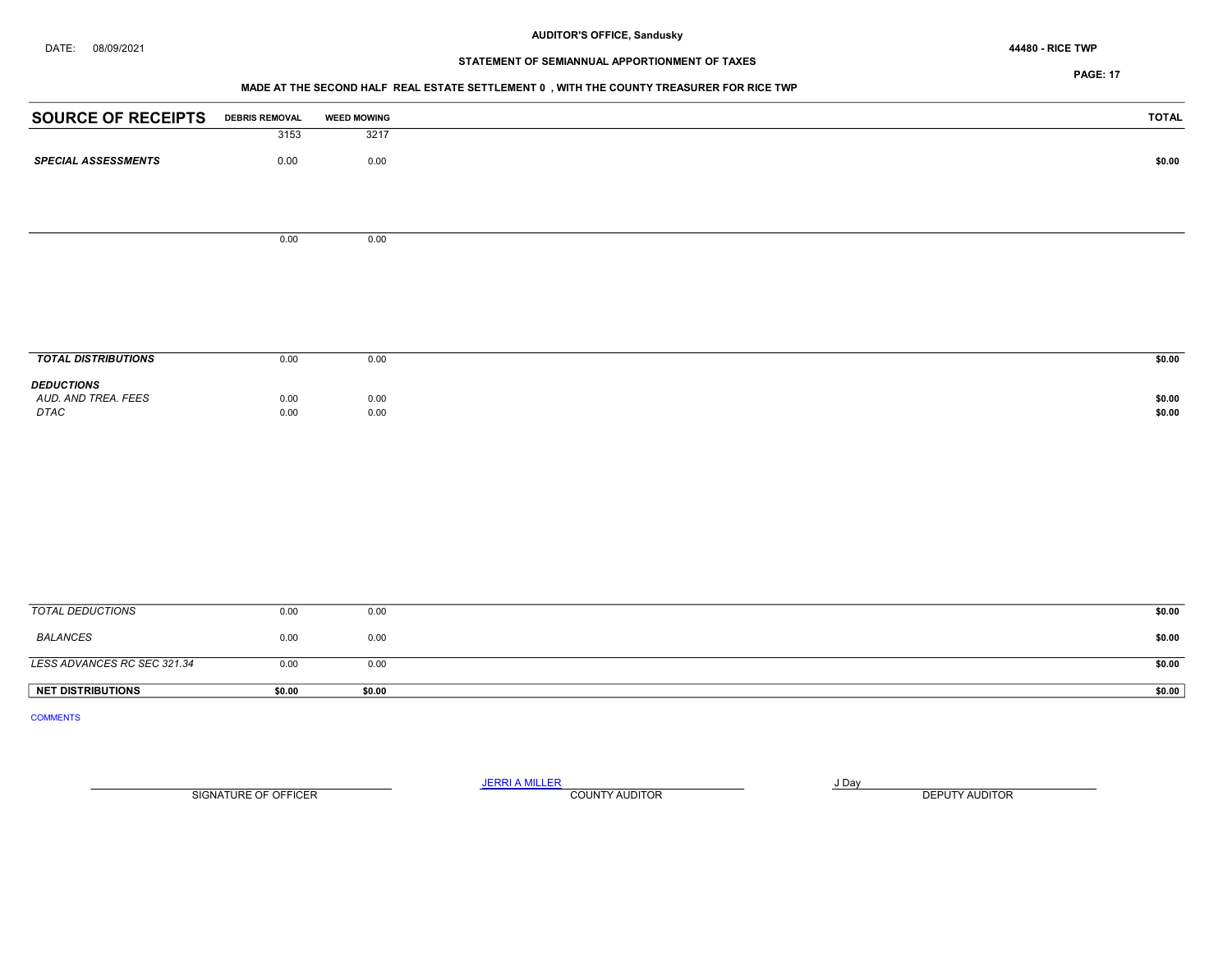# STATEMENT OF SEMIANNUAL APPORTIONMENT OF TAXES

PAGE: 18

## MADE AT THE SECOND HALF REAL ESTATE SETTLEMENT 0 , WITH THE COUNTY TREASURER FOR RILEY TWP

|       | <b>WIGHTMAN LIGHT</b> | <b>VOLLMAR LIGHT</b>       |      |              | TOTAL                              |
|-------|-----------------------|----------------------------|------|--------------|------------------------------------|
| 0068  | 0860                  | 0870                       |      | 3263         |                                    |
| 71.85 | 761.37                | 126.45                     | 0.00 | 160.00       | \$1,119.67                         |
|       |                       |                            |      |              |                                    |
|       |                       |                            |      |              |                                    |
|       |                       |                            |      |              |                                    |
|       |                       |                            |      |              |                                    |
|       |                       |                            |      |              |                                    |
|       |                       |                            |      |              |                                    |
|       |                       |                            |      |              |                                    |
|       |                       |                            |      |              |                                    |
|       | 0.00                  | <b>RILEY LIGHT</b><br>0.00 | 0.00 | 3145<br>0.00 | BLDG RAZING DEBRIS REMOVAL<br>0.00 |

| <b>TOTAL DISTRIBUTIONS</b>                              | 71.85        | 761.37       | 126.45       | 0.00         | 160.00        | \$1,119.67        |
|---------------------------------------------------------|--------------|--------------|--------------|--------------|---------------|-------------------|
| <b>DEDUCTIONS</b><br>AUD, AND TREA, FEES<br><b>DTAC</b> | 0.00<br>0.00 | 0.00<br>6.34 | 0.00<br>0.00 | 0.00<br>0.00 | 0.00<br>16.00 | \$0.00<br>\$22.34 |
|                                                         |              |              |              |              |               |                   |

| TOTAL DEDUCTIONS            | 0.00    | 6.34     | 0.00     | 0.00   | 16.00    | \$22.34    |
|-----------------------------|---------|----------|----------|--------|----------|------------|
| BALANCES                    | 71.85   | 755.03   | 126.45   | 0.00   | 144.00   | \$1,097.33 |
| LESS ADVANCES RC SEC 321.34 | 0.00    | 0.00     | 0.00     | 0.00   | 0.00     | \$0.00     |
| <b>NET DISTRIBUTIONS</b>    | \$71.85 | \$755.03 | \$126.45 | \$0.00 | \$144.00 | \$1,097.33 |

COMMENTS

SIGNATURE OF OFFICER **EXECUTE A RELATION COUNTY AUDITOR** COUNTY AUDITOR **DEPUTY AUDITOR** 

JERRI A MILLER COUNTY AUDITOR **FOUR SERVICE ASSAULT** ON A LIBRARY OF LIBRARY AND LIBRARY OF LIBRARY OF LIBRARY OF LIBRARY OF LIBRARY OF LIBRARY OF LIBRARY OF LIBRARY OF LIBRARY OF LIBRARY OF LIBRARY OF LIBRARY OF LIBRARY O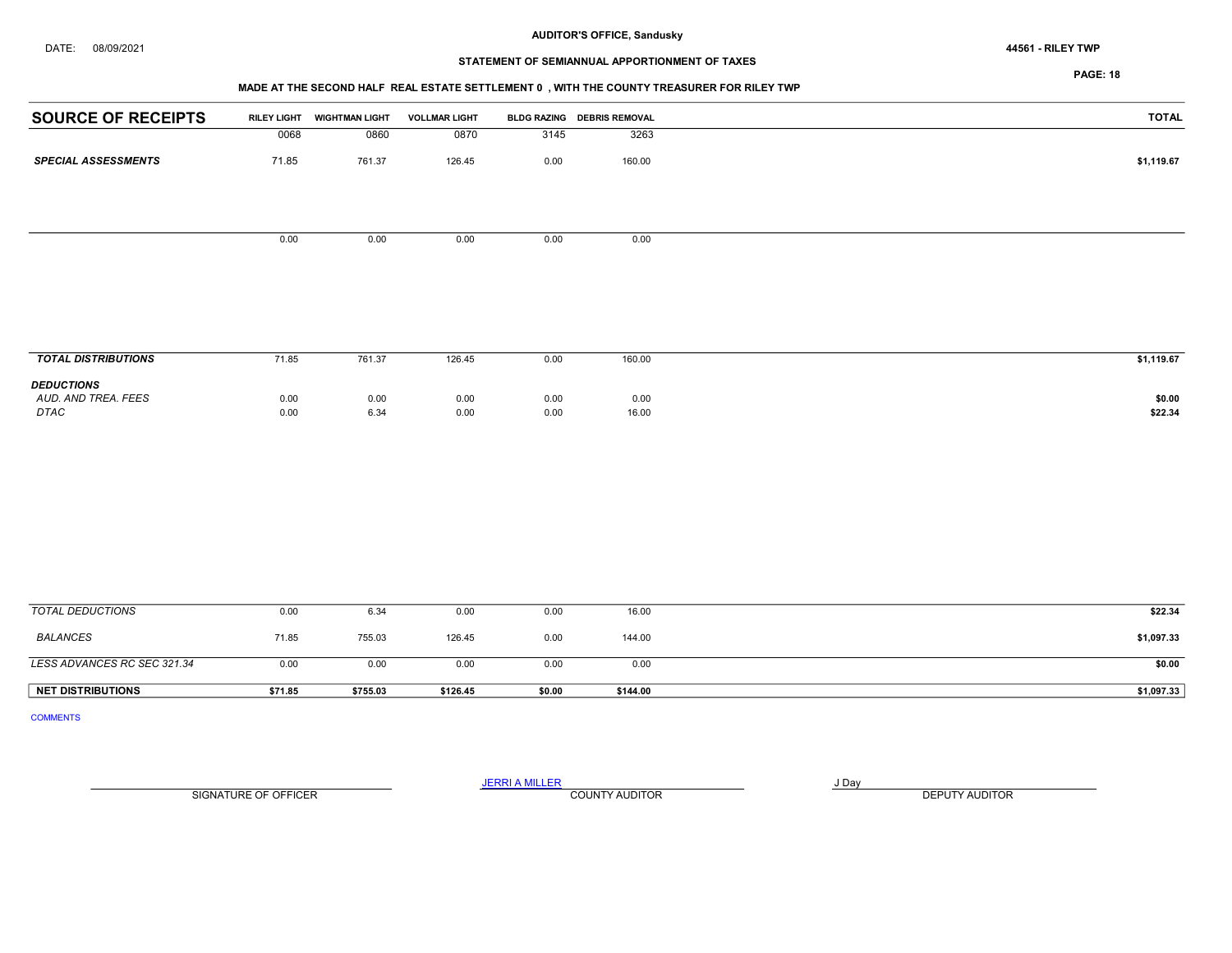# DATE: 08/09/2021 44812 - SANDUSKY TWP

# STATEMENT OF SEMIANNUAL APPORTIONMENT OF TAXES

PAGE: 19

## MADE AT THE SECOND HALF REAL ESTATE SETTLEMENT 0 , WITH THE COUNTY TREASURER FOR SANDUSKY TWP

| <b>SOURCE OF RECEIPTS</b>   |      | WEED MOWING DEBRIS REMOVAL | <b>TOTAL</b> |
|-----------------------------|------|----------------------------|--------------|
|                             | 2957 | 3213                       |              |
| <b>SPECIAL ASSESSMENTS</b>  | 0.00 | 0.00                       | \$0.00       |
|                             |      |                            |              |
|                             |      |                            |              |
|                             | 0.00 | 0.00                       |              |
|                             |      |                            |              |
|                             |      |                            |              |
|                             |      |                            |              |
|                             |      |                            |              |
| <b>TOTAL DISTRIBUTIONS</b>  | 0.00 | 0.00                       | \$0.00       |
| <b>DEDUCTIONS</b>           |      |                            |              |
| AUD. AND TREA. FEES<br>DTAC | 0.00 | 0.00                       | \$0.00       |
|                             | 0.00 | 0.00                       | \$0.00       |
|                             |      |                            |              |
|                             |      |                            |              |
|                             |      |                            |              |
|                             |      |                            |              |
|                             |      |                            |              |
|                             |      |                            |              |
|                             |      |                            |              |

| <b>NET DISTRIBUTIONS</b>    | \$0.00 | \$0.00 | \$0.00 |
|-----------------------------|--------|--------|--------|
| LESS ADVANCES RC SEC 321.34 | 0.00   | 0.00   | \$0.00 |
| <b>BALANCES</b>             | 0.00   | 0.00   | \$0.00 |
| TOTAL DEDUCTIONS            | 0.00   | 0.00   | \$0.00 |

COMMENTS

JERRI A MILLER COUNTY AUDITOR **FOUR SERVICE ASSAULT** ON A LIBRARY OF LIBRARY AND LIBRARY OF LIBRARY OF LIBRARY OF LIBRARY OF LIBRARY OF LIBRARY OF LIBRARY OF LIBRARY OF LIBRARY OF LIBRARY OF LIBRARY OF LIBRARY OF LIBRARY O SIGNATURE OF OFFICER **EXECUTE A RELATION COUNTY AUDITOR** COUNTY AUDITOR **DEPUTY AUDITOR**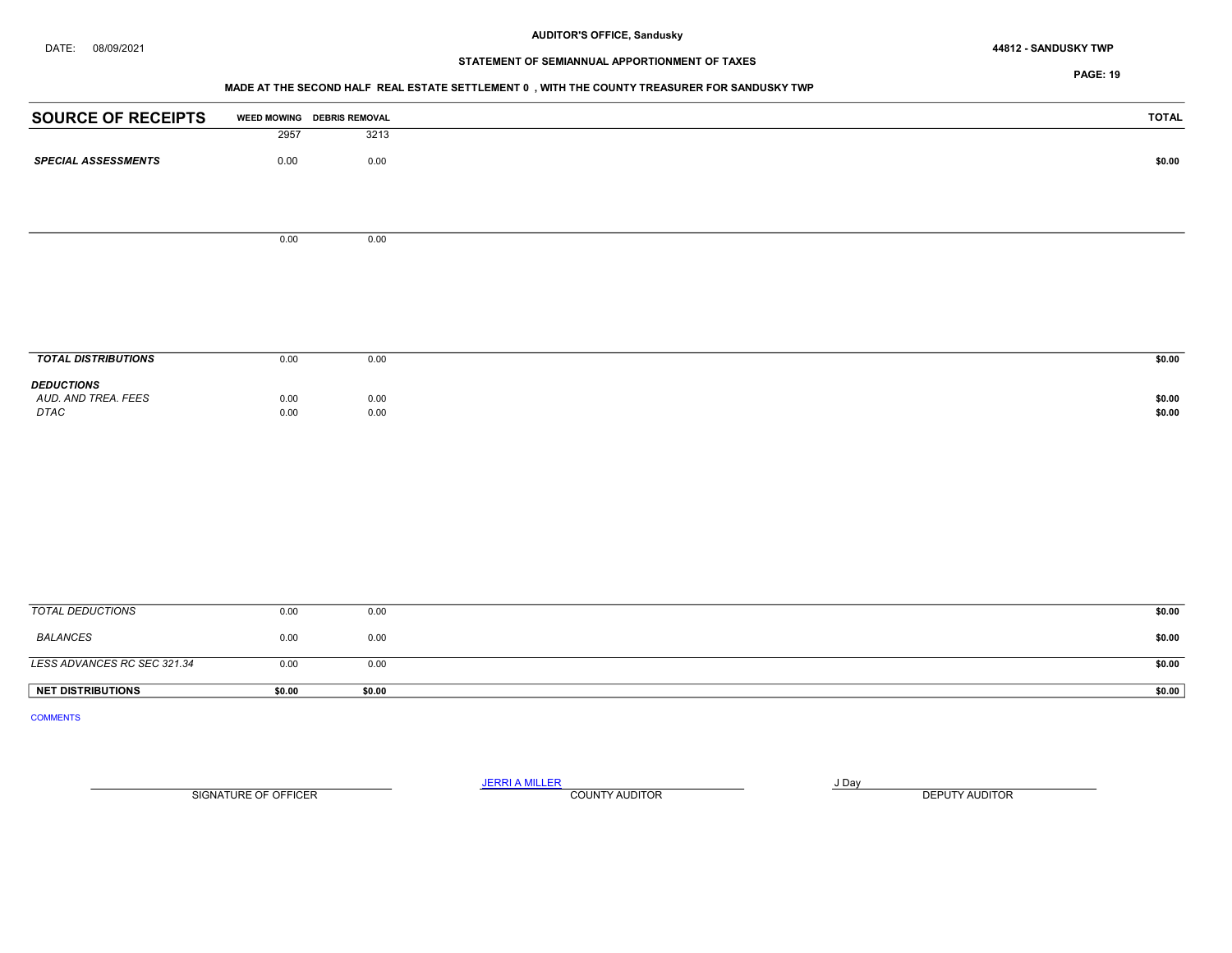DATE: 08/09/2021 45431 - TOWNSEND TWP

# STATEMENT OF SEMIANNUAL APPORTIONMENT OF TAXES

PAGE: 20

#### MADE AT THE SECOND HALF REAL ESTATE SETTLEMENT 0 , WITH THE COUNTY TREASURER FOR TOWNSEND TWP

| <b>SOURCE OF RECEIPTS</b>  | <b>VICK LITE</b> | <b>TOTAL</b> |
|----------------------------|------------------|--------------|
|                            | 0540             |              |
| <b>SPECIAL ASSESSMENTS</b> | 1,314.27         | \$1,314.27   |
|                            |                  |              |
|                            |                  |              |
|                            | 0.00             |              |
|                            |                  |              |
|                            |                  |              |
|                            |                  |              |
|                            |                  |              |
|                            |                  |              |
|                            |                  |              |
| <b>TOTAL DISTRIBUTIONS</b> | 1,314.27         | \$1,314.27   |
| <b>DEDUCTIONS</b>          |                  |              |
| AUD. AND TREA. FEES        | 0.00             | \$0.00       |
| DTAC                       | 44.68            | \$44.68      |

| TOTAL DEDUCTIONS            | 44.68      | \$44.68    |
|-----------------------------|------------|------------|
| BALANCES                    | 1,269.59   | \$1,269.59 |
| LESS ADVANCES RC SEC 321.34 | 0.00       | \$0.00     |
| <b>NET DISTRIBUTIONS</b>    | \$1,269.59 | \$1,269.59 |

COMMENTS

JERRI A MILLER COUNTY AUDITOR **FOUND A SERVICE ASSAULT** 

SIGNATURE OF OFFICER **EXECUTE A RELATION COUNTY AUDITOR** COUNTY AUDITOR **DEPUTY AUDITOR**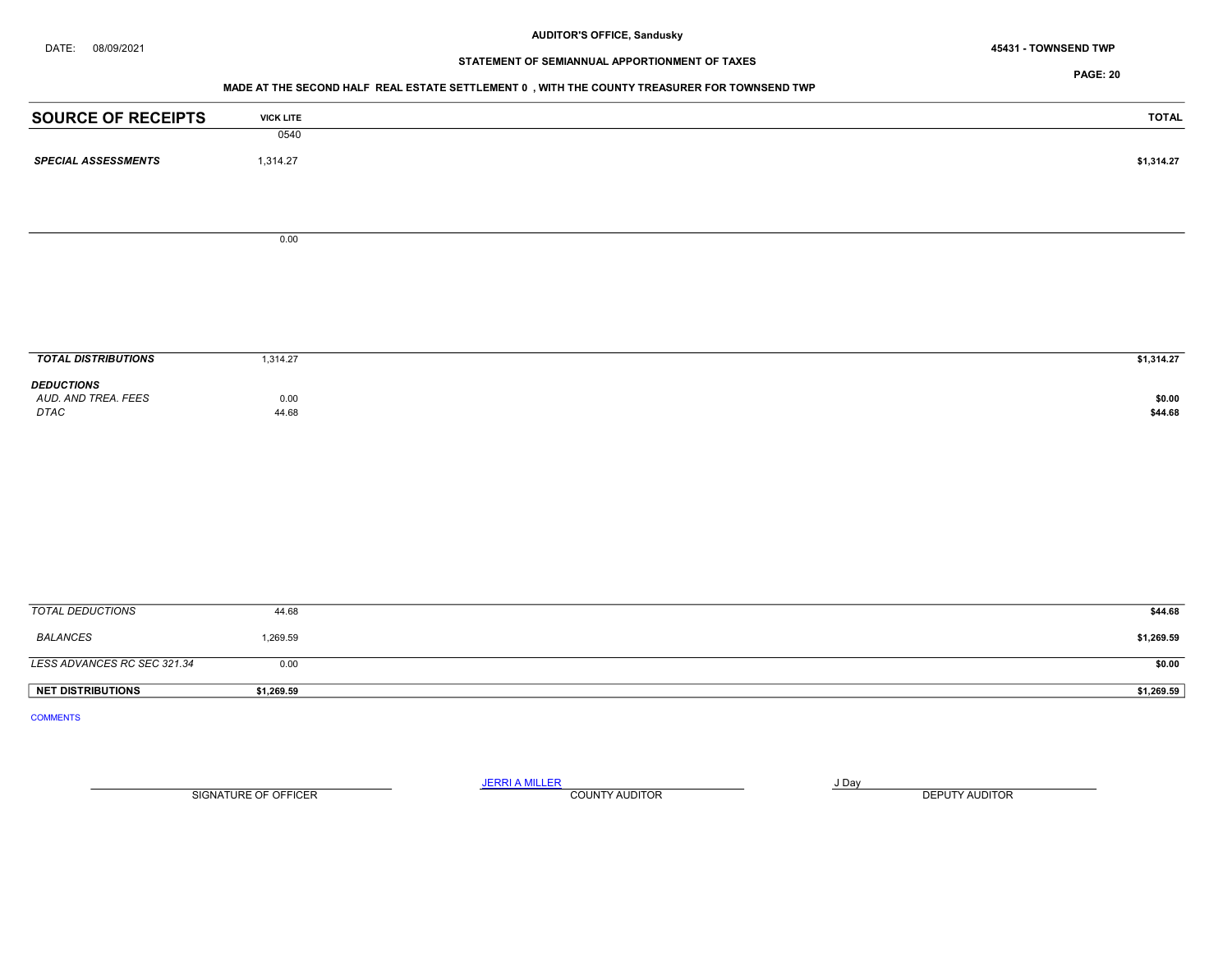#### DATE: 08/09/2021 46090 - WOODVILLE TWP

# STATEMENT OF SEMIANNUAL APPORTIONMENT OF TAXES

PAGE: 21

## MADE AT THE SECOND HALF REAL ESTATE SETTLEMENT 0 , WITH THE COUNTY TREASURER FOR WOODVILLE TWP

| <b>SOURCE OF RECEIPTS</b>  | <b>DEBRIS REMOVAL</b> | <b>WEED MOWING</b> | <b>TOTAL</b> |
|----------------------------|-----------------------|--------------------|--------------|
|                            | 3043                  | 3137               |              |
| <b>SPECIAL ASSESSMENTS</b> | 0.00                  | 0.00               | \$0.00       |
|                            |                       |                    |              |
|                            |                       |                    |              |
|                            | 0.00                  | 0.00               |              |
|                            |                       |                    |              |
|                            |                       |                    |              |
|                            |                       |                    |              |
|                            |                       |                    |              |
|                            |                       |                    |              |
| <b>TOTAL DISTRIBUTIONS</b> | 0.00                  | 0.00               | \$0.00       |
| <b>DEDUCTIONS</b>          |                       |                    |              |
| AUD. AND TREA. FEES        | 0.00                  | 0.00               | \$0.00       |
| DTAC                       | 0.00                  | 0.00               | \$0.00       |
|                            |                       |                    |              |
|                            |                       |                    |              |
|                            |                       |                    |              |
|                            |                       |                    |              |
|                            |                       |                    |              |
|                            |                       |                    |              |
|                            |                       |                    |              |
|                            |                       |                    |              |
|                            |                       |                    |              |

| <b>NET DISTRIBUTIONS</b>    | \$0.00 | \$0.00 | \$0.00 |
|-----------------------------|--------|--------|--------|
|                             |        |        |        |
| LESS ADVANCES RC SEC 321.34 | 0.00   | 0.00   | \$0.00 |
| BALANCES                    | 0.00   | 0.00   | \$0.00 |
| TOTAL DEDUCTIONS            | 0.00   | 0.00   | \$0.00 |

COMMENTS

JERRI A MILLER COUNTY AUDITOR **FOUR SERVICE ASSAULT** ON A LIBRARY OF LIBRARY AND LIBRARY OF LIBRARY OF LIBRARY OF LIBRARY OF LIBRARY OF LIBRARY OF LIBRARY OF LIBRARY OF LIBRARY OF LIBRARY OF LIBRARY OF LIBRARY OF LIBRARY O SIGNATURE OF OFFICER **EXECUTE A RELATION COUNTY AUDITOR** COUNTY AUDITOR **DEPUTY AUDITOR**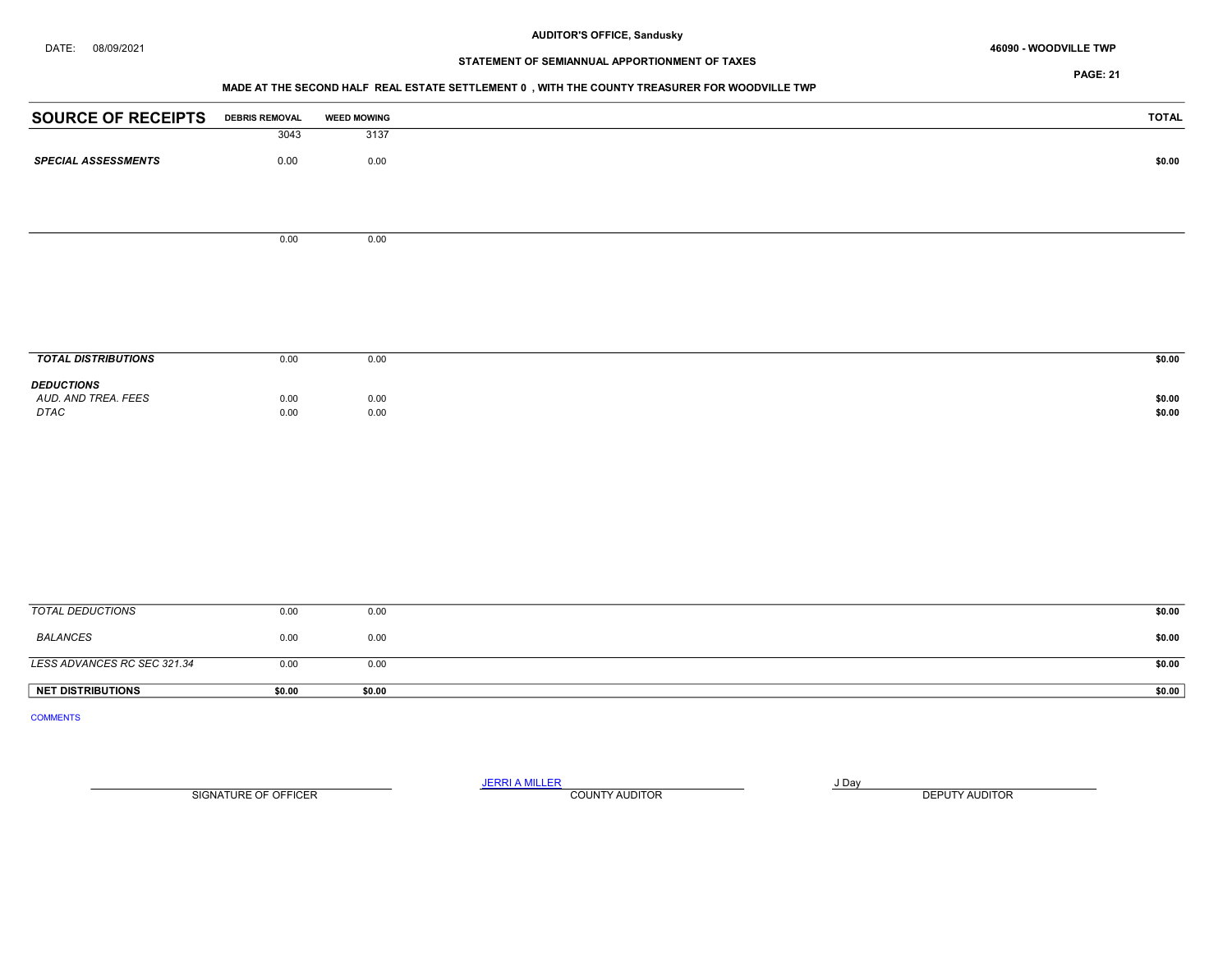#### DATE: 08/09/2021 47046 - JACKSON TWP

#### AUDITOR'S OFFICE, Sandusky

# STATEMENT OF SEMIANNUAL APPORTIONMENT OF TAXES

PAGE: 22

## MADE AT THE SECOND HALF REAL ESTATE SETTLEMENT 0 , WITH THE COUNTY TREASURER FOR JACKSON TWP

| <b>SOURCE OF RECEIPTS</b>   | <b>CULVERT</b> |      | WEED MOWING DEBRIS REMOVAL | <b>TOTAL</b> |
|-----------------------------|----------------|------|----------------------------|--------------|
|                             | 1582           | 2947 | 3343                       |              |
| <b>SPECIAL ASSESSMENTS</b>  | $0.00\,$       | 0.00 | $0.00\,$                   | \$0.00       |
|                             |                |      |                            |              |
|                             | 0.00           | 0.00 | 0.00                       |              |
|                             |                |      |                            |              |
|                             |                |      |                            |              |
|                             |                |      |                            |              |
|                             |                |      |                            |              |
|                             |                |      |                            |              |
| <b>TOTAL DISTRIBUTIONS</b>  | 0.00           | 0.00 | 0.00                       | \$0.00       |
| <b>DEDUCTIONS</b>           |                |      |                            |              |
| AUD. AND TREA. FEES<br>DTAC | 0.00           | 0.00 | 0.00                       | \$0.00       |
|                             | 0.00           | 0.00 | $0.00\,$                   | \$0.00       |
|                             |                |      |                            |              |
|                             |                |      |                            |              |
|                             |                |      |                            |              |
|                             |                |      |                            |              |
|                             |                |      |                            |              |
|                             |                |      |                            |              |
|                             |                |      |                            |              |
|                             |                |      |                            |              |
| <b>TOTAL DEDUCTIONS</b>     | 0.00           | 0.00 | 0.00                       | \$0.00       |

| <b>NET DISTRIBUTIONS</b>    | \$0.00 | \$0.00 | \$0.00 | \$0.00 |
|-----------------------------|--------|--------|--------|--------|
| LESS ADVANCES RC SEC 321.34 | 0.00   | 0.00   | 0.00   | \$0.00 |
| BALANCES                    | 0.00   | 0.00   | 0.00   | \$0.00 |
| TOTAL DEDUCTIONS            | 0.00   | 0.00   | 0.00   | \$0.00 |

COMMENTS

SIGNATURE OF OFFICER **EXECUTE A RELATION COUNTY AUDITOR** COUNTY AUDITOR **DEPUTY AUDITOR** 

JERRI A MILLER COUNTY AUDITOR **FOUR SERVICE ASSAULT** ON A LIBRARY OF LIBRARY AND LIBRARY OF LIBRARY OF LIBRARY OF LIBRARY OF LIBRARY OF LIBRARY OF LIBRARY OF LIBRARY OF LIBRARY OF LIBRARY OF LIBRARY OF LIBRARY OF LIBRARY O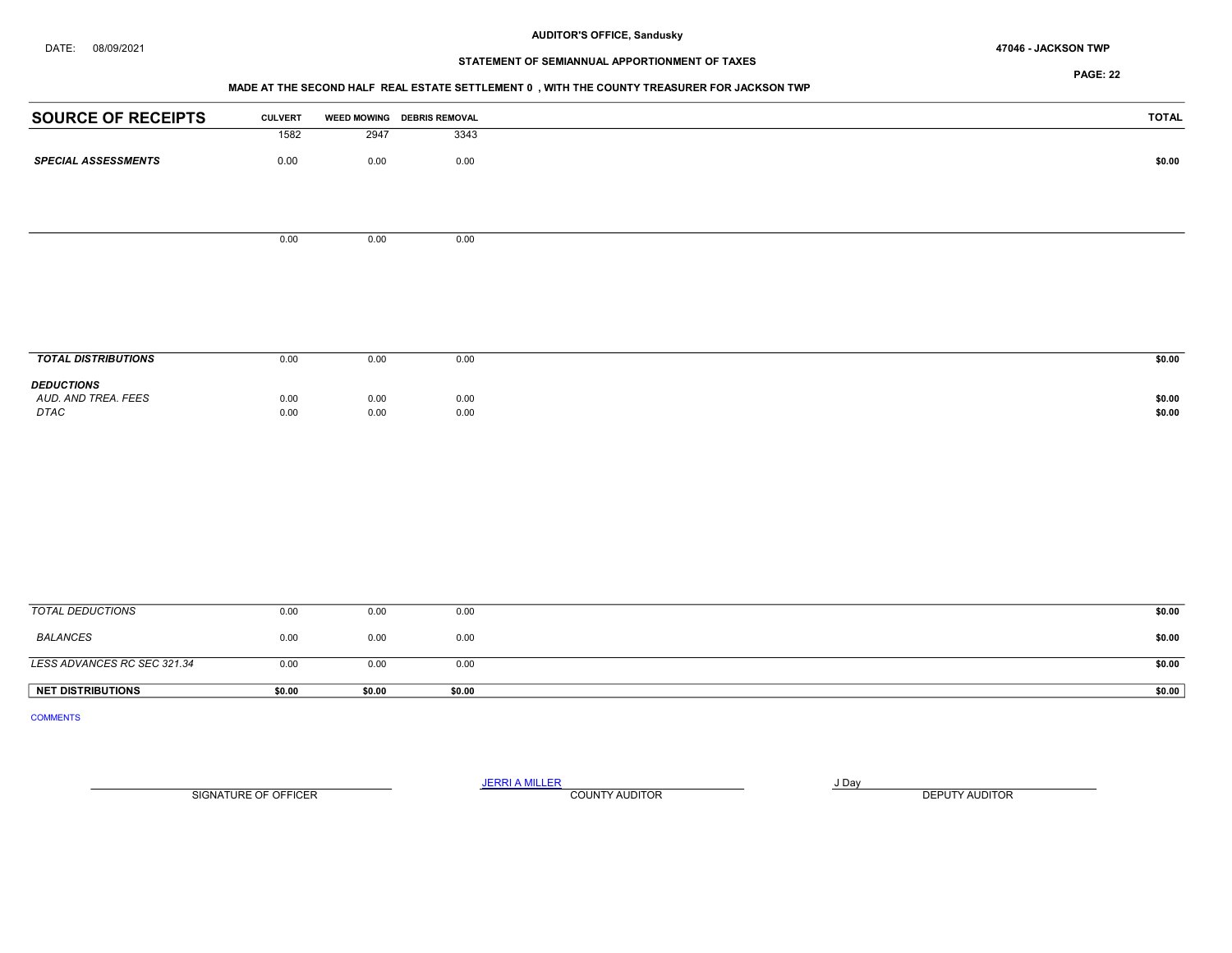# STATEMENT OF SEMIANNUAL APPORTIONMENT OF TAXES

PAGE: 23

#### MADE AT THE SECOND HALF REAL ESTATE SETTLEMENT 0 , WITH THE COUNTY TREASURER FOR BELLEVUE CITY

| <b>SOURCE OF RECEIPTS</b>   | <b>DELQ UTIL</b> | <b>WEED MOWING</b> |              | BLDG RAZING DEBRIS REMOVAL | <b>TOTAL</b>     |
|-----------------------------|------------------|--------------------|--------------|----------------------------|------------------|
|                             | 1726             | 1877               | 1953         | 1973                       |                  |
| <b>SPECIAL ASSESSMENTS</b>  | 329.77           | 722.50             | 0.00         | 0.00                       | \$1,052.27       |
|                             |                  |                    |              |                            |                  |
|                             | 0.00             | 0.00               | 0.00         | 0.00                       |                  |
|                             |                  |                    |              |                            |                  |
|                             |                  |                    |              |                            |                  |
| <b>TOTAL DISTRIBUTIONS</b>  | 329.77           | 722.50             | 0.00         | 0.00                       | \$1,052.27       |
| <b>DEDUCTIONS</b>           |                  |                    |              |                            |                  |
| AUD. AND TREA. FEES<br>DTAC | 0.00<br>0.00     | 0.00<br>0.00       | 0.00<br>0.00 | 0.00<br>0.00               | \$0.00<br>\$0.00 |
|                             |                  |                    |              |                            |                  |
|                             |                  |                    |              |                            |                  |
|                             |                  |                    |              |                            |                  |
|                             |                  |                    |              |                            |                  |
|                             |                  |                    |              |                            |                  |
| <b>TOTAL DEDUCTIONS</b>     | 0.00             | 0.00               | 0.00         | 0.00                       | \$0.00           |
| <b>BALANCES</b>             | 329.77           | 722.50             | 0.00         | 0.00                       | \$1,052.27       |
| LESS ADVANCES RC SEC 321.34 | 0.00             | 0.00               | 0.00         | 0.00                       | \$0.00           |

COMMENTS

SIGNATURE OF OFFICER **EXECUTE A RELATION COUNTY AUDITOR** COUNTY AUDITOR **DEPUTY AUDITOR** 

JERRI A MILLER COUNTY AUDITOR **Finally COUNTY AUDITOR** 

NET DISTRIBUTIONS \$329.77 \$722.50 \$0.00 \$0.00 \$0.00 \$0.00 \$0.00 \$1,052.27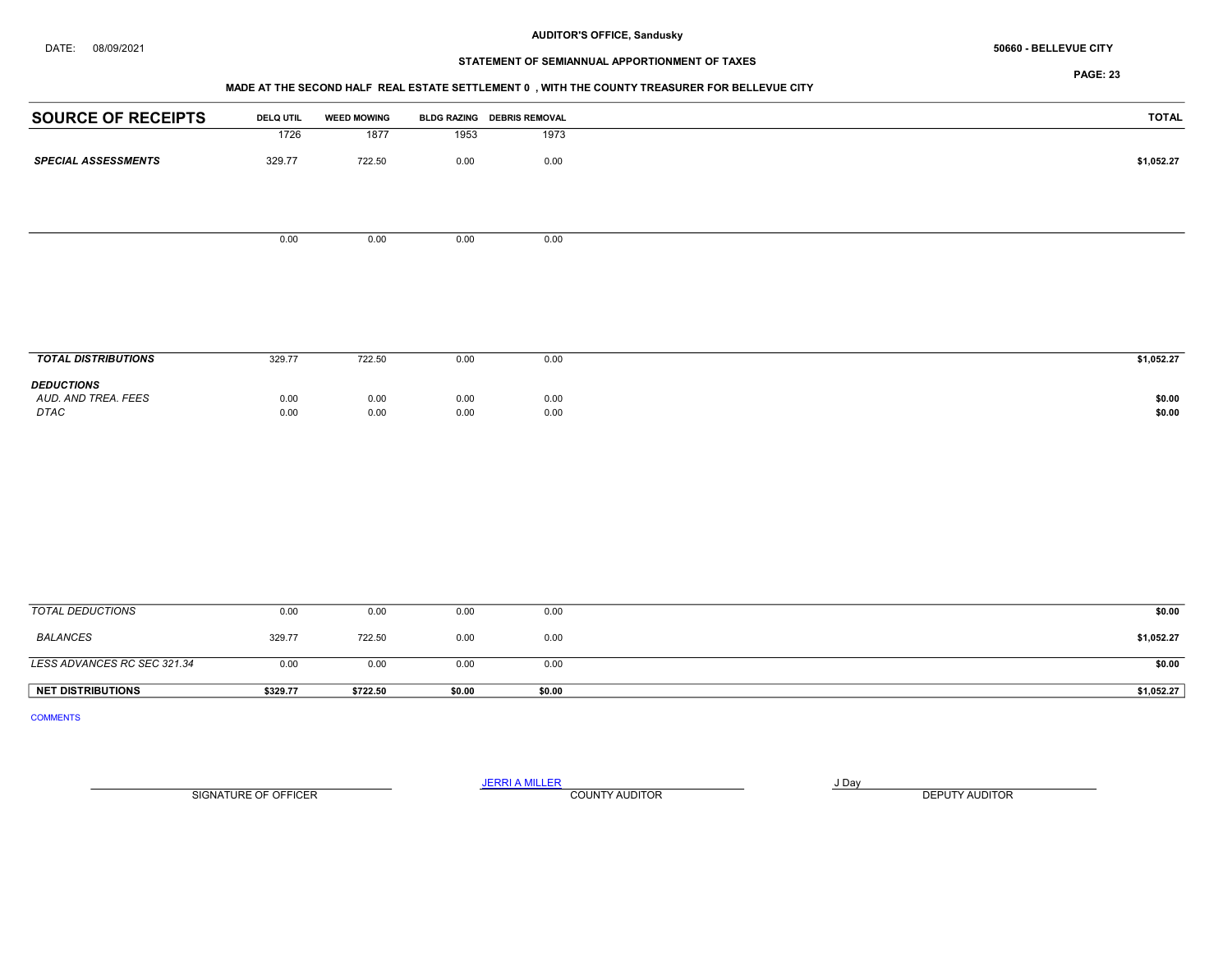#### DATE: 08/09/2021 51220 - BURGOON CORP

# STATEMENT OF SEMIANNUAL APPORTIONMENT OF TAXES

PAGE: 24

## MADE AT THE SECOND HALF REAL ESTATE SETTLEMENT 0 , WITH THE COUNTY TREASURER FOR BURGOON CORP

| <b>SOURCE OF RECEIPTS</b>    | <b>WEED MOWING</b> | TAP IN FEE | <b>TOTAL</b> |
|------------------------------|--------------------|------------|--------------|
|                              | 1917               | 2730       |              |
| <b>SPECIAL ASSESSMENTS</b>   | 0.00               | 4,971.73   | \$4,971.73   |
|                              |                    |            |              |
|                              | 0.00               | 0.00       |              |
|                              |                    |            |              |
|                              |                    |            |              |
|                              |                    |            |              |
|                              |                    |            |              |
| <b>TOTAL DISTRIBUTIONS</b>   | 0.00               | 4,971.73   | \$4,971.73   |
| <b>DEDUCTIONS</b>            |                    |            |              |
| AUD. AND TREA. FEES          | 0.00               | 0.00       | \$0.00       |
| $\ensuremath{\mathit{DTAC}}$ | 0.00               | 159.01     | \$159.01     |
|                              |                    |            |              |
|                              |                    |            |              |
|                              |                    |            |              |
|                              |                    |            |              |
|                              |                    |            |              |
|                              |                    |            |              |
|                              |                    |            |              |
| <b>TOTAL DEDUCTIONS</b>      | 0.00               | 159.01     | \$159.01     |

| <b>NET DISTRIBUTIONS</b>    | \$0.00 | \$4.812.72 | \$4,812.72 |
|-----------------------------|--------|------------|------------|
| LESS ADVANCES RC SEC 321.34 | 0.00   | 0.00       | \$0.00     |
| <b>BALANCES</b>             | 0.00   | 4.812.72   | \$4,812.72 |

COMMENTS

JERRI A MILLER COUNTY AUDITOR **Finally COUNTY AUDITOR** SIGNATURE OF OFFICER **EXECUTE A RELATION COUNTY AUDITOR** COUNTY AUDITOR **DEPUTY AUDITOR**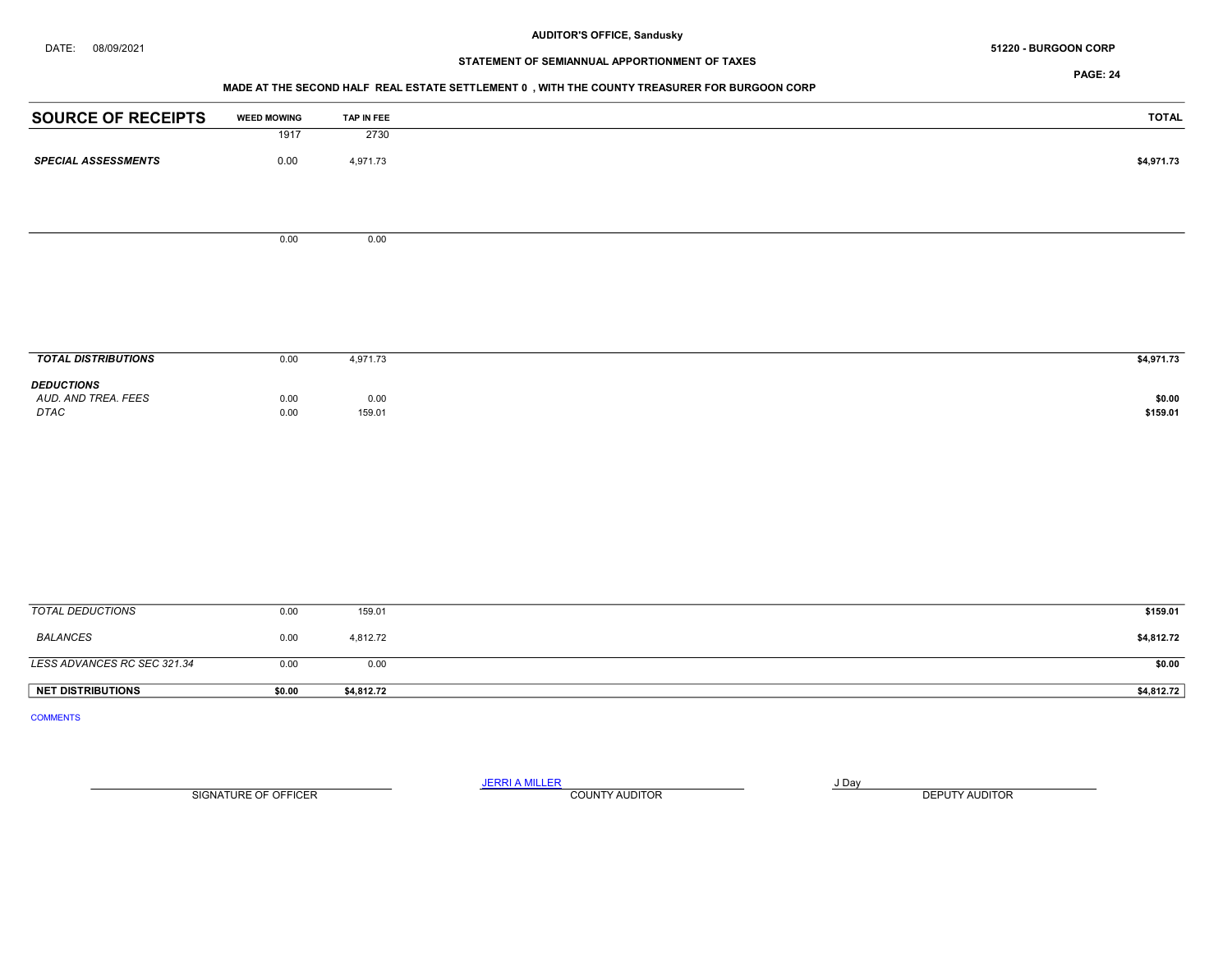# STATEMENT OF SEMIANNUAL APPORTIONMENT OF TAXES

## PAGE: 25

|                                                  |                  |                       |                      |                     |                |               |              |                    | <b>CLYDE DEBRIS</b> |                    |                  |
|--------------------------------------------------|------------------|-----------------------|----------------------|---------------------|----------------|---------------|--------------|--------------------|---------------------|--------------------|------------------|
| <b>SOURCE OF RECEIPTS</b>                        | <b>DELQ UTIL</b> | <b>REVITALIZATION</b> | <b>FOX SAN SEWER</b> | <b>WALKS IMP II</b> | N WOODLAND III | SAN SEW RT 20 | WALKS IMP IV | <b>WEED MOWING</b> | <b>REM</b>          | <b>WALKS IMP V</b> | <b>TOTAL</b>     |
|                                                  | 1776             | 2180                  | 2460                 | 2740                | 2750           | 2760          | 2830         | 2917               | 2943                | 2970               |                  |
| <b>SPECIAL ASSESSMENTS</b>                       | 5,598.78         | 0.00                  | 0.00                 | 0.00                | 0.00           | 0.00          | 0.00         | 0.00               | 0.00                | 0.00               | \$5,598.78       |
|                                                  | 0.00             | 0.00                  | 0.00                 | 0.00                | 0.00           | 0.00          | 0.00         | 0.00               | 0.00                | 0.00               |                  |
| <b>TOTAL DISTRIBUTIONS</b>                       | 5,598.78         | 0.00                  | 0.00                 | 0.00                | 0.00           | 0.00          | 0.00         | 0.00               | 0.00                | 0.00               | \$5,598.78       |
|                                                  |                  |                       |                      |                     |                |               |              |                    |                     |                    |                  |
| <b>DEDUCTIONS</b><br>AUD. AND TREA. FEES<br>DTAC | 0.00<br>4.70     | 0.00<br>0.00          | 0.00<br>0.00         | 0.00<br>0.00        | 0.00<br>0.00   | 0.00<br>0.00  | 0.00<br>0.00 | 0.00<br>0.00       | 0.00<br>0.00        | 0.00<br>0.00       | \$0.00<br>\$4.70 |
|                                                  |                  |                       |                      |                     |                |               |              |                    |                     |                    |                  |
| <b>TOTAL DEDUCTIONS</b>                          | 4.70             | 0.00                  | 0.00                 | 0.00                | 0.00           | 0.00          | 0.00         | 0.00               | 0.00                | 0.00               | \$4.70           |

| <b>NET DISTRIBUTIONS</b>    | \$5,594.08 | \$0.00 | \$0.00 | \$0.00 | \$0.00 | \$0.00 | \$0.00 | \$0.00 | \$0.00 | \$0.00 | \$5,594.08 |
|-----------------------------|------------|--------|--------|--------|--------|--------|--------|--------|--------|--------|------------|
| LESS ADVANCES RC SEC 321.34 | 0.00       | 0.00   | 0.00   | 0.00   | 0.00   | 0.00   | 0.00   | 0.00   | 0.00   | 0.00   | \$0.00     |
| <b>BALANCES</b>             | 5,594.08   | 0.00   | 0.00   | 0.00   | 0.00   | 0.00   | 0.00   | 0.00   | 0.00   | 0.00   | \$5,594.08 |
| TOTAL DEDUCTIONS            | 4.70       | 0.00   | 0.00   | 0.00   | 0.00   | 0.00   | 0.00   | 0.00   | 0.00   | 0.00   | \$4.70     |

COMMENTS

CONTINUED ON NEXT PAGE

SIGNATURE OF OFFICER **EXECUTE A RELATION COUNTY AUDITOR** COUNTY AUDITOR **DEPUTY AUDITOR** 

JERRI A MILLER COUNTY AUDITOR **FOUR SERVICE ASSAULT**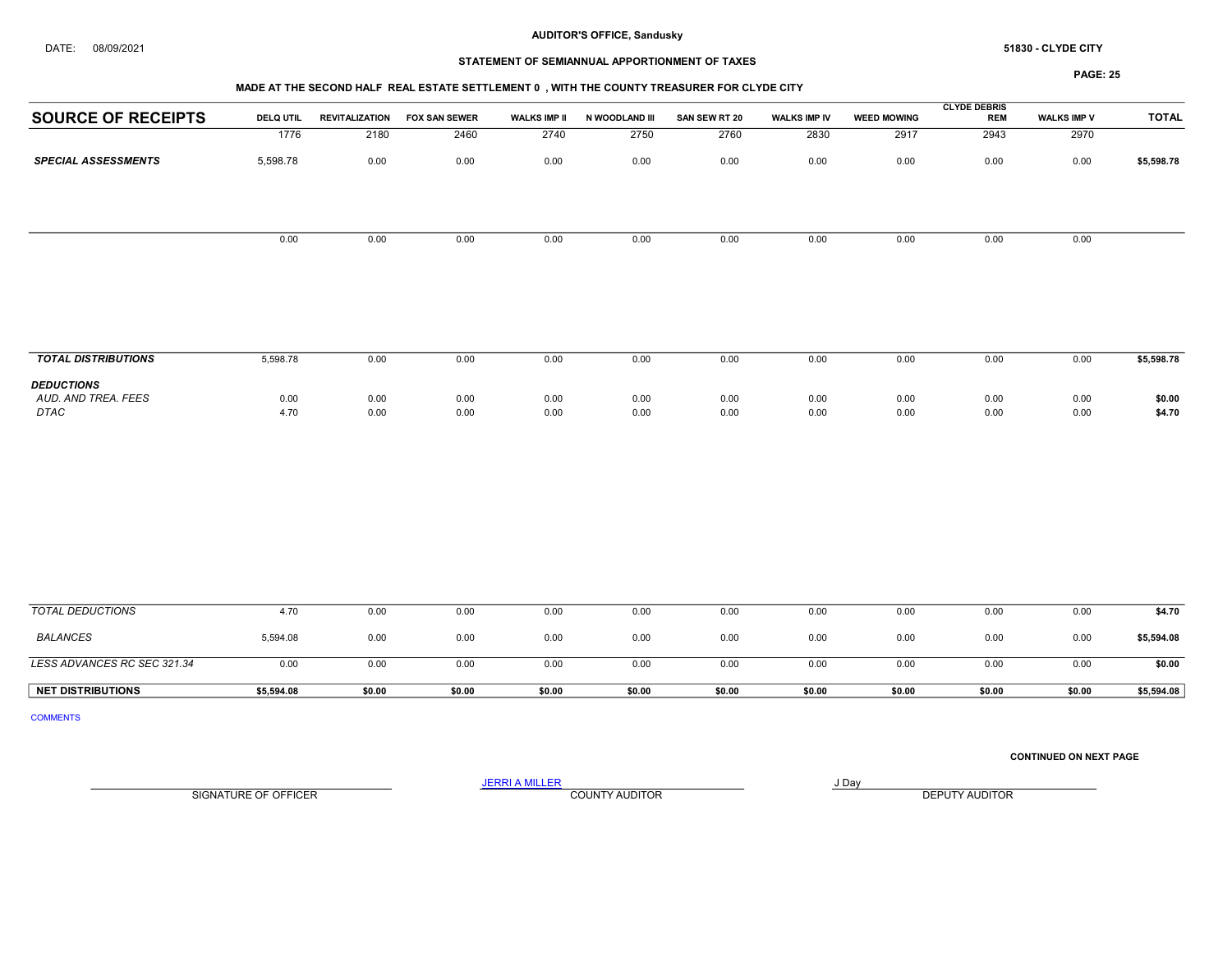#### DATE: 08/09/2021 51830 - CLYDE CITY

# AUDITOR'S OFFICE, Sandusky

# STATEMENT OF SEMIANNUAL APPORTIONMENT OF TAXES

PAGE: 26

## MADE AT THE SECOND HALF REAL ESTATE SETTLEMENT 0 , WITH THE COUNTY TREASURER FOR CLYDE CITY

| <b>SOURCE OF RECEIPTS</b>  | <b>BURKHOLDER SEW</b> | <b>SPAYD SEW CO</b> | <b>WALKS IMP VI</b> |      | CLYDE WALKS 10 W MAPLE SEW CO | <b>TOTAL</b> |
|----------------------------|-----------------------|---------------------|---------------------|------|-------------------------------|--------------|
|                            | 2980                  | 3060                | 3070                | 3100 | 3190                          |              |
|                            |                       |                     |                     |      |                               |              |
| <b>SPECIAL ASSESSMENTS</b> | 0.00                  | 0.00                | 0.00                | 0.00 | 2,311.58                      | \$2,311.58   |
|                            |                       |                     |                     |      |                               |              |
|                            |                       |                     |                     |      |                               |              |
|                            |                       |                     |                     |      |                               |              |
|                            | 0.00                  | 0.00                | 0.00                | 0.00 | 0.00                          |              |
|                            |                       |                     |                     |      |                               |              |
|                            |                       |                     |                     |      |                               |              |
|                            |                       |                     |                     |      |                               |              |
|                            |                       |                     |                     |      |                               |              |
|                            |                       |                     |                     |      |                               |              |
|                            |                       |                     |                     |      |                               |              |
| <b>TOTAL DISTRIBUTIONS</b> | 0.00                  | 0.00                | 0.00                | 0.00 | 2,311.58                      | \$2,311.58   |
| <b>DEDUCTIONS</b>          |                       |                     |                     |      |                               |              |
| AUD. AND TREA. FEES        | 0.00                  | 0.00                | 0.00                | 0.00 | 0.00                          | \$0.00       |

DTAC 0.00 0.00 0.00 0.00 0.00 \$0.00

| 0.00   | 0.00                 | 0.00   | 0.00   | 0.00                  |                       |       |                         | \$0.00     |
|--------|----------------------|--------|--------|-----------------------|-----------------------|-------|-------------------------|------------|
| 0.00   | 0.00                 | 0.00   | 0.00   | 2,311.58              |                       |       |                         | \$2,311.58 |
| 0.00   | 0.00                 | 0.00   | 0.00   | 0.00                  |                       |       |                         | \$0.00     |
| \$0.00 | \$0.00               | \$0.00 | \$0.00 | \$2,311.58            |                       |       |                         | \$2,311.58 |
|        |                      |        |        |                       |                       |       | <b>FROM PREV. PAGE:</b> | #NAME?     |
|        |                      |        |        |                       |                       |       | <b>TOTAL:</b>           | #NAME?     |
|        |                      |        |        |                       |                       | J Day | DEPUTY AUDITOR          |            |
|        | SIGNATURE OF OFFICER |        |        | <b>JERRI A MILLER</b> | <b>COUNTY AUDITOR</b> |       |                         |            |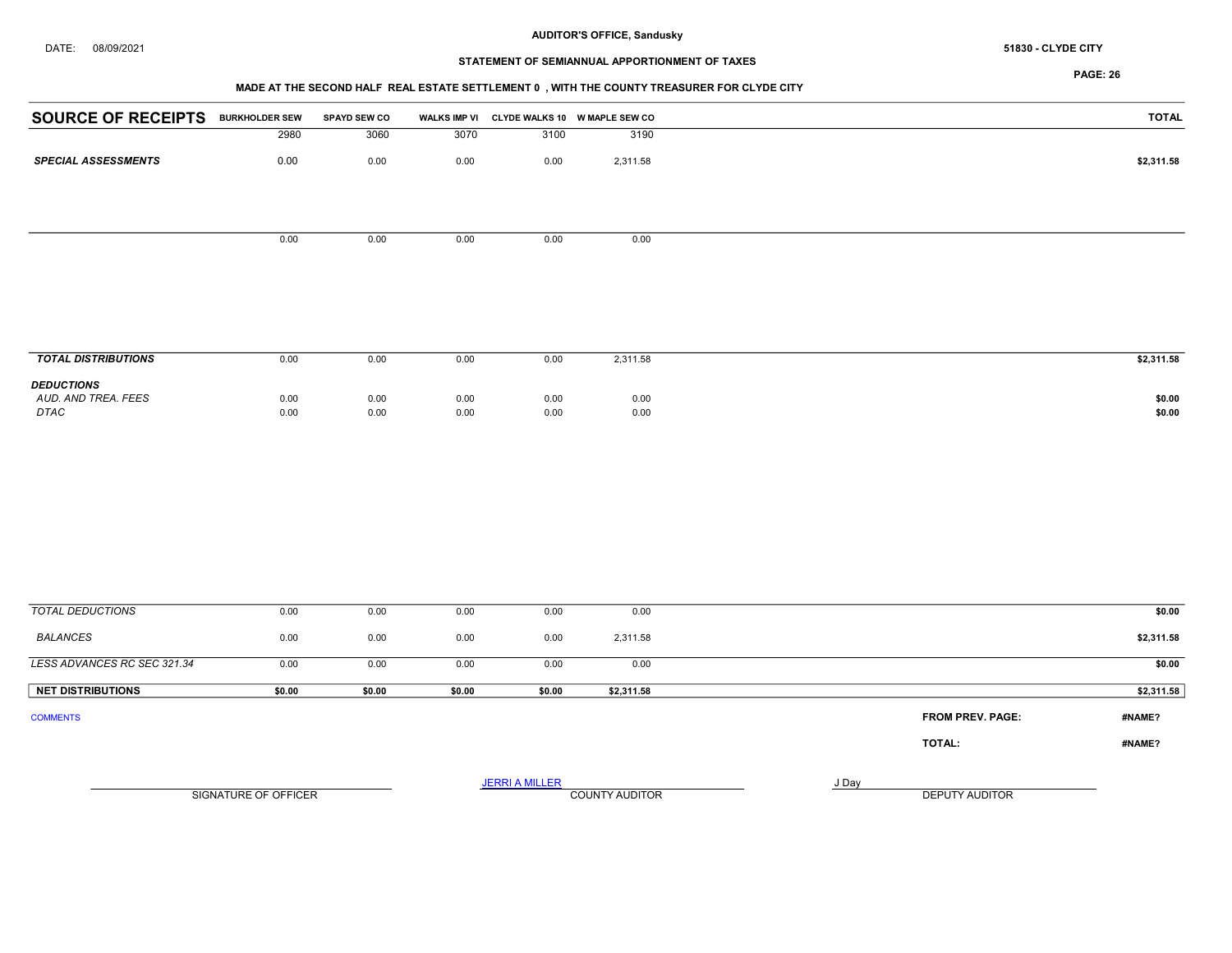# STATEMENT OF SEMIANNUAL APPORTIONMENT OF TAXES

#### MADE AT THE SECOND HALF REAL ESTATE SETTLEMENT 0 , WITH THE COUNTY TREASURER FOR FREMONT CITY

PAGE: 27

|                            |                    |                  |                     |                      | <b>WADE AT THE SECOND HALL INCAL LSTATE SETTLEMENT V</b> , WITH THE COUNTT INCASONER FOR FINEWONT CITT |                 |                    |              |               |                |              |
|----------------------------|--------------------|------------------|---------------------|----------------------|--------------------------------------------------------------------------------------------------------|-----------------|--------------------|--------------|---------------|----------------|--------------|
| <b>SOURCE OF RECEIPTS</b>  | <b>WEED MOWING</b> | <b>DELQ UTIL</b> | <b>SIDEWALKS II</b> | <b>SIDEWALKS III</b> | SIDEWALKS IV                                                                                           | <b>TREE REM</b> | <b>SIDEWALKS V</b> | SIDEWALKS VI | SIDEWALKS VII | SIDEWALKS VIII | <b>TOTAL</b> |
|                            | 1717               | 1736             | 2650                | 2680                 | 2720                                                                                                   | 2723            | 2810               | 2840         | 2910          | 2960           |              |
| <b>SPECIAL ASSESSMENTS</b> | 104.29             | 79,302.03        | 14.53               | 0.00                 | 0.00                                                                                                   | 0.00            | 0.00               | 0.00         | 0.00          | 0.00           | \$79,420.85  |
|                            |                    |                  |                     |                      |                                                                                                        |                 |                    |              |               |                |              |
|                            |                    |                  |                     |                      |                                                                                                        |                 |                    |              |               |                |              |
|                            |                    |                  |                     |                      |                                                                                                        |                 |                    |              |               |                |              |
|                            | 0.00               | 0.00             | 0.00                | 0.00                 | 0.00                                                                                                   | 0.00            | 0.00               | 0.00         | 0.00          | 0.00           |              |
|                            |                    |                  |                     |                      |                                                                                                        |                 |                    |              |               |                |              |
|                            |                    |                  |                     |                      |                                                                                                        |                 |                    |              |               |                |              |
|                            |                    |                  |                     |                      |                                                                                                        |                 |                    |              |               |                |              |
|                            |                    |                  |                     |                      |                                                                                                        |                 |                    |              |               |                |              |
|                            |                    |                  |                     |                      |                                                                                                        |                 |                    |              |               |                |              |

| <b>TOTAL DISTRIBUTIONS</b>                              | 104.29        | 79,302.03        | 14.53        | 0.00         | 0.00         | 0.00         | 0.00         | 0.00         | 0.00         | 0.00         | \$79,420.85          |
|---------------------------------------------------------|---------------|------------------|--------------|--------------|--------------|--------------|--------------|--------------|--------------|--------------|----------------------|
| <b>DEDUCTIONS</b><br>AUD. AND TREA. FEES<br><b>DTAC</b> | 0.00<br>10.43 | 0.00<br>1.267.37 | 0.00<br>1.45 | 0.00<br>0.00 | 0.00<br>0.00 | 0.00<br>0.00 | 0.00<br>0.00 | 0.00<br>0.00 | 0.00<br>0.00 | 0.00<br>0.00 | \$0.00<br>\$1,279.25 |

| TOTAL DEDUCTIONS            | 10.43   | 1,267.37    | 1.45    | 0.00   | 0.00   | 0.00   | 0.00   | 0.00   | 0.00   | 0.00   | \$1,279.25  |
|-----------------------------|---------|-------------|---------|--------|--------|--------|--------|--------|--------|--------|-------------|
| <b>BALANCES</b>             | 93.86   | 78,034.66   | 13.08   | 0.00   | 0.00   | 0.00   | 0.00   | 0.00   | 0.00   | 0.00   | \$78,141.60 |
| LESS ADVANCES RC SEC 321.34 | 0.00    | 0.00        | 0.00    | 0.00   | 0.00   | 0.00   | 0.00   | 0.00   | 0.00   | 0.00   | \$0.00      |
| <b>NET DISTRIBUTIONS</b>    | \$93.86 | \$78,034.66 | \$13.08 | \$0.00 | \$0.00 | \$0.00 | \$0.00 | \$0.00 | \$0.00 | \$0.00 | \$78,141.60 |

COMMENTS

CONTINUED ON NEXT PAGE

SIGNATURE OF OFFICER **EXECUTE A RELATION COUNTY AUDITOR** COUNTY AUDITOR **DEPUTY AUDITOR** 

JERRI A MILLER COUNTY AUDITOR **FOUR SERVICE ASSAULT** ON A LIBRARY OF LIBRARY AND LIBRARY OF LIBRARY OF LIBRARY OF LIBRARY OF LIBRARY OF LIBRARY OF LIBRARY OF LIBRARY OF LIBRARY OF LIBRARY OF LIBRARY OF LIBRARY OF LIBRARY O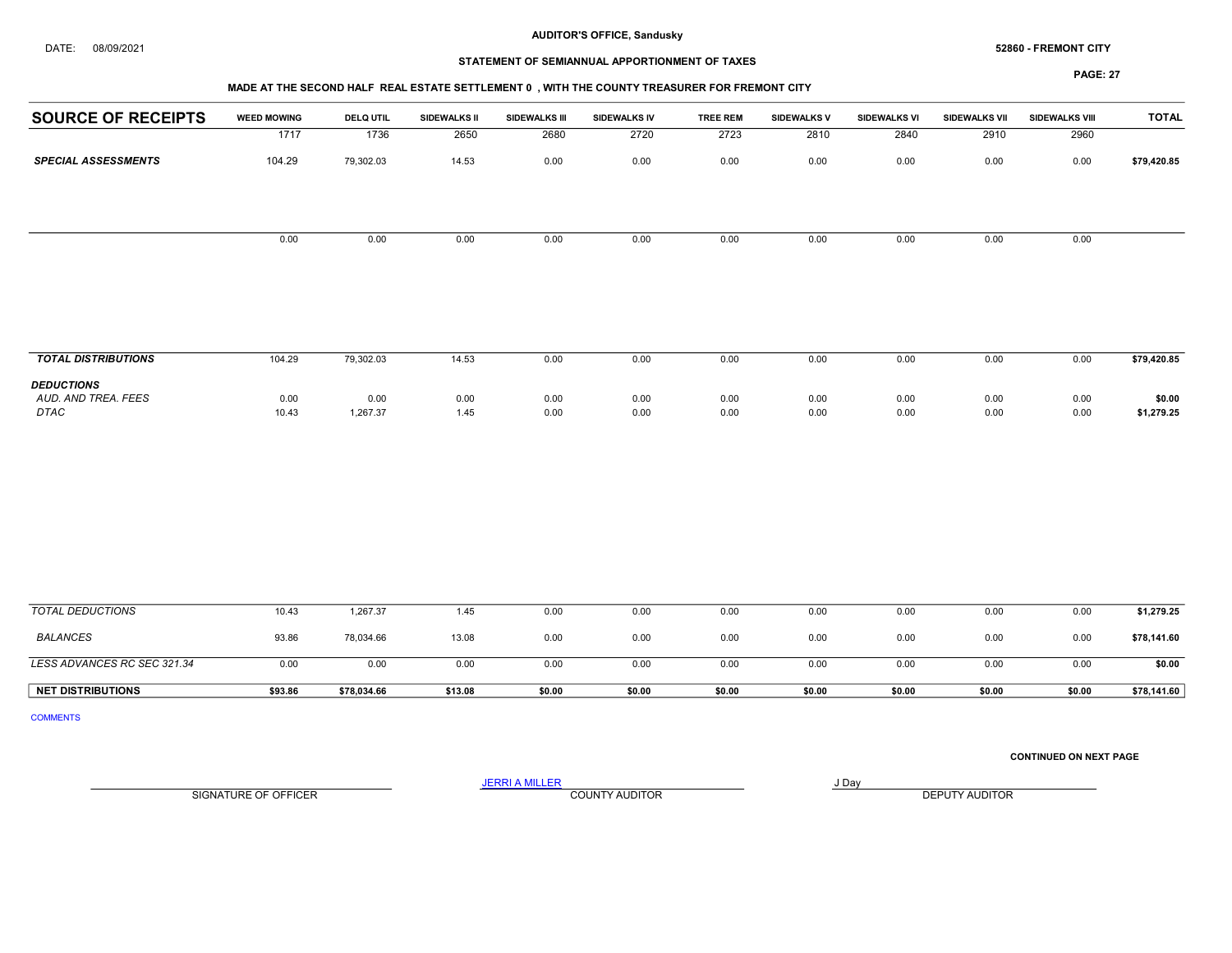# STATEMENT OF SEMIANNUAL APPORTIONMENT OF TAXES

PAGE: 28

# MADE AT THE SECOND HALF REAL ESTATE SETTLEMENT 0 , WITH THE COUNTY TREASURER FOR FREMONT CITY

|                            |              |                    | the contract of the contract of the contract of the contract of the contract of the contract of the contract of | $\sim$ $\sim$ |                             |              |              |
|----------------------------|--------------|--------------------|-----------------------------------------------------------------------------------------------------------------|---------------|-----------------------------|--------------|--------------|
| <b>SOURCE OF RECEIPTS</b>  | SIDEWALKS IX | <b>SIDEWALKS X</b> | FRE WALKS 10                                                                                                    |               | FRE WALKS 11 DEBRIS REMOVAL | FRE WALKS 12 | <b>TOTAL</b> |
|                            | 3040         | 3080               | 3110                                                                                                            | 3130          | 3163                        | 3170         |              |
| <b>SPECIAL ASSESSMENTS</b> | 0.00         | 71.72              | 0.00                                                                                                            | 0.00          | 0.00                        | 0.00         | \$71.72      |
|                            |              |                    |                                                                                                                 |               |                             |              |              |
|                            |              |                    |                                                                                                                 |               |                             |              |              |
|                            | 0.00         | 0.00               | 0.00                                                                                                            | 0.00          | 0.00                        | 0.00         |              |
|                            |              |                    |                                                                                                                 |               |                             |              |              |
|                            |              |                    |                                                                                                                 |               |                             |              |              |
|                            |              |                    |                                                                                                                 |               |                             |              |              |
|                            |              |                    |                                                                                                                 |               |                             |              |              |

| <b>TOTAL DISTRIBUTIONS</b>                              | 0.00         | 71.72        | 0.00         | 0.00         | 0.00         | 0.00         | \$71.72          |
|---------------------------------------------------------|--------------|--------------|--------------|--------------|--------------|--------------|------------------|
| <b>DEDUCTIONS</b><br>AUD. AND TREA. FEES<br><b>DTAC</b> | 0.00<br>0.00 | 0.00<br>7.17 | 0.00<br>0.00 | 0.00<br>0.00 | 0.00<br>0.00 | 0.00<br>0.00 | \$0.00<br>\$7.17 |

| <b>TOTAL DEDUCTIONS</b>     | 0.00   | 7.17    | 0.00                  | 0.00                  | 0.00           | 0.00   |       |                         | \$7.17  |
|-----------------------------|--------|---------|-----------------------|-----------------------|----------------|--------|-------|-------------------------|---------|
| BALANCES                    | 0.00   | 64.55   | 0.00                  | 0.00                  | 0.00           | 0.00   |       |                         | \$64.55 |
| LESS ADVANCES RC SEC 321.34 | 0.00   | 0.00    | 0.00                  | 0.00                  | 0.00           | 0.00   |       |                         | \$0.00  |
| <b>NET DISTRIBUTIONS</b>    | \$0.00 | \$64.55 | \$0.00                | \$0.00                | \$0.00         | \$0.00 |       |                         | \$64.55 |
| <b>COMMENTS</b>             |        |         |                       |                       |                |        |       | <b>FROM PREV. PAGE:</b> | #NAME?  |
|                             |        |         |                       |                       |                |        |       | TOTAL:                  | #NAME?  |
|                             |        |         |                       | <b>JERRI A MILLER</b> |                |        | J Day |                         |         |
| SIGNATURE OF OFFICER        |        |         | <b>COUNTY AUDITOR</b> |                       | DEPUTY AUDITOR |        |       |                         |         |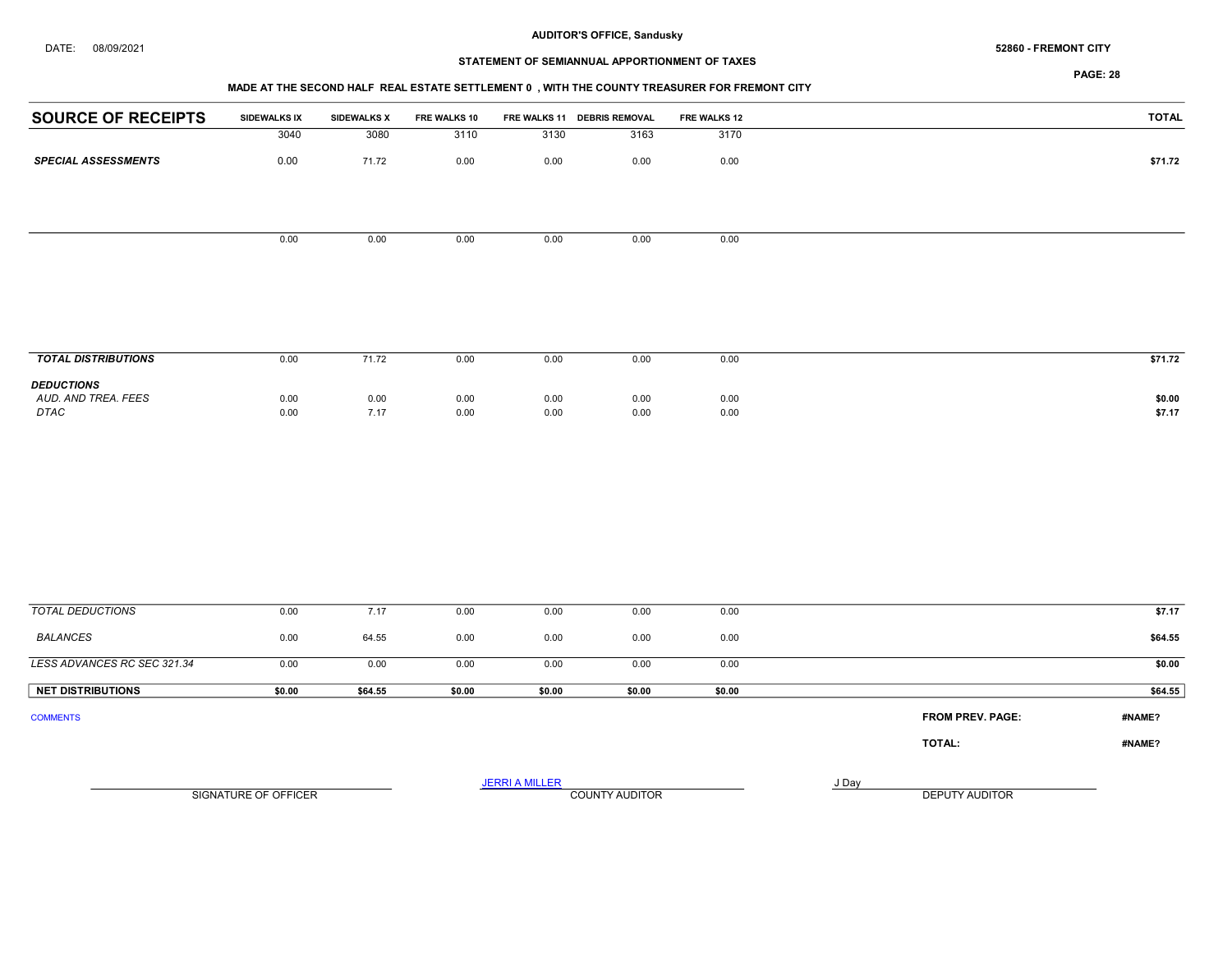#### $\bf{DATE:} \qquad 08/09/2021$

# STATEMENT OF SEMIANNUAL APPORTIONMENT OF TAXES

PAGE: 29

| <b>SOURCE OF RECEIPTS</b>  | <b>DELQ UTIL</b> | <b>WEED MOWING</b> | SIDEWALK | SIDEWALK 13 | SIDEWALK 14 | SIDEWALK 15 | SIDEWALK 16 | TOTAL      |
|----------------------------|------------------|--------------------|----------|-------------|-------------|-------------|-------------|------------|
|                            | 1756             | 1767               | 2160     | 3210        | 3230        | 3240        | 3260        |            |
| <b>SPECIAL ASSESSMENTS</b> | 2,340.15         | 1,616.36           | 0.00     | 0.00        | 0.00        | 0.00        | 61.11       | \$4,017.62 |
|                            |                  |                    |          |             |             |             |             |            |
|                            |                  |                    |          |             |             |             |             |            |
|                            | 0.00             | 0.00               | 0.00     | 0.00        | 0.00        | 0.00        | 0.00        |            |
|                            |                  |                    |          |             |             |             |             |            |
|                            |                  |                    |          |             |             |             |             |            |
|                            |                  |                    |          |             |             |             |             |            |

| <b>TOTAL DISTRIBUTIONS</b>                              | 2,340.15       | 1,616.36                              | 0.00                                 | 0.00         | 0.00         | 0.00         | 61.11        | \$4,017.62         |
|---------------------------------------------------------|----------------|---------------------------------------|--------------------------------------|--------------|--------------|--------------|--------------|--------------------|
| <b>DEDUCTIONS</b><br>AUD. AND TREA. FEES<br><b>DTAC</b> | 0.00<br>131.72 | 0.00<br>$\sim$ $\sim$ $\sim$<br>72.26 | 0.00<br>$\sim$ $\sim$ $\sim$<br>0.00 | 0.00<br>0.00 | 0.00<br>0.00 | 0.00<br>0.00 | 0.00<br>6.11 | \$0.00<br>\$210.09 |

| TOTAL DEDUCTIONS            | 131.72     | 72.26      | 0.00   | 0.00   | 0.00   | 0.00   | 6.11    | \$210.09   |
|-----------------------------|------------|------------|--------|--------|--------|--------|---------|------------|
| <b>BALANCES</b>             | 2.208.43   | 1.544.10   | 0.00   | 0.00   | 0.00   | 0.00   | 55.00   | \$3,807.53 |
| LESS ADVANCES RC SEC 321.34 | 0.00       | 0.00       | 0.00   | 0.00   | 0.00   | 0.00   | 0.00    | \$0.00     |
| <b>NET DISTRIBUTIONS</b>    | \$2,208.43 | \$1,544.10 | \$0.00 | \$0.00 | \$0.00 | \$0.00 | \$55.00 | \$3,807.53 |

COMMENTS

SIGNATURE OF OFFICER **EXECUTE A RELATION COUNTY AUDITOR** COUNTY AUDITOR **DEPUTY AUDITOR** 

JERRI A MILLER COUNTY AUDITOR **FOUR SERVICE ASSAULT**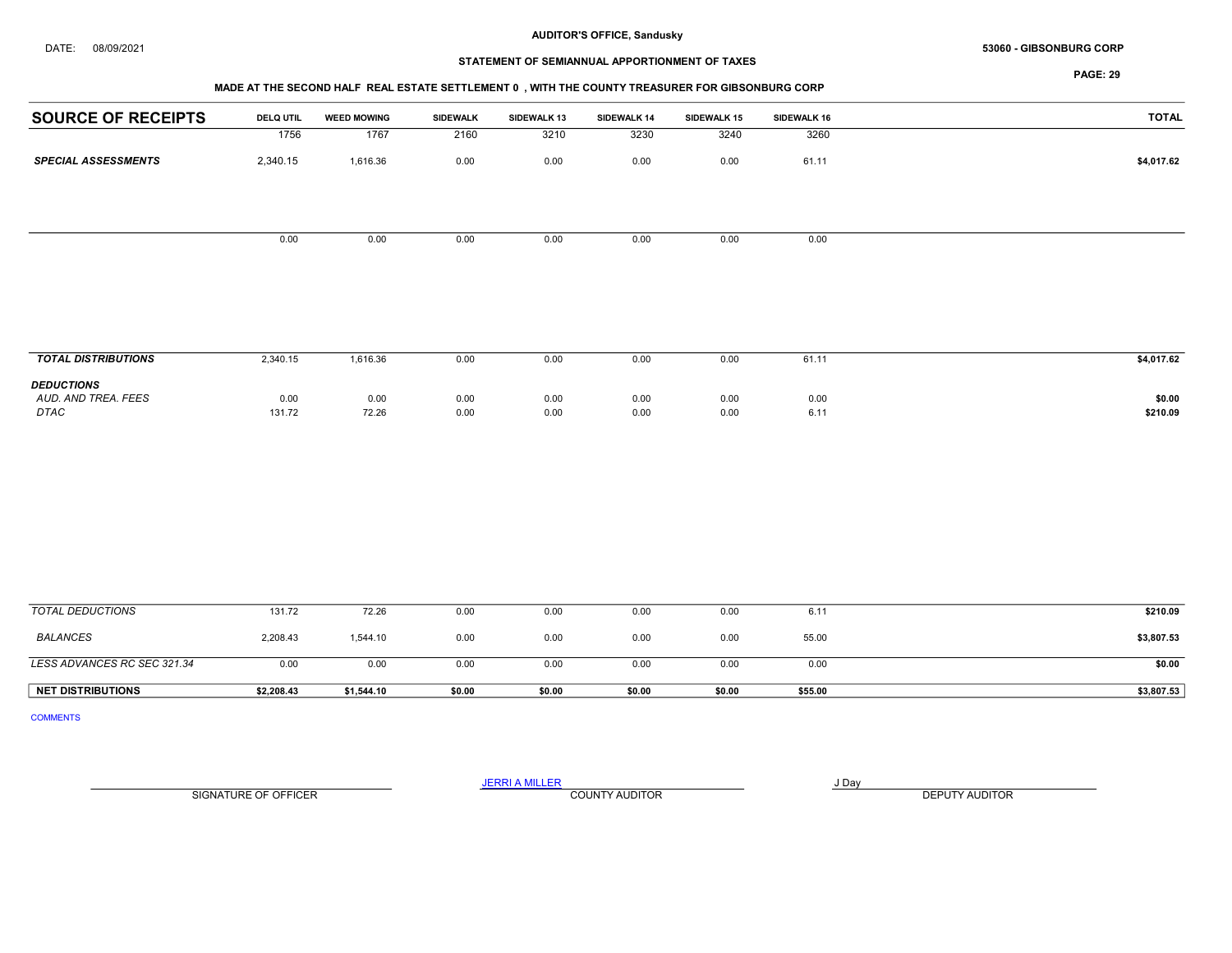#### DATE: 08/09/2021 53280 - GREEN SPRINGS CORP

# STATEMENT OF SEMIANNUAL APPORTIONMENT OF TAXES

PAGE: 30

## MADE AT THE SECOND HALF REAL ESTATE SETTLEMENT 0 , WITH THE COUNTY TREASURER FOR GREEN SPRINGS CORP

| <b>SOURCE OF RECEIPTS</b>                           | <b>DELQ UTIL</b> | <b>WEED MOWING</b> | <b>TOTAL</b>     |
|-----------------------------------------------------|------------------|--------------------|------------------|
|                                                     | 1946             | 3227               |                  |
| <b>SPECIAL ASSESSMENTS</b>                          | 0.00             | 0.00               | \$0.00           |
|                                                     |                  |                    |                  |
|                                                     |                  |                    |                  |
|                                                     | 0.00             | $0.00\,$           |                  |
|                                                     |                  |                    |                  |
|                                                     |                  |                    |                  |
|                                                     |                  |                    |                  |
|                                                     |                  |                    |                  |
|                                                     |                  |                    |                  |
| <b>TOTAL DISTRIBUTIONS</b>                          | 0.00             | 0.00               | \$0.00           |
| <b>DEDUCTIONS</b>                                   |                  |                    |                  |
| AUD. AND TREA. FEES<br>$\ensuremath{\mathsf{DTAC}}$ | 0.00<br>0.00     | $0.00\,$<br>0.00   | \$0.00<br>\$0.00 |
|                                                     |                  |                    |                  |
|                                                     |                  |                    |                  |
|                                                     |                  |                    |                  |
|                                                     |                  |                    |                  |
|                                                     |                  |                    |                  |
|                                                     |                  |                    |                  |
|                                                     |                  |                    |                  |
|                                                     |                  |                    |                  |
| <b>TOTAL DEDUCTIONS</b>                             | 0.00             | 0.00               | \$0.00           |
| <b>BALANCES</b>                                     | 0.00             | 0.00               | \$0.00           |

LESS ADVANCES RC SEC 321.34 0.00 0.00 0.00 0.00 \$0.00 NET DISTRIBUTIONS \$0.00 \$0.00 \$0.00 \$0.00 \$0.00 \$0.00 \$0.00 \$0.00 \$1.00 \$1.00 \$1.00 \$1.00 \$1.00 \$1.00 \$1.00 \$1

COMMENTS

JERRI A MILLER COUNTY AUDITOR **Fig. 1998** SIGNATURE OF OFFICER **EXECUTE A RELATION COUNTY AUDITOR** COUNTY AUDITOR **DEPUTY AUDITOR**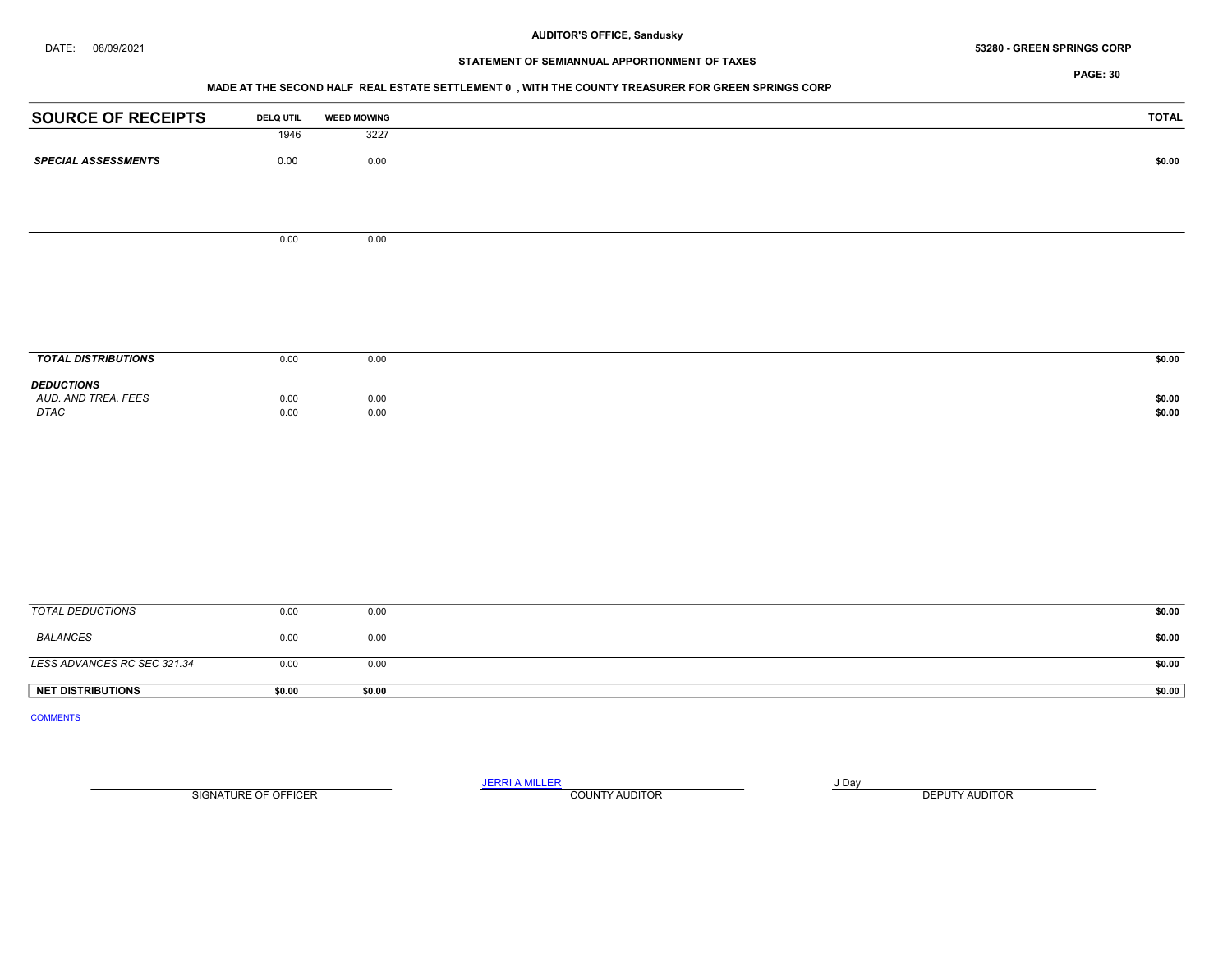DATE: 08/09/2021 53570 - HELENA CORP

# STATEMENT OF SEMIANNUAL APPORTIONMENT OF TAXES

PAGE: 31

## MADE AT THE SECOND HALF REAL ESTATE SETTLEMENT 0 , WITH THE COUNTY TREASURER FOR HELENA CORP

| <b>SOURCE OF RECEIPTS</b>   | <b>HELENA SEW CO</b> | <b>TOTAL</b> |
|-----------------------------|----------------------|--------------|
|                             | 2820                 |              |
| <b>SPECIAL ASSESSMENTS</b>  | $0.00\,$             | \$0.00       |
|                             |                      |              |
|                             |                      |              |
|                             | 0.00                 |              |
|                             |                      |              |
|                             |                      |              |
|                             |                      |              |
|                             |                      |              |
| <b>TOTAL DISTRIBUTIONS</b>  | 0.00                 | \$0.00       |
| <b>DEDUCTIONS</b>           |                      |              |
| AUD. AND TREA. FEES         | 0.00                 | \$0.00       |
| DTAC                        | 0.00                 | \$0.00       |
|                             |                      |              |
|                             |                      |              |
|                             |                      |              |
|                             |                      |              |
|                             |                      |              |
|                             |                      |              |
|                             |                      |              |
| <b>TOTAL DEDUCTIONS</b>     | 0.00                 | \$0.00       |
| <b>BALANCES</b>             | 0.00                 | \$0.00       |
| LESS ADVANCES RC SEC 321.34 | 0.00                 | \$0.00       |
| <b>NET DISTRIBUTIONS</b>    | \$0.00               | \$0.00       |
| <b>COMMENTS</b>             |                      |              |
|                             |                      |              |

SIGNATURE OF OFFICER **EXECUTE A RELATION COUNTY AUDITOR** COUNTY AUDITOR **DEPUTY AUDITOR** 

JERRI A MILLER COUNTY AUDITOR **FOUR SERVICE ASSAULT**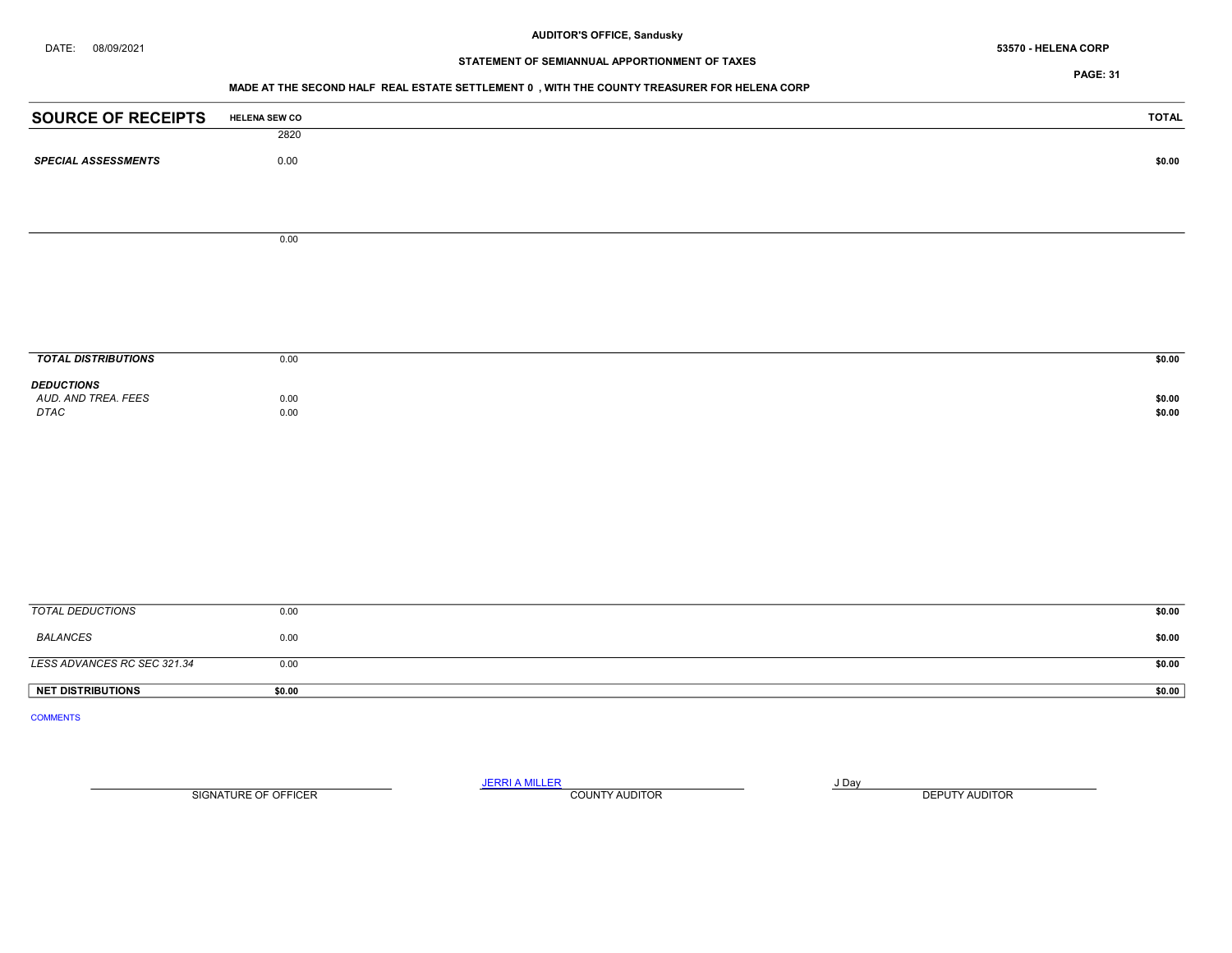# DATE: 08/09/2021 54370 - LINDSEY CORP

# STATEMENT OF SEMIANNUAL APPORTIONMENT OF TAXES

PAGE: 32

## MADE AT THE SECOND HALF REAL ESTATE SETTLEMENT 0 , WITH THE COUNTY TREASURER FOR LINDSEY CORP

| <b>SOURCE OF RECEIPTS</b>   | <b>DELQ UTIL</b> | <b>TOTAL</b> |
|-----------------------------|------------------|--------------|
|                             | 1866             |              |
| <b>SPECIAL ASSESSMENTS</b>  | $0.00\,$         | \$0.00       |
|                             |                  |              |
|                             |                  |              |
|                             |                  |              |
|                             | 0.00             |              |
|                             |                  |              |
|                             |                  |              |
|                             |                  |              |
|                             |                  |              |
| <b>TOTAL DISTRIBUTIONS</b>  | 0.00             | \$0.00       |
| <b>DEDUCTIONS</b>           |                  |              |
| AUD. AND TREA. FEES         | 0.00             | \$0.00       |
| DTAC                        | 0.00             | \$0.00       |
|                             |                  |              |
|                             |                  |              |
|                             |                  |              |
|                             |                  |              |
|                             |                  |              |
|                             |                  |              |
|                             |                  |              |
|                             |                  |              |
| <b>TOTAL DEDUCTIONS</b>     | 0.00             | \$0.00       |
| <b>BALANCES</b>             | 0.00             | \$0.00       |
| LESS ADVANCES RC SEC 321.34 | 0.00             | \$0.00       |
| <b>NET DISTRIBUTIONS</b>    | \$0.00           | \$0.00       |
| <b>COMMENTS</b>             |                  |              |

SIGNATURE OF OFFICER **EXECUTE A RELATION COUNTY AUDITOR** COUNTY AUDITOR **DEPUTY AUDITOR** 

JERRI A MILLER COUNTY AUDITOR **FOUR SERVICE ASSAULT**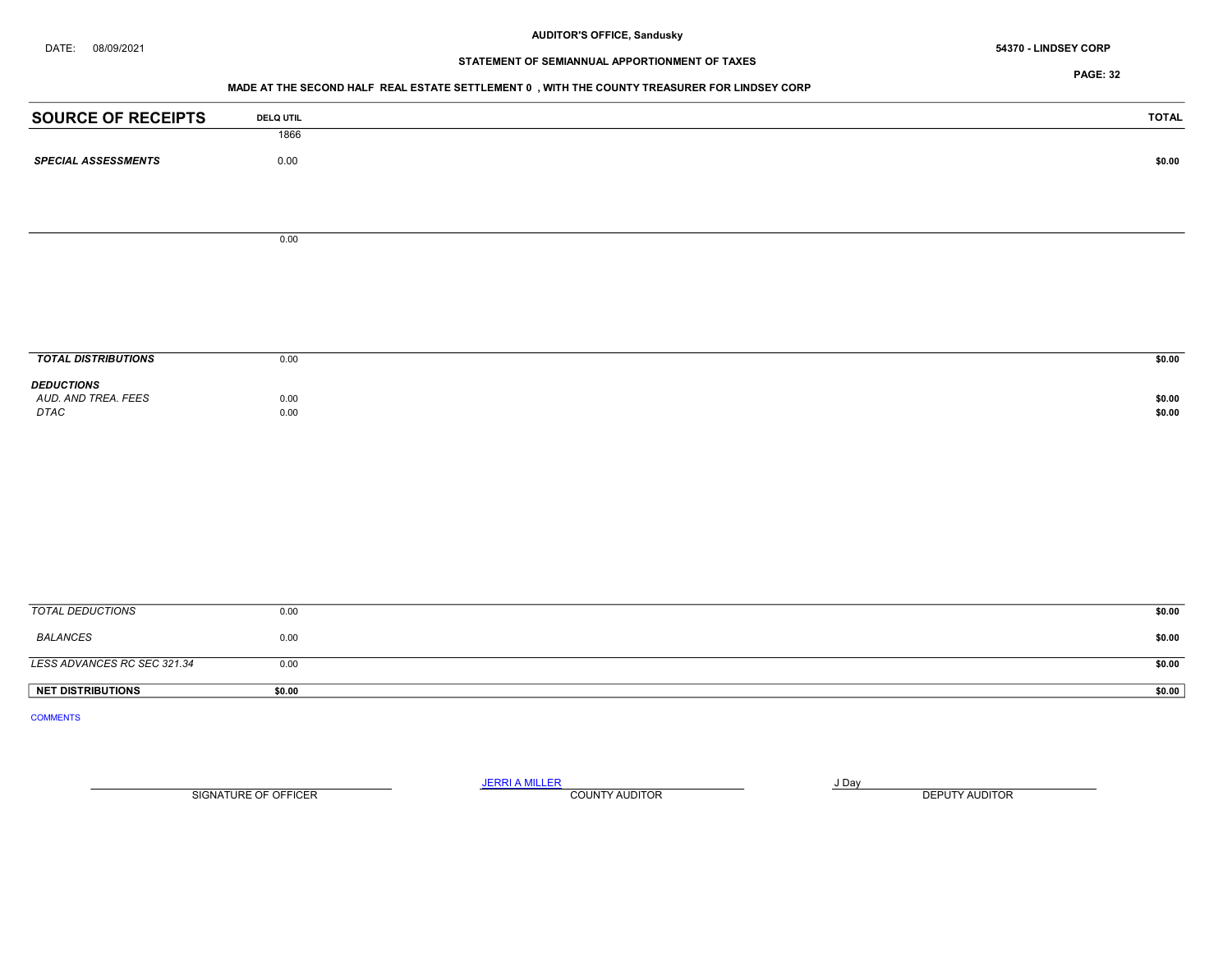#### DATE: 08/09/2021 59280 - WOODVILLE CORP

# STATEMENT OF SEMIANNUAL APPORTIONMENT OF TAXES

PAGE: 33

#### MADE AT THE SECOND HALF REAL ESTATE SETTLEMENT 0 , WITH THE COUNTY TREASURER FOR WOODVILLE CORP

|                            |                  |                    | <b>WOODVILLE VILL</b> |        |
|----------------------------|------------------|--------------------|-----------------------|--------|
| <b>SOURCE OF RECEIPTS</b>  | <b>DELQ UTIL</b> | <b>WEED MOWING</b> | <b>SEWER CO</b>       | TOTAL  |
|                            | 1746             | 2617               | 3340                  |        |
| <b>SPECIAL ASSESSMENTS</b> | 0.00             | 0.00               | 0.00                  | \$0.00 |
|                            |                  |                    |                       |        |
|                            |                  |                    |                       |        |
|                            | 0.00             | 0.00               | 0.00                  |        |
|                            |                  |                    |                       |        |
|                            |                  |                    |                       |        |
|                            |                  |                    |                       |        |
|                            |                  |                    |                       |        |

| <b>TOTAL DISTRIBUTIONS</b>                       | 0.00         | 0.00         | 0.00               | \$0.00           |
|--------------------------------------------------|--------------|--------------|--------------------|------------------|
| <b>DEDUCTIONS</b><br>AUD. AND TREA. FEES<br>DTAC | 0.00<br>0.00 | 0.00<br>0.00 | $0.00\,$ 0.00 $\,$ | \$0.00<br>\$0.00 |

| NET DISTRIBUTIONS           | \$0.00 | \$0.00 | \$0.00 | \$0.00 |
|-----------------------------|--------|--------|--------|--------|
| LESS ADVANCES RC SEC 321.34 | 0.00   | 0.00   | 0.00   | \$0.00 |
| BALANCES                    | 0.00   | 0.00   | 0.00   | \$0.00 |
| TOTAL DEDUCTIONS            | 0.00   | 0.00   | 0.00   | \$0.00 |

COMMENTS

SIGNATURE OF OFFICER **EXECUTE A RELATION COUNTY AUDITOR** COUNTY AUDITOR **DEPUTY AUDITOR** 

JERRI A MILLER COUNTY AUDITOR **FOUR SERVICE ASSAULT** ON A LIBRARY OF LIBRARY AND LIBRARY OF LIBRARY OF LIBRARY OF LIBRARY OF LIBRARY OF LIBRARY OF LIBRARY OF LIBRARY OF LIBRARY OF LIBRARY OF LIBRARY OF LIBRARY OF LIBRARY O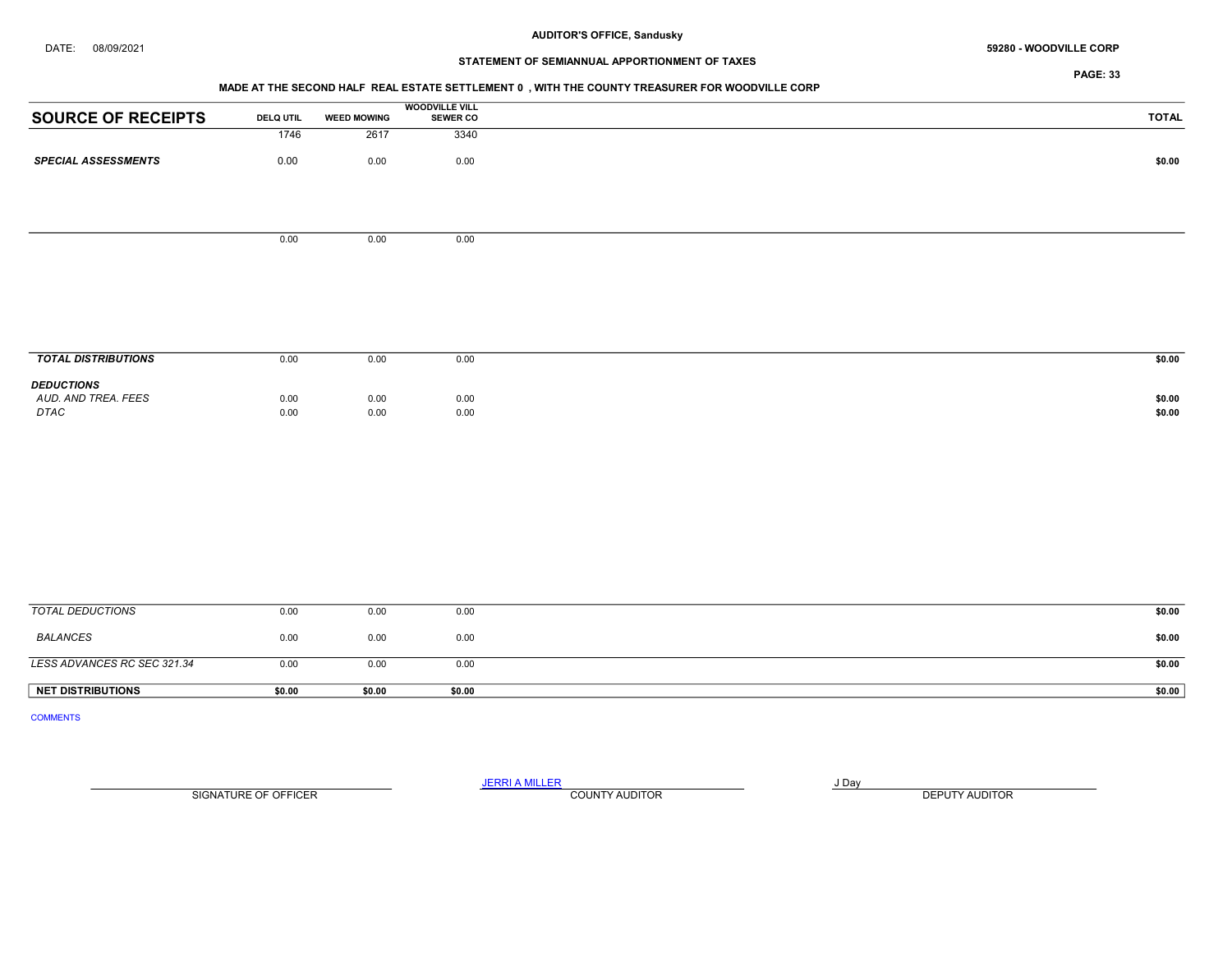#### DATE: 08/09/2021 91000 - Wood Co SPAS

#### AUDITOR'S OFFICE, Sandusky

# STATEMENT OF SEMIANNUAL APPORTIONMENT OF TAXES

## MADE AT THE SECOND HALF REAL ESTATE SETTLEMENT 0 , WITH THE COUNTY TREASURER FOR Wood Co SPAS

| <b>SOURCE OF RECEIPTS</b>  |      | K RECKER MT HERBERT MARTIN | O DEAN MT | PAUL COX MT | <b>WIL BELL-B MT</b> | <b>TOTAL</b> |
|----------------------------|------|----------------------------|-----------|-------------|----------------------|--------------|
|                            | 0039 | 0921                       | 1351      | 1661        | 1691                 |              |
| <b>SPECIAL ASSESSMENTS</b> | 0.00 | 0.00                       | (3.60)    | 0.48        | 0.00                 | (\$3.12)     |
|                            |      |                            |           |             |                      |              |
|                            |      |                            |           |             |                      |              |
|                            | 0.00 | 0.00                       | 0.00      | 0.00        | 0.00                 |              |
|                            |      |                            |           |             |                      |              |
|                            |      |                            |           |             |                      |              |
|                            |      |                            |           |             |                      |              |
|                            |      |                            |           |             |                      |              |
|                            |      |                            |           |             |                      |              |
| <b>TOTAL DISTRIBUTIONS</b> | 0.00 | 0.00                       | (3.60)    | 0.48        | 0.00                 | (\$3.12)     |

| <b>DEDUCTIONS</b>   |      |              |      |      |      |        |
|---------------------|------|--------------|------|------|------|--------|
| AUD. AND TREA. FEES | 0.00 | 0.00<br>v.vu | 0.00 | 0.00 | 0.00 | \$0.00 |
| <b>DTAC</b>         | 0.00 | 0.00<br>u.uu | 0.04 | 0.05 | 0.00 | \$0.09 |
|                     |      |              |      |      |      |        |

| TOTAL DEDUCTIONS            | 0.00   | 0.00   | 0.04      | 0.05   | 0.00   | \$0.09    |
|-----------------------------|--------|--------|-----------|--------|--------|-----------|
| BALANCES                    | 0.00   | 0.00   | (3.64)    | 0.43   | 0.00   | (\$3.21)  |
| LESS ADVANCES RC SEC 321.34 | 0.00   | 0.00   | 0.00      | 0.00   | 0.00   | \$0.00    |
| <b>NET DISTRIBUTIONS</b>    | \$0.00 | \$0.00 | ( \$3.64) | \$0.43 | \$0.00 | ( \$3.21) |

COMMENTS

SIGNATURE OF OFFICER **EXECUTE A RELATION COUNTY AUDITOR** COUNTY AUDITOR **DEPUTY AUDITOR** 

JERRI A MILLER COUNTY AUDITOR **FOUR SERVICE ASSAULT** ON A LIBRARY OF LIBRARY AND LIBRARY OF LIBRARY OF LIBRARY OF LIBRARY OF LIBRARY OF LIBRARY OF LIBRARY OF LIBRARY OF LIBRARY OF LIBRARY OF LIBRARY OF LIBRARY OF LIBRARY O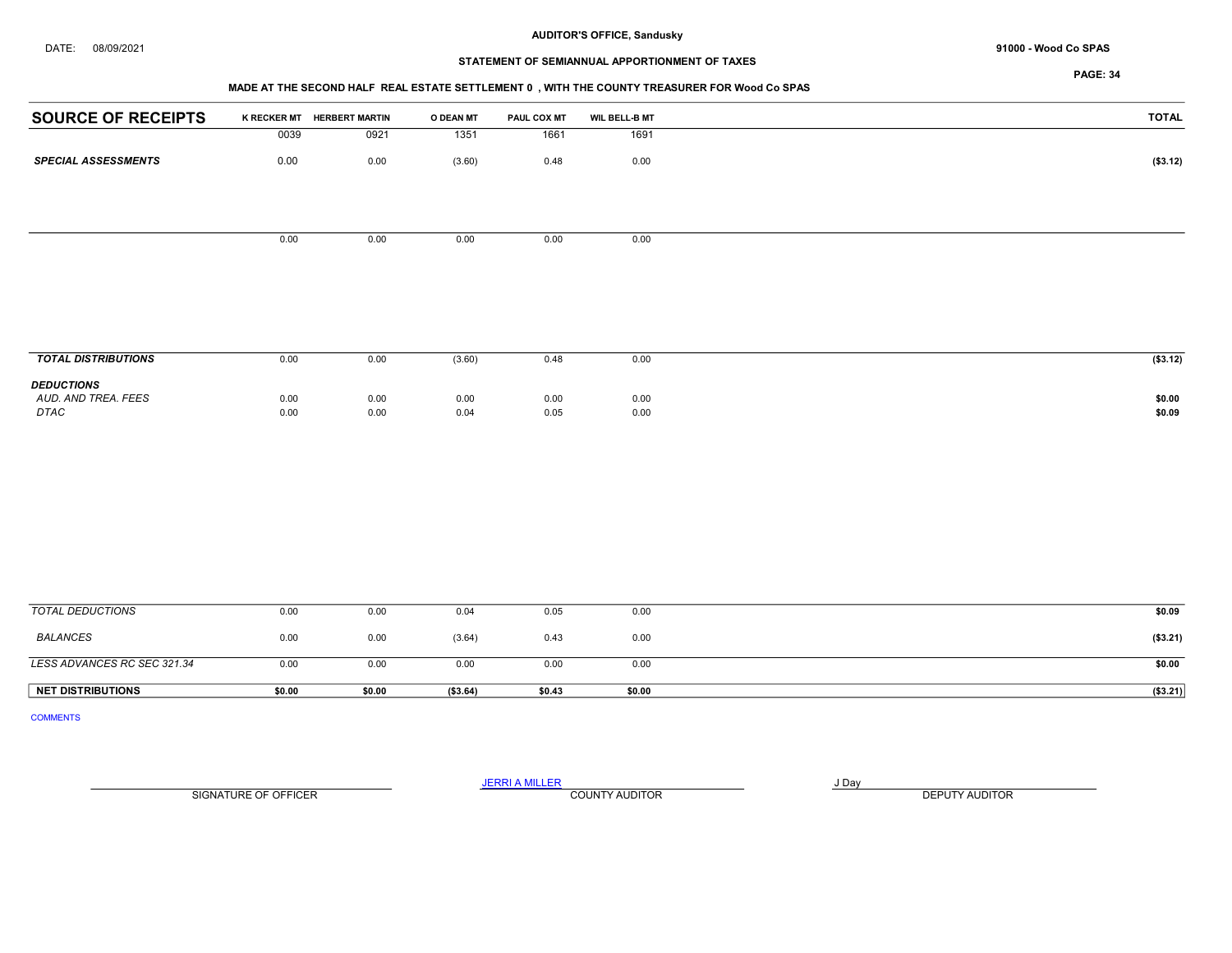# STATEMENT OF SEMIANNUAL APPORTIONMENT OF TAXES

#### MADE AT THE SECOND HALF REAL ESTATE SETTLEMENT 0 , WITH THE COUNTY TREASURER FOR Ottawa Co SPAS

| <b>SOURCE OF RECEIPTS</b>  | <b>BOLSINGER MT</b> | <b>MYLANDER MT</b> | <b>WOODRICK MT</b> | <b>TOUSSAINT MT</b> | <b>TOTAL</b> |
|----------------------------|---------------------|--------------------|--------------------|---------------------|--------------|
|                            | 2271                | 2281               | 2451               | 3291                |              |
| <b>SPECIAL ASSESSMENTS</b> | 0.00                | $0.00\,$           | 0.00               | 19.31               | \$19.31      |
|                            |                     |                    |                    |                     |              |
|                            |                     |                    |                    |                     |              |
|                            |                     |                    |                    |                     |              |
|                            | 0.00                | 0.00               | 0.00               | 0.00                |              |
|                            |                     |                    |                    |                     |              |
|                            |                     |                    |                    |                     |              |
|                            |                     |                    |                    |                     |              |
|                            |                     |                    |                    |                     |              |
| <b>TOTAL DISTRIBUTIONS</b> | 0.00                | 0.00               | 0.00               | 19.31               | \$19.31      |
| <b>DEDUCTIONS</b>          |                     |                    |                    |                     |              |
| AUD. AND TREA. FEES        | 0.00                | 0.00               | 0.00               | 0.00                | \$0.00       |
| DTAC                       | 0.00                | 0.00               | 0.00               | 2.73                | \$2.73       |
|                            |                     |                    |                    |                     |              |
|                            |                     |                    |                    |                     |              |
|                            |                     |                    |                    |                     |              |
|                            |                     |                    |                    |                     |              |
|                            |                     |                    |                    |                     |              |
|                            |                     |                    |                    |                     |              |
|                            |                     |                    |                    |                     |              |
|                            |                     |                    |                    |                     |              |
| <b>TOTAL DEDUCTIONS</b>    | 0.00                | 0.00               | 0.00               | 2.73                | \$2.73       |

| <b>NET DISTRIBUTIONS</b>    | \$0.00 | \$0.00 | \$0.00 | \$16.58 | \$16.58 |
|-----------------------------|--------|--------|--------|---------|---------|
| LESS ADVANCES RC SEC 321.34 | 0.00   | 0.00   | 0.00   | 0.00    | \$0.00  |
| BALANCES                    | 0.00   | 0.00   | 0.00   | 16.58   | \$16.58 |
| TOTAL DEDUCTIONS            | 0.00   | 0.00   | 0.00   | 2.73    | \$2.73  |

COMMENTS

SIGNATURE OF OFFICER **EXECUTE A RELATION COUNTY AUDITOR** COUNTY AUDITOR **DEPUTY AUDITOR** 

JERRI A MILLER COUNTY AUDITOR **FOUND A SERVICE ASSAULT**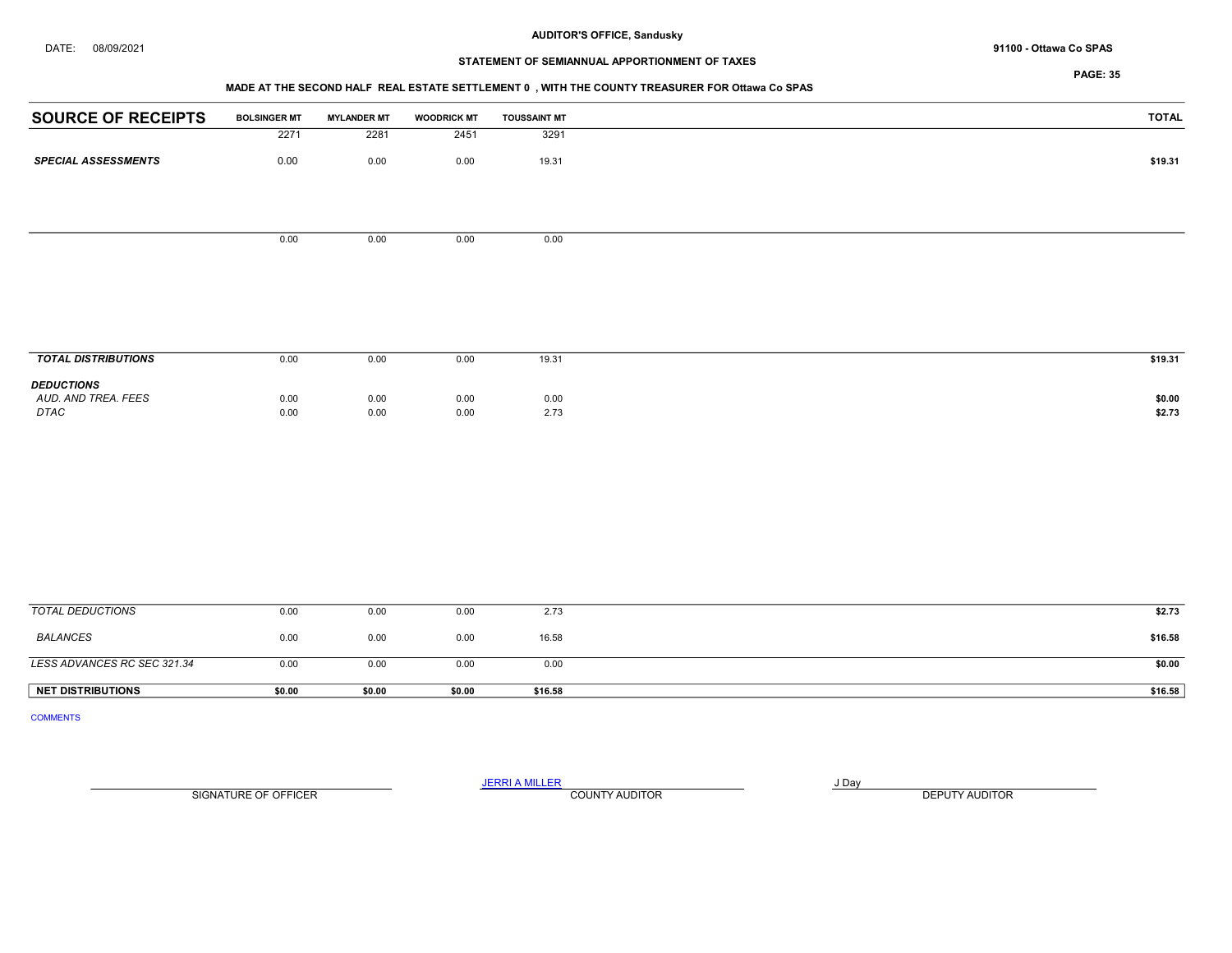DATE: 08/09/2021 91200 - North OH Rural Water SPAS

# STATEMENT OF SEMIANNUAL APPORTIONMENT OF TAXES

PAGE: 36

## MADE AT THE SECOND HALF REAL ESTATE SETTLEMENT 0 , WITH THE COUNTY TREASURER FOR North OH Rural Water SPAS

| <b>SOURCE OF RECEIPTS</b>     | EHRWA DLQ UTIL | <b>TOTAL</b>     |
|-------------------------------|----------------|------------------|
|                               | 2506           |                  |
| <b>SPECIAL ASSESSMENTS</b>    | 1,416.15       | \$1,416.15       |
|                               |                |                  |
|                               | 0.00           |                  |
|                               |                |                  |
|                               |                |                  |
| <b>TOTAL DISTRIBUTIONS</b>    | 1,416.15       | \$1,416.15       |
| <b>DEDUCTIONS</b>             |                |                  |
| AUD. AND TREA. FEES<br>$DTAC$ | 0.00<br>0.00   | \$0.00<br>\$0.00 |
|                               |                |                  |
|                               |                |                  |
|                               |                |                  |
|                               |                |                  |
|                               |                |                  |
| <b>TOTAL DEDUCTIONS</b>       | 0.00           | \$0.00           |
|                               |                |                  |
| <b>BALANCES</b>               | 1,416.15       | \$1,416.15       |
| LESS ADVANCES RC SEC 321.34   | 0.00           | \$0.00           |
| <b>NET DISTRIBUTIONS</b>      | \$1,416.15     | \$1,416.15       |
| <b>COMMENTS</b>               |                |                  |

SIGNATURE OF OFFICER **EXECUTE A RELATION COUNTY AUDITOR** COUNTY AUDITOR **DEPUTY AUDITOR** 

JERRI A MILLER COUNTY AUDITOR **FOUR SERVICE ASSAULT** ON A LIBRARY OF LIBRARY AND LIBRARY OF LIBRARY OF LIBRARY OF LIBRARY OF LIBRARY OF LIBRARY OF LIBRARY OF LIBRARY OF LIBRARY OF LIBRARY OF LIBRARY OF LIBRARY OF LIBRARY O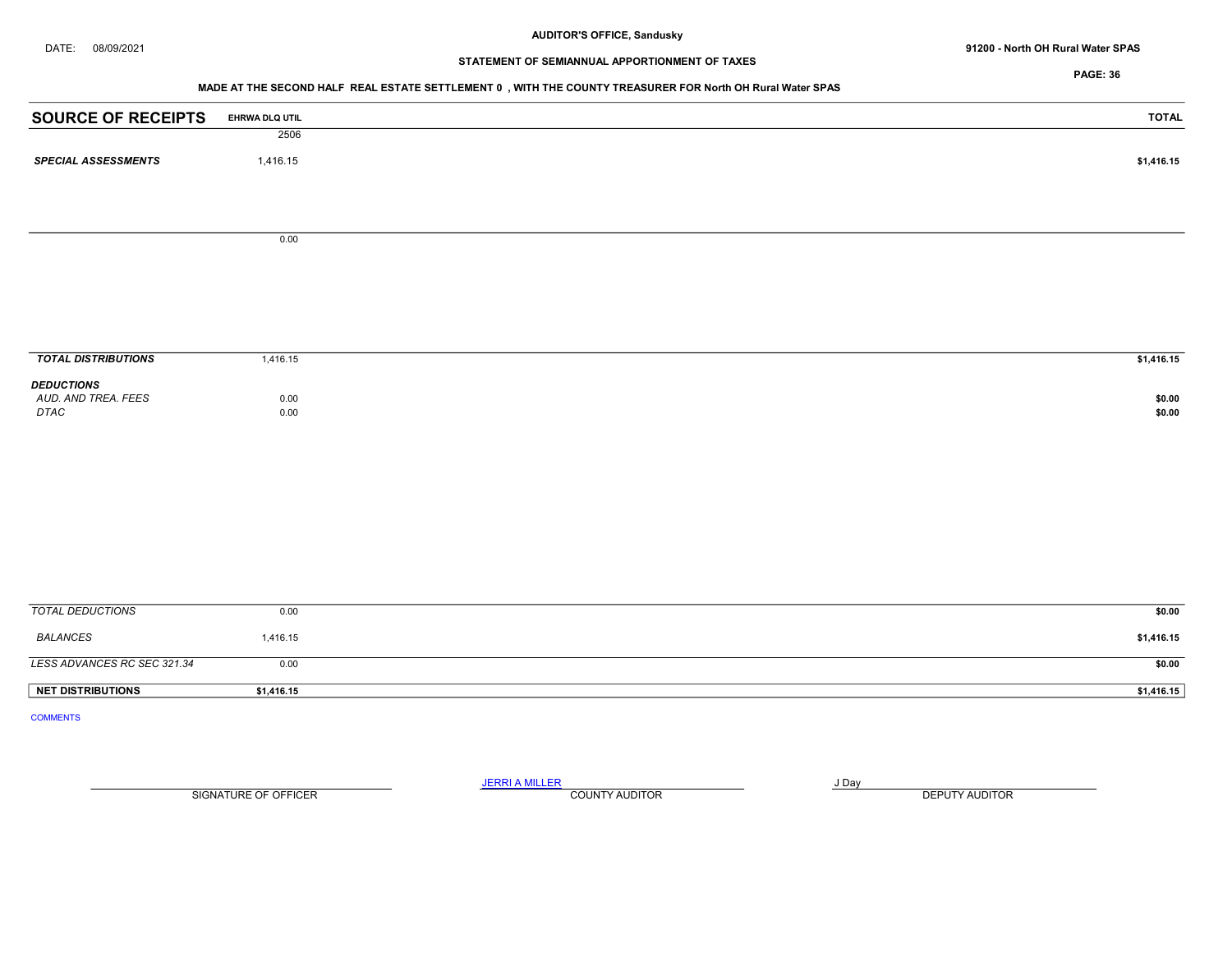## DATE: 08/09/2021 91300 - County Health Dept SPAS

# STATEMENT OF SEMIANNUAL APPORTIONMENT OF TAXES

PAGE: 37

# MADE AT THE SECOND HALF REAL ESTATE SETTLEMENT 0 , WITH THE COUNTY TREASURER FOR County Health Dept SPAS

| <b>SOURCE OF RECEIPTS</b>   | <b>DEBRIS REM</b> | <b>BLDG RAZING</b> | <b>HEALTH HAZARD</b> | <b>PERMIT FEE</b> | <b>TOTAL</b>     |
|-----------------------------|-------------------|--------------------|----------------------|-------------------|------------------|
|                             | 1783              | 2055               | 2453                 | 2666              |                  |
| <b>SPECIAL ASSESSMENTS</b>  | 0.00              | 0.00               | 0.00                 | 0.00              | \$0.00           |
|                             |                   |                    |                      |                   |                  |
|                             |                   |                    |                      |                   |                  |
|                             | 0.00              | 0.00               | 0.00                 | 0.00              |                  |
|                             |                   |                    |                      |                   |                  |
|                             |                   |                    |                      |                   |                  |
|                             |                   |                    |                      |                   |                  |
| <b>TOTAL DISTRIBUTIONS</b>  | 0.00              | 0.00               | 0.00                 | 0.00              | \$0.00           |
| <b>DEDUCTIONS</b>           |                   |                    |                      |                   |                  |
| AUD. AND TREA. FEES<br>DTAC | 0.00<br>0.00      | 0.00<br>$0.00\,$   | 0.00<br>0.00         | 0.00<br>$0.00\,$  | \$0.00<br>\$0.00 |
|                             |                   |                    |                      |                   |                  |
|                             |                   |                    |                      |                   |                  |
|                             |                   |                    |                      |                   |                  |
|                             |                   |                    |                      |                   |                  |
|                             |                   |                    |                      |                   |                  |
|                             |                   |                    |                      |                   |                  |
|                             |                   |                    |                      |                   |                  |
| <b>TOTAL DEDUCTIONS</b>     | 0.00              | 0.00               | 0.00                 | 0.00              | \$0.00           |

| <b>NET DISTRIBUTIONS</b>    | \$0.00 | \$0.00 | \$0.00 | \$0.00 | \$0.00 |
|-----------------------------|--------|--------|--------|--------|--------|
| LESS ADVANCES RC SEC 321.34 | 0.00   | 0.00   | 0.00   | 0.00   | \$0.00 |
| BALANCES                    | 0.00   | 0.00   | 0.00   | 0.00   | \$0.00 |

COMMENTS

JERRI A MILLER COUNTY AUDITOR **Finally COUNTY AUDITOR** SIGNATURE OF OFFICER **EXECUTE A RELATION COUNTY AUDITOR** COUNTY AUDITOR **DEPUTY AUDITOR**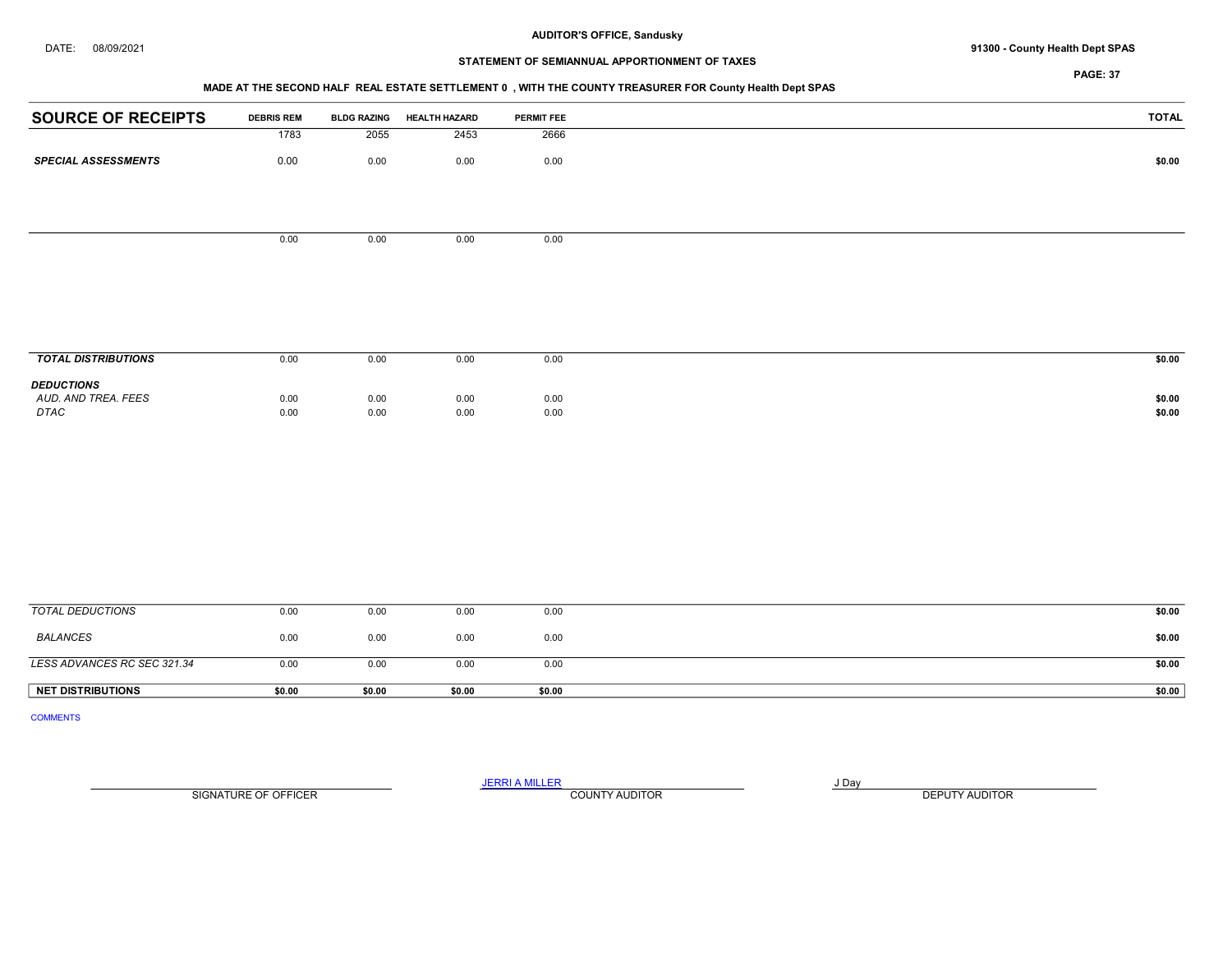DATE: 08/09/2021 91400 - Sanitary Eng SPAS

# STATEMENT OF SEMIANNUAL APPORTIONMENT OF TAXES

PAGE: 38

# MADE AT THE SECOND HALF REAL ESTATE SETTLEMENT 0 , WITH THE COUNTY TREASURER FOR Sanitary Eng SPAS

| <b>SOURCE OF RECEIPTS</b>                | <b>DELQ UTIL</b> | <b>TOTAL</b> |
|------------------------------------------|------------------|--------------|
|                                          | 1796             |              |
| <b>SPECIAL ASSESSMENTS</b>               | 14,103.96        | \$14,103.96  |
|                                          |                  |              |
|                                          |                  |              |
|                                          | 0.00             |              |
|                                          |                  |              |
|                                          |                  |              |
|                                          |                  |              |
|                                          |                  |              |
| <b>TOTAL DISTRIBUTIONS</b>               | 14,103.96        | \$14,103.96  |
|                                          |                  |              |
| <b>DEDUCTIONS</b><br>AUD. AND TREA. FEES | 0.00             | \$0.00       |
| $\ensuremath{\mathsf{DTAC}}$             | 38.88            | \$38.88      |
|                                          |                  |              |
|                                          |                  |              |
|                                          |                  |              |
|                                          |                  |              |
|                                          |                  |              |
|                                          |                  |              |
|                                          |                  |              |
| <b>TOTAL DEDUCTIONS</b>                  | 38.88            | \$38.88      |
| <b>BALANCES</b>                          | 14,065.08        | \$14,065.08  |
|                                          |                  |              |
| LESS ADVANCES RC SEC 321.34              | 0.00             | \$0.00       |
| <b>NET DISTRIBUTIONS</b>                 | \$14,065.08      | \$14,065.08  |
| <b>COMMENTS</b>                          |                  |              |

SIGNATURE OF OFFICER **EXECUTE A RELATION COUNTY AUDITOR** COUNTY AUDITOR **DEPUTY AUDITOR** 

JERRI A MILLER COUNTY AUDITOR **FOUR SERVICE ASSAULT** ON A LIBRARY OF LIBRARY AND LIBRARY OF LIBRARY OF LIBRARY OF LIBRARY OF LIBRARY OF LIBRARY OF LIBRARY OF LIBRARY OF LIBRARY OF LIBRARY OF LIBRARY OF LIBRARY OF LIBRARY O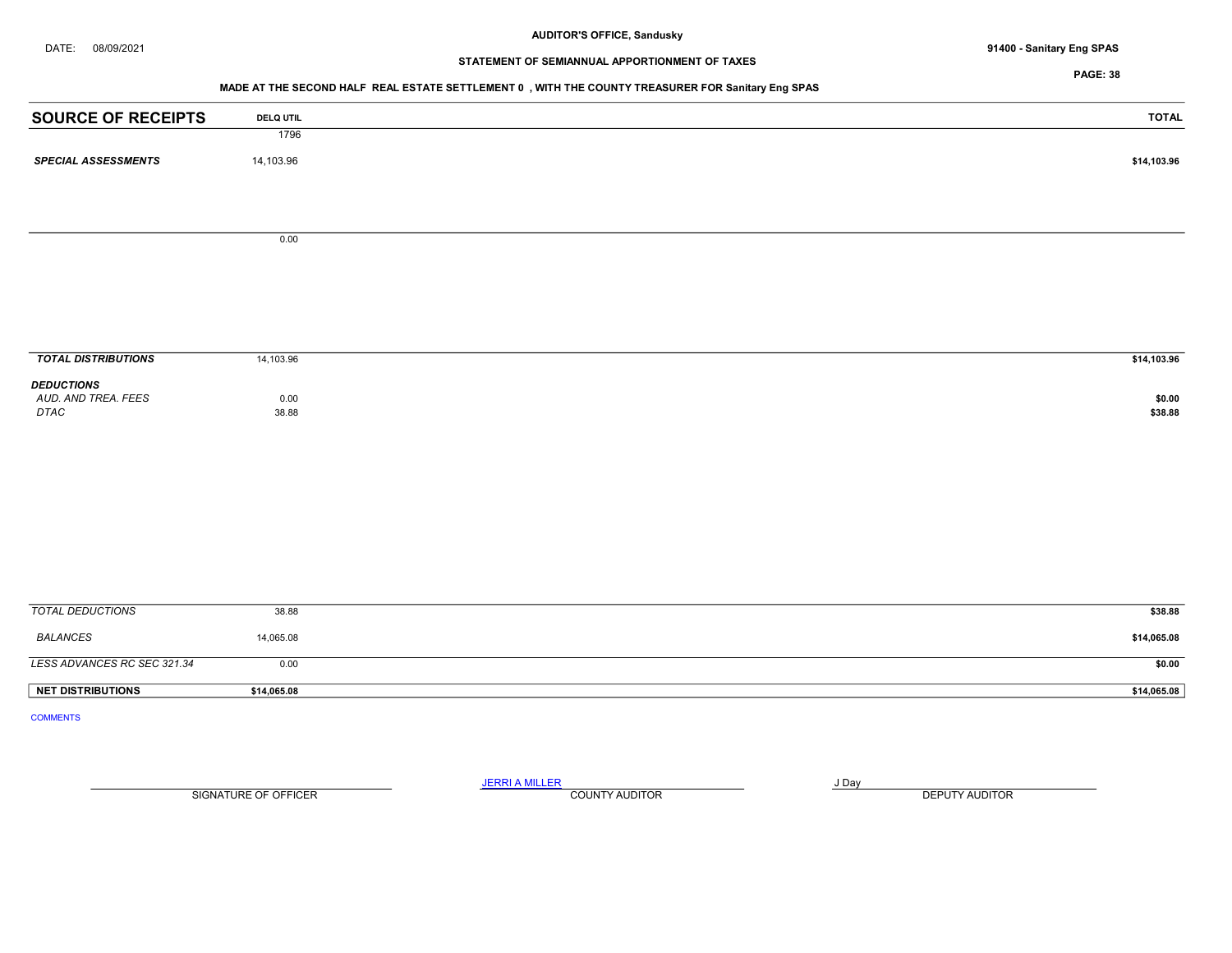## DATE: 08/09/2021 91500 - Wightman Cons SPAS

# STATEMENT OF SEMIANNUAL APPORTIONMENT OF TAXES

PAGE: 39

## MADE AT THE SECOND HALF REAL ESTATE SETTLEMENT 0 , WITH THE COUNTY TREASURER FOR Wightman Cons SPAS

|                            |                      |                       | <b>WIGHTMAN DIKE</b> |
|----------------------------|----------------------|-----------------------|----------------------|
| <b>SOURCE OF RECEIPTS</b>  | <b>WIGHTMAN DIKE</b> | <b>WIGHTMAN DIKE2</b> | MT                   |
|                            | 1922                 | 1962                  | 3212                 |
| <b>SPECIAL ASSESSMENTS</b> | 0.00                 | 0.00                  | 10,976.18            |
|                            |                      |                       |                      |

0.00 0.00 0.00

**TOTAL DISTRIBUTIONS** 0.00 0.00 0.00 10,976.18 \$10,976.18 \$10,976.18 **DEDUCTIONS**<br>AUD. AND TREA. FEES AUD. AND TREA. FEES 0.00 0.00 0.00 0.00 0.00 0.00 \$0.00 DTAC 0.00 0.00 27.62 \$27.62

| <b>NET DISTRIBUTIONS</b>    | \$0.00 | \$0.00 | \$10,948.56 | \$10,948.56 |
|-----------------------------|--------|--------|-------------|-------------|
| LESS ADVANCES RC SEC 321.34 | 0.00   | 0.00   | 0.00        | \$0.00      |
| BALANCES                    | 0.00   | 0.00   | 10,948.56   | \$10,948.56 |
| TOTAL DEDUCTIONS            | 0.00   | 0.00   | 27.62       | \$27.62     |

COMMENTS

JERRI A MILLER COUNTY AUDITOR **Fig. 1998** SIGNATURE OF OFFICER **EXECUTE A RELATION COUNTY AUDITOR** COUNTY AUDITOR **DEPUTY AUDITOR**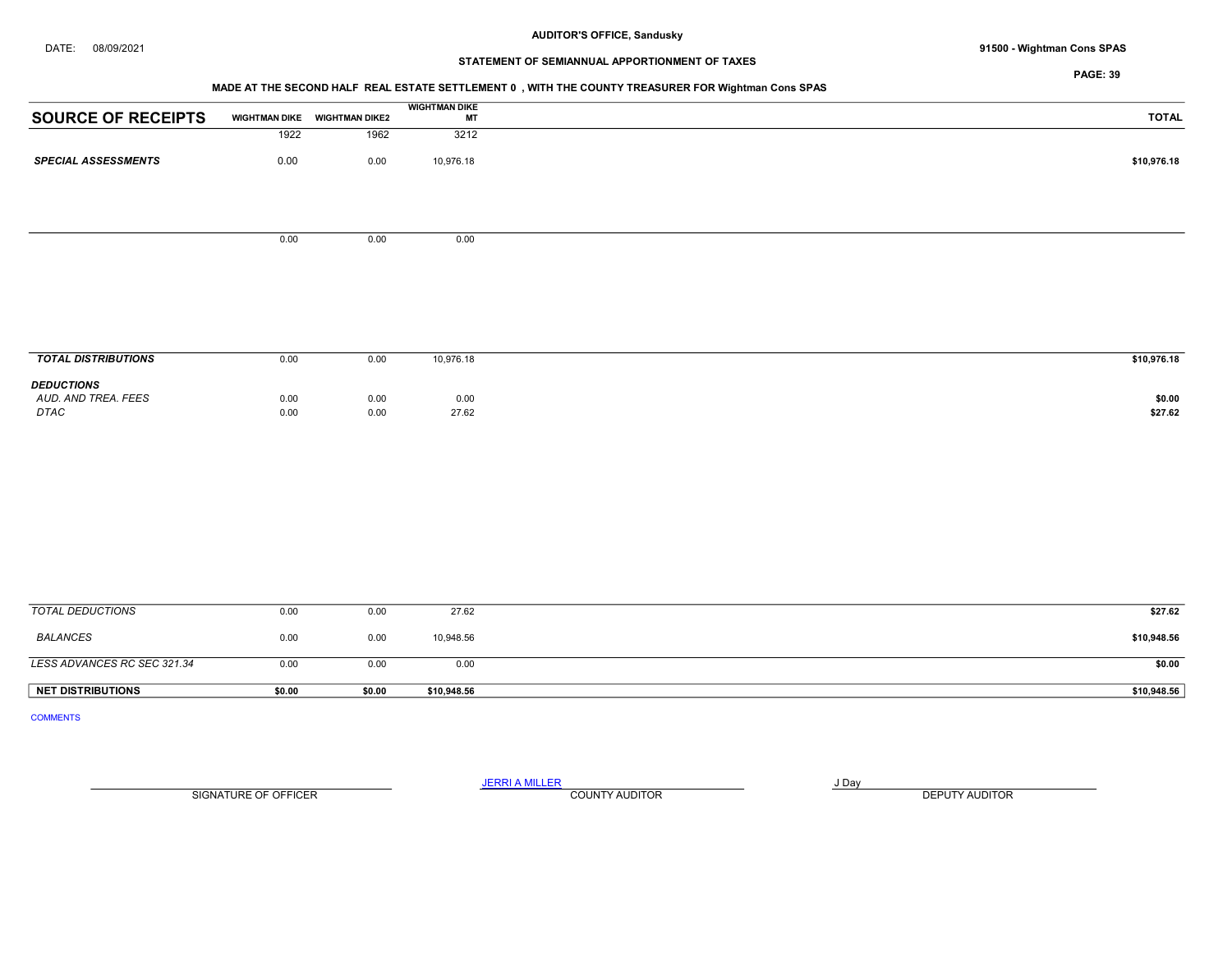DATE: 08/09/2021 91600 - Bond Retirement SPAS

## STATEMENT OF SEMIANNUAL APPORTIONMENT OF TAXES

## MADE AT THE SECOND HALF REAL ESTATE SETTLEMENT 0 , WITH THE COUNTY TREASURER FOR Bond Retirement SPAS

PAGE: 40

| <b>MADE AT THE SECOND HALL INCAL LOTATE SETTLEMENT V</b> , WITH THE COUNTT INCASUNENT ON DURK REMEMBER OF AS |      |                            |           |      |                          |                       |                     |                     |                     |                    |              |  |
|--------------------------------------------------------------------------------------------------------------|------|----------------------------|-----------|------|--------------------------|-----------------------|---------------------|---------------------|---------------------|--------------------|--------------|--|
| <b>SOURCE OF RECEIPTS</b>                                                                                    |      | SO PLAZA CO BUEHLER-GES DT | LOY DT CO |      | BIERLY CO NIGHSWANDER CO | <b>RUSSELL EXT CO</b> | <b>WILLIAMS CO.</b> | <b>GRIES EXT CO</b> | <b>GRIES EXT CO</b> | <b>LEWIS DT CO</b> | <b>TOTAL</b> |  |
|                                                                                                              | 0520 | 2390                       | 2790      | 2850 | 2870                     | 2890                  | 2900                | 2990                | 2998                | 3000               |              |  |
| <b>SPECIAL ASSESSMENTS</b>                                                                                   | 0.00 | 0.00                       | 0.00      | 0.00 | 0.00                     | 0.00                  | 0.00                | 0.00                | 0.00                | 0.00               | \$0.00       |  |
|                                                                                                              |      |                            |           |      |                          |                       |                     |                     |                     |                    |              |  |
|                                                                                                              |      |                            |           |      |                          |                       |                     |                     |                     |                    |              |  |
|                                                                                                              | 0.00 | 0.00                       | 0.00      | 0.00 | 0.00                     | 0.00                  | 0.00                | 0.00                | 0.00                | 0.00               |              |  |
|                                                                                                              |      |                            |           |      |                          |                       |                     |                     |                     |                    |              |  |
|                                                                                                              |      |                            |           |      |                          |                       |                     |                     |                     |                    |              |  |
|                                                                                                              |      |                            |           |      |                          |                       |                     |                     |                     |                    |              |  |
|                                                                                                              |      |                            |           |      |                          |                       |                     |                     |                     |                    |              |  |
| <b>TOTAL DISTRIBUTIONS</b>                                                                                   | 0.00 | 0.00                       | 0.00      | 0.00 | 0.00                     | 0.00                  | 0.00                | 0.00                | 0.00                | 0.00               | \$0.00       |  |

| <b>DEDUCTIONS</b>   |      |      |      |      |      |      |      |      |      |      |        |
|---------------------|------|------|------|------|------|------|------|------|------|------|--------|
| AUD. AND TREA. FEES | 0.00 | 0.00 | 0.00 | 0.00 | 0.00 | 0.00 | 0.00 | 0.00 | 0.00 | 0.00 | \$0.00 |
| <b>DTAC</b>         | 0.00 | 0.00 | 0.00 | 0.00 | 0.00 | 0.00 | 0.00 | 0.00 | 0.00 | 0.00 | \$0.00 |
|                     |      |      |      |      |      |      |      |      |      |      |        |

| TOTAL DEDUCTIONS            | 0.00   | 0.00   | 0.00   | 0.00   | 0.00   | 0.00   | 0.00   | 0.00   | 0.00   | 0.00   | \$0.00 |
|-----------------------------|--------|--------|--------|--------|--------|--------|--------|--------|--------|--------|--------|
| <b>BALANCES</b>             | 0.00   | 0.00   | 0.00   | 0.00   | 0.00   | 0.00   | 0.00   | 0.00   | 0.00   | 0.00   | \$0.00 |
| LESS ADVANCES RC SEC 321.34 | 0.00   | 0.00   | 0.00   | 0.00   | 0.00   | 0.00   | 0.00   | 0.00   | 0.00   | 0.00   | \$0.00 |
| <b>NET DISTRIBUTIONS</b>    | \$0.00 | \$0.00 | \$0.00 | \$0.00 | \$0.00 | \$0.00 | \$0.00 | \$0.00 | \$0.00 | \$0.00 | \$0.00 |

COMMENTS

CONTINUED ON NEXT PAGE

SIGNATURE OF OFFICER **EXECUTE A RELATION COUNTY AUDITOR** COUNTY AUDITOR **DEPUTY AUDITOR** 

JERRI A MILLER COUNTY AUDITOR **Finally COUNTY AUDITOR**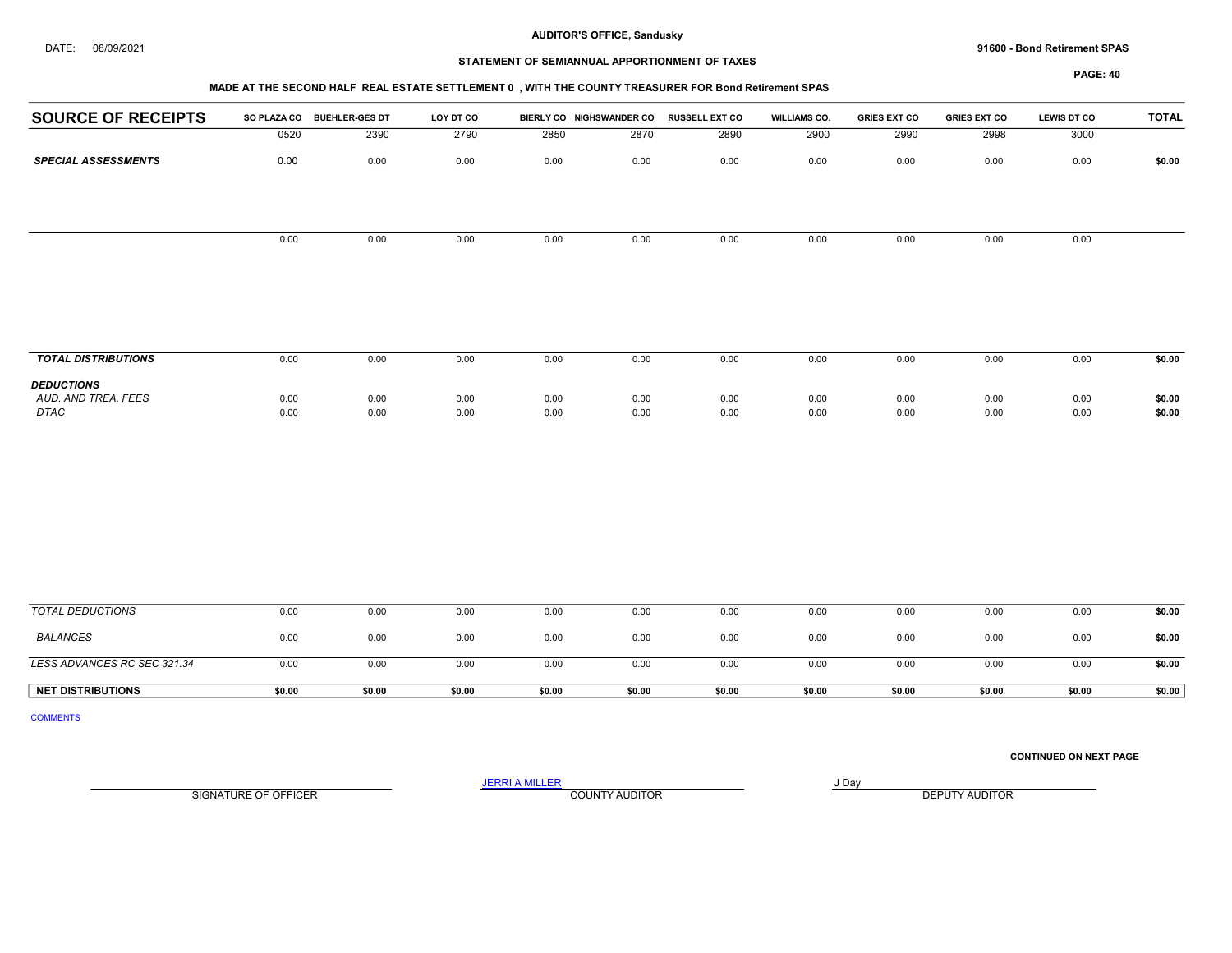#### DATE: 08/09/2021 91600 - Bond Retirement SPAS

# STATEMENT OF SEMIANNUAL APPORTIONMENT OF TAXES

PAGE: 41

|                                          |                     |                   |                    |                               |      | <b>CEDAR RIDGE DT</b> |                |                       |                       |                     |              |
|------------------------------------------|---------------------|-------------------|--------------------|-------------------------------|------|-----------------------|----------------|-----------------------|-----------------------|---------------------|--------------|
| <b>SOURCE OF RECEIPTS</b>                | <b>HAVENS II CO</b> | <b>EMCH DT CO</b> | <b>KLOPP DT CO</b> | KLOPP DT CO E C LINDSEY DT CO |      | co                    | HOEFLICH DT CO | <b>HOEFLICH DT CO</b> | <b>MILLER TILE CO</b> | <b>TOUSSAINT CO</b> | <b>TOTAL</b> |
|                                          | 3020                | 3090              | 3120               | 3128                          | 3160 | 3250                  | 3270           | 3278                  | 3280                  | 3290                |              |
| <b>SPECIAL ASSESSMENTS</b>               | 0.00                | 0.00              | 0.00               | 0.00                          | 0.00 | 0.00                  | 0.00           | 0.00                  | 0.00                  | 640.60              | \$640.60     |
|                                          |                     |                   |                    |                               |      |                       |                |                       |                       |                     |              |
|                                          | 0.00                | 0.00              | 0.00               | 0.00                          | 0.00 | 0.00                  | 0.00           | 0.00                  | 0.00                  | 0.00                |              |
|                                          |                     |                   |                    |                               |      |                       |                |                       |                       |                     |              |
| <b>TOTAL DISTRIBUTIONS</b>               | 0.00                | 0.00              | 0.00               | 0.00                          | 0.00 | 0.00                  | 0.00           | 0.00                  | 0.00                  | 640.60              | \$640.60     |
| <b>DEDUCTIONS</b><br>AUD. AND TREA. FEES | 0.00                | 0.00              | 0.00               | 0.00                          | 0.00 | 0.00                  | 0.00           | 0.00                  | 0.00                  | 0.00                | \$0.00       |

 AUD. AND TREA. FEES 0.00 0.00 0.00 0.00 0.00 0.00 0.00 0.00 0.00 0.00 \$0.00 DTAC 0.00 0.00 0.00 0.00 0.00 0.00 0.00 0.00 0.00 9.38 \$9.38

| <b>TOTAL DEDUCTIONS</b>     | 0.00                 | 0.00   | 0.00   | 0.00                  | 0.00                  | 0.00   | 0.00   | 0.00   | 0.00                    | 9.38                          | \$9.38   |
|-----------------------------|----------------------|--------|--------|-----------------------|-----------------------|--------|--------|--------|-------------------------|-------------------------------|----------|
| BALANCES                    | 0.00                 | 0.00   | 0.00   | 0.00                  | 0.00                  | 0.00   | 0.00   | 0.00   | 0.00                    | 631.22                        | \$631.22 |
| LESS ADVANCES RC SEC 321.34 | 0.00                 | 0.00   | 0.00   | 0.00                  | 0.00                  | 0.00   | 0.00   | 0.00   | 0.00                    | 0.00                          | \$0.00   |
| <b>NET DISTRIBUTIONS</b>    | \$0.00               | \$0.00 | \$0.00 | \$0.00                | \$0.00                | \$0.00 | \$0.00 | \$0.00 | \$0.00                  | \$631.22                      | \$631.22 |
| <b>COMMENTS</b>             |                      |        |        |                       |                       |        |        |        | <b>FROM PREV. PAGE:</b> |                               | #NAME?   |
|                             |                      |        |        |                       |                       |        |        |        | <b>SUBTOTAL</b>         | <b>CONTINUED ON NEXT PAGE</b> | #NAME?   |
|                             | SIGNATURE OF OFFICER |        |        | <b>JERRI A MILLER</b> | <b>COUNTY AUDITOR</b> |        | J Day  |        | <b>DEPUTY AUDITOR</b>   |                               |          |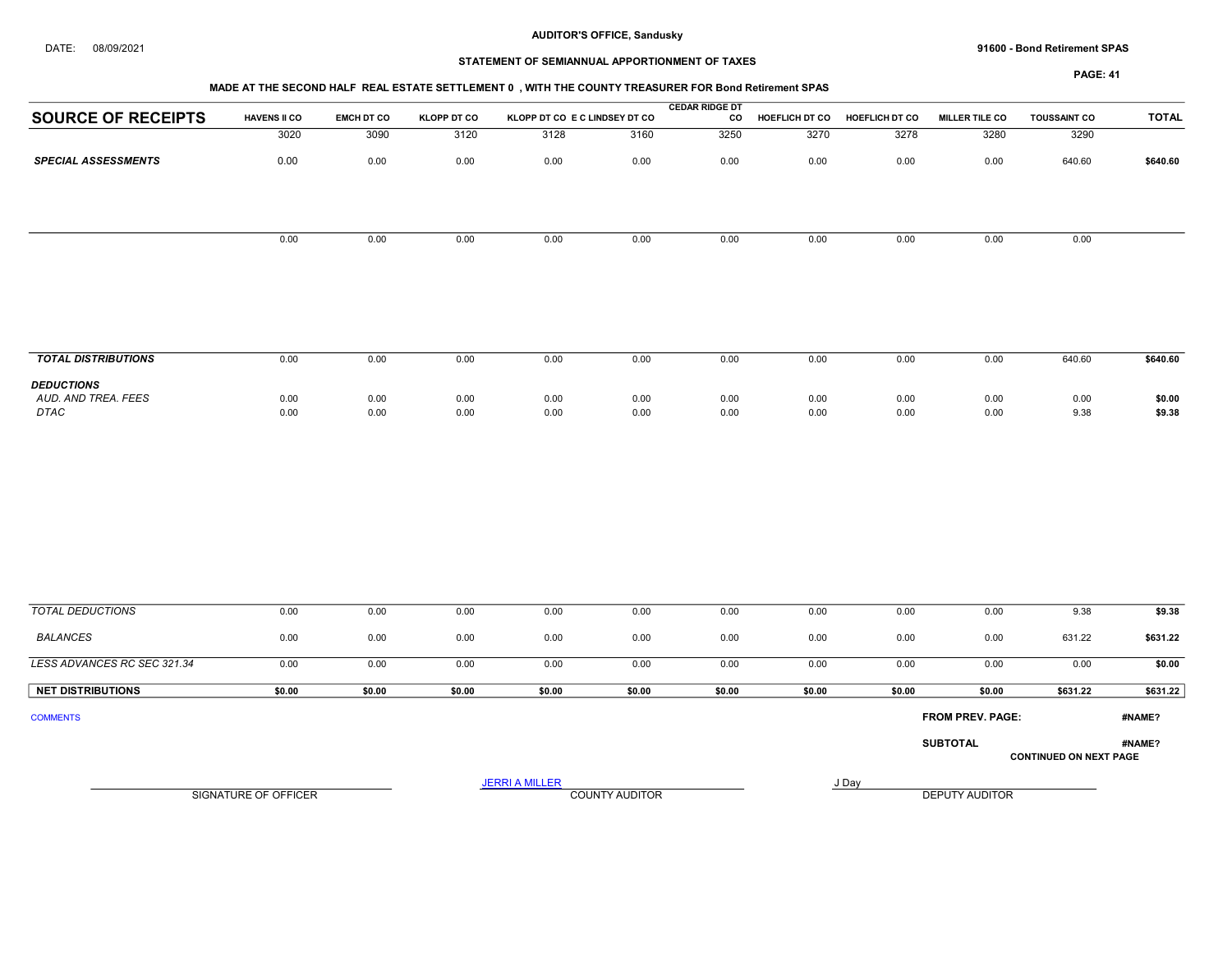#### DATE: 08/09/2021 91600 - Bond Retirement SPAS

# STATEMENT OF SEMIANNUAL APPORTIONMENT OF TAXES

PAGE: 42

## MADE AT THE SECOND HALF REAL ESTATE SETTLEMENT 0 , WITH THE COUNTY TREASURER FOR Bond Retirement SPAS

| <b>SOURCE OF RECEIPTS</b>  | <b>TOUSSAINT CO</b> | ALLEY DT CO |      |      |      | ALLEY DT CO GUY FISHER DT CO GUY FISHER DT CO SCHWOCHOW CO SCHWOCHOW CO |      | <b>TOTAL</b> |
|----------------------------|---------------------|-------------|------|------|------|-------------------------------------------------------------------------|------|--------------|
|                            | 3298                | 3310        | 3318 | 3320 | 3328 | 3350                                                                    | 3358 |              |
| <b>SPECIAL ASSESSMENTS</b> | 0.00                | 0.00        | 0.00 | 0.00 | 0.00 | 38,516.42                                                               | 0.00 | \$38,516.42  |
|                            |                     |             |      |      |      |                                                                         |      |              |
|                            |                     |             |      |      |      |                                                                         |      |              |
|                            | 0.00                | 0.00        | 0.00 | 0.00 | 0.00 | 0.00                                                                    | 0.00 |              |
|                            |                     |             |      |      |      |                                                                         |      |              |
|                            |                     |             |      |      |      |                                                                         |      |              |

| <b>TOTAL DISTRIBUTIONS</b>                              | 0.00         | 0.00         | 0.00         | 0.00                                 | 0.00                                 | 38,516.42    | 0.00         | \$38,516.42      |
|---------------------------------------------------------|--------------|--------------|--------------|--------------------------------------|--------------------------------------|--------------|--------------|------------------|
| <b>DEDUCTIONS</b><br>AUD. AND TREA. FEES<br><b>DTAC</b> | 0.00<br>0.00 | 0.00<br>0.00 | 0.00<br>0.00 | 0.00<br>$\sim$ $\sim$ $\sim$<br>0.00 | 0.00<br>$\sim$ $\sim$ $\sim$<br>0.00 | 0.00<br>0.00 | 0.00<br>0.00 | \$0.00<br>\$0.00 |

| 0.00   | 0.00                 | 0.00   | 0.00   | 0.00                  | 0.00                  | 0.00   |                         | \$0.00         |
|--------|----------------------|--------|--------|-----------------------|-----------------------|--------|-------------------------|----------------|
| 0.00   | 0.00                 | 0.00   | 0.00   | 0.00                  | 38,516.42             | 0.00   |                         | \$38,516.42    |
| 0.00   | 0.00                 | 0.00   | 0.00   | 0.00                  | 0.00                  | 0.00   |                         | \$0.00         |
| \$0.00 | \$0.00               | \$0.00 | \$0.00 | \$0.00                | \$38,516.42           | \$0.00 |                         | \$38,516.42    |
|        |                      |        |        |                       |                       |        | <b>FROM PREV. PAGE:</b> | #NAME?         |
|        |                      |        |        |                       |                       |        | TOTAL:                  | #NAME?         |
|        |                      |        |        |                       |                       | J Day  |                         |                |
|        | SIGNATURE OF OFFICER |        |        | <b>JERRI A MILLER</b> | <b>COUNTY AUDITOR</b> |        |                         | DEPUTY AUDITOR |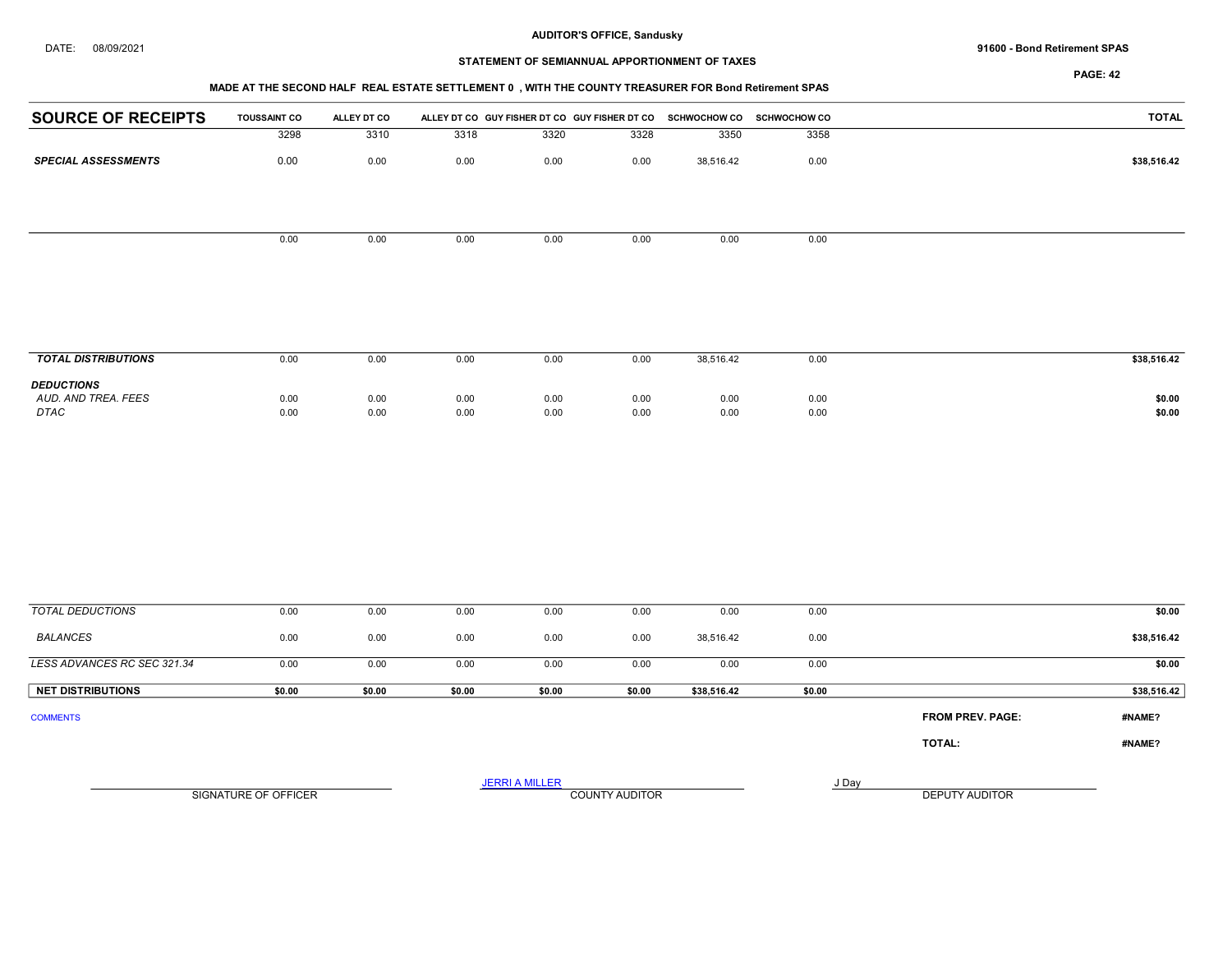DATE: 08/09/2021 91700 - NW Water Dist SPAS

# STATEMENT OF SEMIANNUAL APPORTIONMENT OF TAXES

PAGE: 43

## MADE AT THE SECOND HALF REAL ESTATE SETTLEMENT 0 , WITH THE COUNTY TREASURER FOR NW Water Dist SPAS

| <b>SOURCE OF RECEIPTS NW WATER SEWER</b> |              | <b>TOTAL</b>     |
|------------------------------------------|--------------|------------------|
|                                          | 3106         |                  |
| <b>SPECIAL ASSESSMENTS</b>               | 3,801.18     | \$3,801.18       |
|                                          |              |                  |
|                                          | 0.00         |                  |
|                                          |              |                  |
|                                          |              |                  |
|                                          |              |                  |
| <b>TOTAL DISTRIBUTIONS</b>               | 3,801.18     | \$3,801.18       |
| <b>DEDUCTIONS</b>                        |              |                  |
| AUD. AND TREA. FEES<br>DTAC              | 0.00<br>0.00 | \$0.00<br>\$0.00 |
|                                          |              |                  |
|                                          |              |                  |
|                                          |              |                  |
|                                          |              |                  |
|                                          |              |                  |
|                                          |              |                  |
|                                          |              |                  |
|                                          |              |                  |
| <b>TOTAL DEDUCTIONS</b>                  | 0.00         | \$0.00           |
| <b>BALANCES</b>                          | 3,801.18     | \$3,801.18       |
| LESS ADVANCES RC SEC 321.34              | 0.00         | \$0.00           |
| <b>NET DISTRIBUTIONS</b>                 | \$3,801.18   | \$3,801.18       |
| <b>COMMENTS</b>                          |              |                  |

SIGNATURE OF OFFICER **EXECUTE A RELATION COUNTY AUDITOR** COUNTY AUDITOR **DEPUTY AUDITOR** 

JERRI A MILLER COUNTY AUDITOR **FOUR SERVICE ASSAULT** ON A LIBRARY OF LIBRARY AND LIBRARY OF LIBRARY OF LIBRARY OF LIBRARY OF LIBRARY OF LIBRARY OF LIBRARY OF LIBRARY OF LIBRARY OF LIBRARY OF LIBRARY OF LIBRARY OF LIBRARY O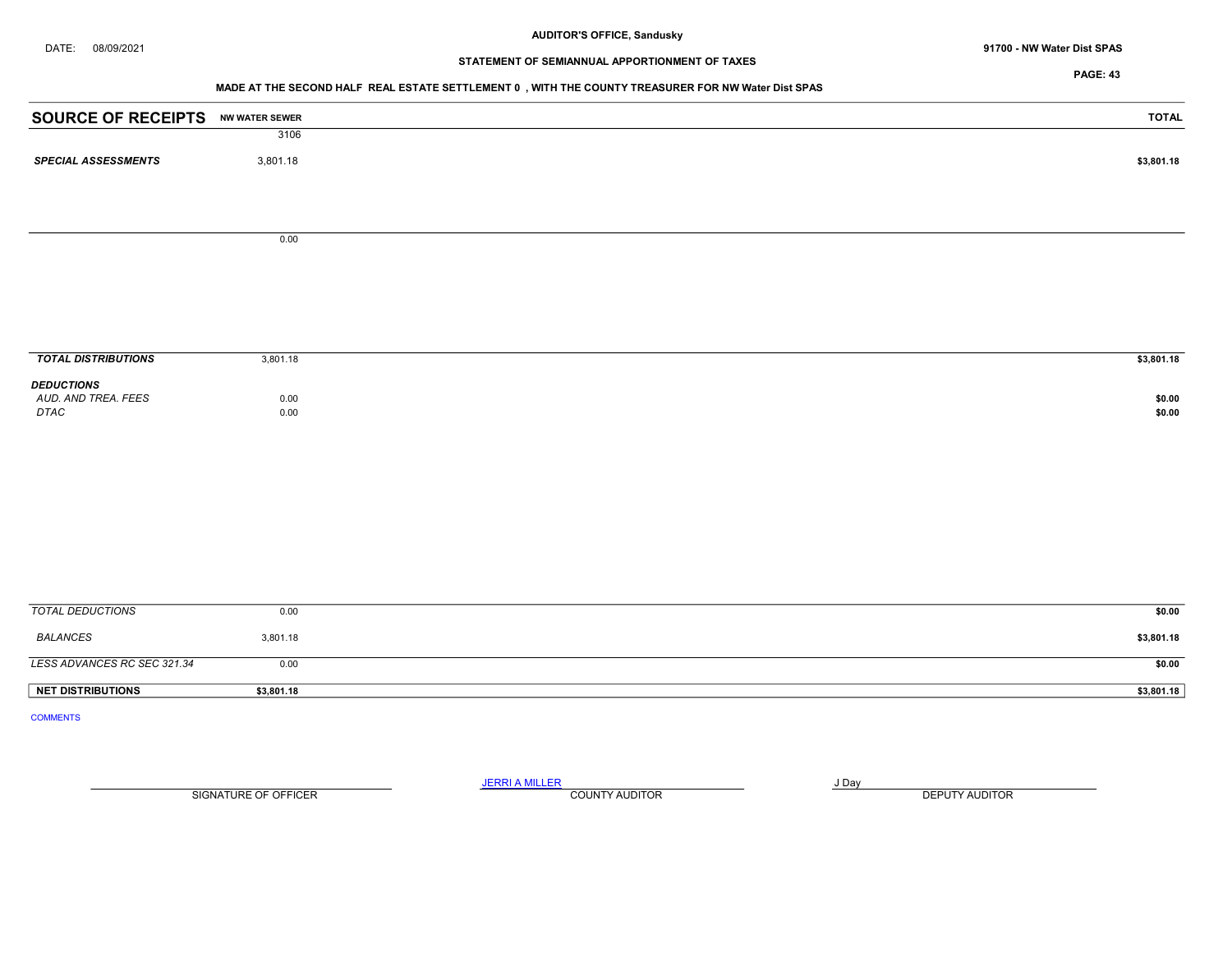DATE: 08/09/2021 91800 - Sand Twp Sew SPAS

## STATEMENT OF SEMIANNUAL APPORTIONMENT OF TAXES

## MADE AT THE SECOND HALF REAL ESTATE SETTLEMENT 0 , WITH THE COUNTY TREASURER FOR Sand Twp Sew SPAS

PAGE: 44

| <b>SPECIAL ASSESSMENTS</b>               | 2700<br>102.72 | 2708<br>0.00 | 2920 | 2930 | 2950     | 3010 |      |          |        |           |             |
|------------------------------------------|----------------|--------------|------|------|----------|------|------|----------|--------|-----------|-------------|
|                                          |                |              |      |      |          |      | 3050 | 3180     | 3330   | 3360      |             |
|                                          |                |              | 0.00 | 0.00 | 5,998.13 | 0.00 | 0.00 | 4,777.29 | 295.46 | 31,059.30 | \$42,232.90 |
|                                          |                |              |      |      |          |      |      |          |        |           |             |
|                                          | 0.00           | 0.00         | 0.00 | 0.00 | 0.00     | 0.00 | 0.00 | 0.00     | 0.00   | 0.00      |             |
|                                          |                |              |      |      |          |      |      |          |        |           |             |
|                                          |                |              |      |      |          |      |      |          |        |           |             |
| <b>TOTAL DISTRIBUTIONS</b>               | 102.72         | 0.00         | 0.00 | 0.00 | 5,998.13 | 0.00 | 0.00 | 4,777.29 | 295.46 | 31,059.30 | \$42,232.90 |
| <b>DEDUCTIONS</b><br>AUD. AND TREA. FEES | 0.00           | 0.00         | 0.00 | 0.00 | 0.00     | 0.00 | 0.00 | 0.00     | 0.00   | 0.00      | \$0.00      |

 AUD. AND TREA. FEES 0.00 0.00 0.00 0.00 0.00 0.00 0.00 0.00 0.00 0.00 \$0.00 DTAC 10.27 0.00 0.00 0.00 0.00 0.00 0.00 13.98 0.00 0.00 \$24.25

| <b>NET DISTRIBUTIONS</b>    | \$92.45 | \$0.00 | \$0.00 | \$0.00 | \$5,998.13 | \$0.00 | \$0.00 | \$4,763.31 | \$295.46 | \$31,059.30 | \$42,208.65 |
|-----------------------------|---------|--------|--------|--------|------------|--------|--------|------------|----------|-------------|-------------|
|                             | 0.00    | 0.00   | 0.00   | 0.00   | 0.00       | 0.00   | 0.00   | 0.00       | 0.00     | 0.00        | \$0.00      |
| LESS ADVANCES RC SEC 321.34 |         |        |        |        |            |        |        |            |          |             |             |
| BALANCES                    | 92.45   | 0.00   | 0.00   | 0.00   | 5,998.13   | 0.00   | 0.00   | 4,763.31   | 295.46   | 31,059.30   | \$42,208.65 |
| TOTAL DEDUCTIONS            | 10.27   | 0.00   | 0.00   | 0.00   | 0.00       | 0.00   | 0.00   | 13.98      | 0.00     | 0.00        | \$24.25     |
|                             |         |        |        |        |            |        |        |            |          |             |             |

COMMENTS

CONTINUED ON NEXT PAGE

SIGNATURE OF OFFICER **EXECUTY AUDITOR** COUNTY AUDITOR **COUNTY AUDITOR DEPUTY AUDITOR** 

JERRI A MILLER COUNTY AUDITOR **Fig. 1998**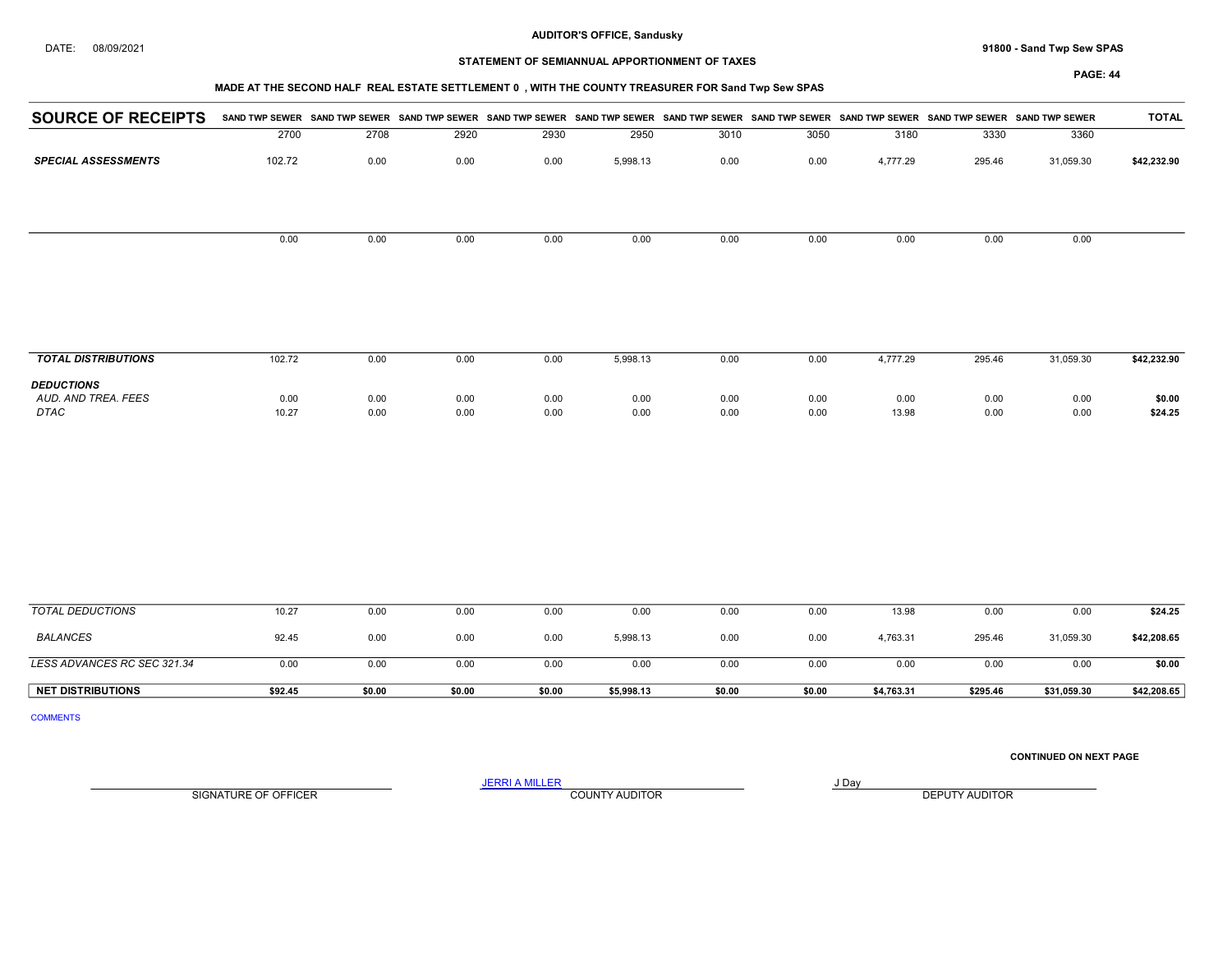## DATE: 08/09/2021 91800 - Sand Twp Sew SPAS

# STATEMENT OF SEMIANNUAL APPORTIONMENT OF TAXES

## PAGE: 45

# MADE AT THE SECOND HALF REAL ESTATE SETTLEMENT 0 , WITH THE COUNTY TREASURER FOR Sand Twp Sew SPAS

| <b>SOURCE OF RECEIPTS</b>  |        | SAND TWP SEWER SAND TWP SEWER | <b>TOTAL</b> |
|----------------------------|--------|-------------------------------|--------------|
|                            | 3370   | 3380                          |              |
| <b>SPECIAL ASSESSMENTS</b> | 104.97 | 189.19                        | \$294.16     |
|                            |        |                               |              |
|                            |        |                               |              |
|                            | 0.00   | 0.00                          |              |
|                            |        |                               |              |

| <b>TOTAL DISTRIBUTIONS</b><br>104.97                             | 189.19       | \$294.16         |
|------------------------------------------------------------------|--------------|------------------|
| <b>DEDUCTIONS</b><br>AUD. AND TREA. FEES<br>0.00<br>DTAC<br>0.00 | 0.00<br>0.00 | \$0.00<br>\$0.00 |

| TOTAL DEDUCTIONS            | 0.00                 | 0.00     |                                                |       |                         | \$0.00   |
|-----------------------------|----------------------|----------|------------------------------------------------|-------|-------------------------|----------|
| <b>BALANCES</b>             | 104.97               | 189.19   |                                                |       |                         | \$294.16 |
| LESS ADVANCES RC SEC 321.34 | 0.00                 | 0.00     |                                                |       |                         | \$0.00   |
| <b>NET DISTRIBUTIONS</b>    | \$104.97             | \$189.19 |                                                |       |                         | \$294.16 |
| <b>COMMENTS</b>             |                      |          |                                                |       | <b>FROM PREV. PAGE:</b> | #NAME?   |
|                             |                      |          |                                                |       | TOTAL:                  | #NAME?   |
|                             | SIGNATURE OF OFFICER |          | <b>JERRI A MILLER</b><br><b>COUNTY AUDITOR</b> | J Day | DEPUTY AUDITOR          |          |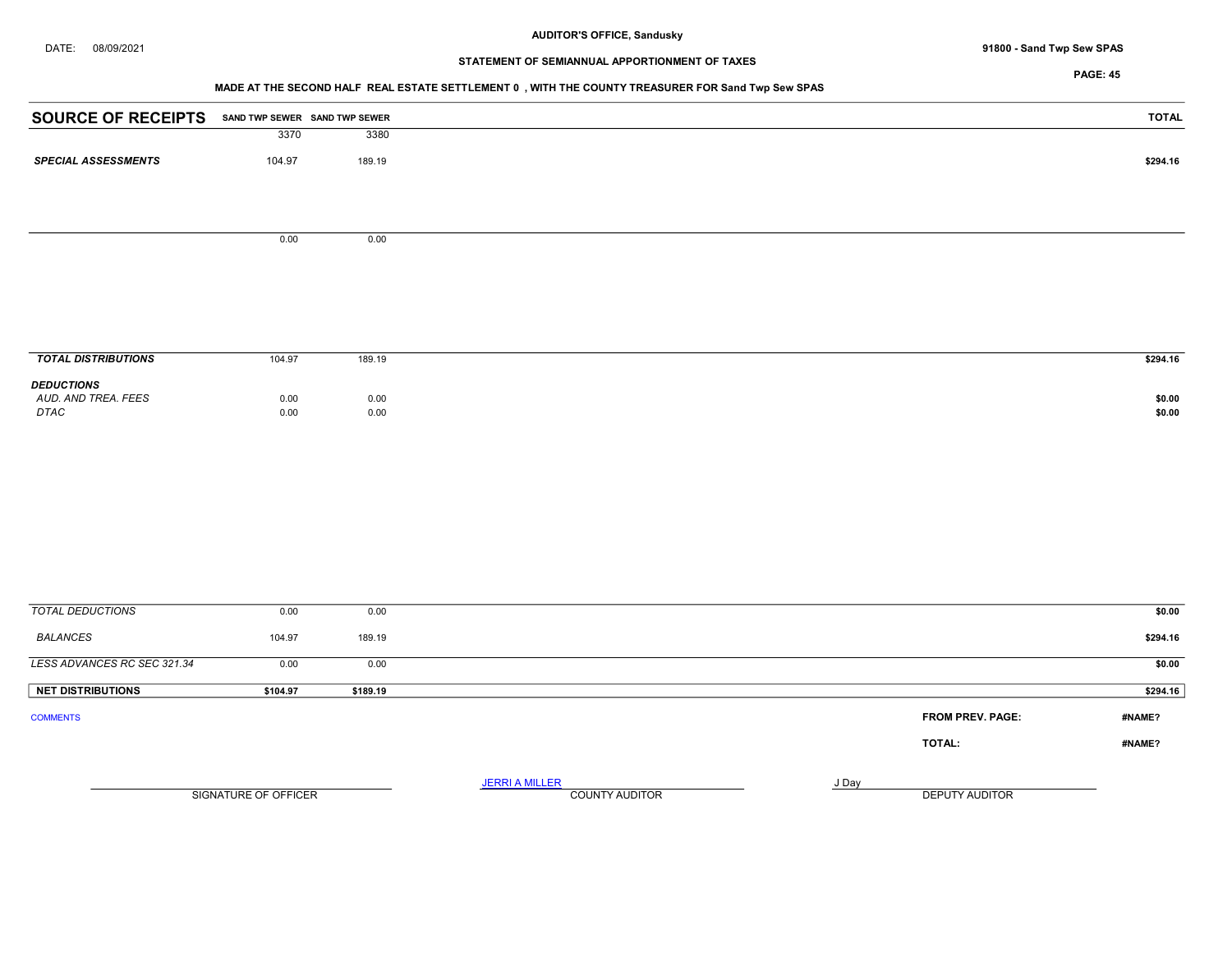DATE: 08/09/2021 91900 - Erie Co SPAS

# STATEMENT OF SEMIANNUAL APPORTIONMENT OF TAXES

PAGE: 46

## MADE AT THE SECOND HALF REAL ESTATE SETTLEMENT 0 , WITH THE COUNTY TREASURER FOR Erie Co SPAS

| <b>SOURCE OF RECEIPTS</b>   | <b>WHITE LAND IMP</b> | <b>TOTAL</b>     |
|-----------------------------|-----------------------|------------------|
|                             | 1841                  |                  |
| <b>SPECIAL ASSESSMENTS</b>  | 14.32                 | \$14.32          |
|                             |                       |                  |
|                             |                       |                  |
|                             |                       |                  |
|                             | 0.00                  |                  |
|                             |                       |                  |
|                             |                       |                  |
|                             |                       |                  |
|                             |                       |                  |
| <b>TOTAL DISTRIBUTIONS</b>  | 14.32                 | \$14.32          |
| <b>DEDUCTIONS</b>           |                       |                  |
| AUD. AND TREA. FEES<br>DTAC | 0.00<br>1.43          | \$0.00<br>\$1.43 |
|                             |                       |                  |
|                             |                       |                  |
|                             |                       |                  |
|                             |                       |                  |
|                             |                       |                  |
|                             |                       |                  |
|                             |                       |                  |
|                             |                       |                  |
| <b>TOTAL DEDUCTIONS</b>     | 1.43                  | \$1.43           |
| <b>BALANCES</b>             | 12.89                 | \$12.89          |
|                             |                       |                  |
| LESS ADVANCES RC SEC 321.34 | 0.00                  | \$0.00           |
| <b>NET DISTRIBUTIONS</b>    | \$12.89               | \$12.89          |
| <b>COMMENTS</b>             |                       |                  |
|                             |                       |                  |

SIGNATURE OF OFFICER **EXECUTE A RELATION COUNTY AUDITOR** COUNTY AUDITOR **DEPUTY AUDITOR** 

JERRI A MILLER COUNTY AUDITOR **FOUR SERVICE ASSAULT**